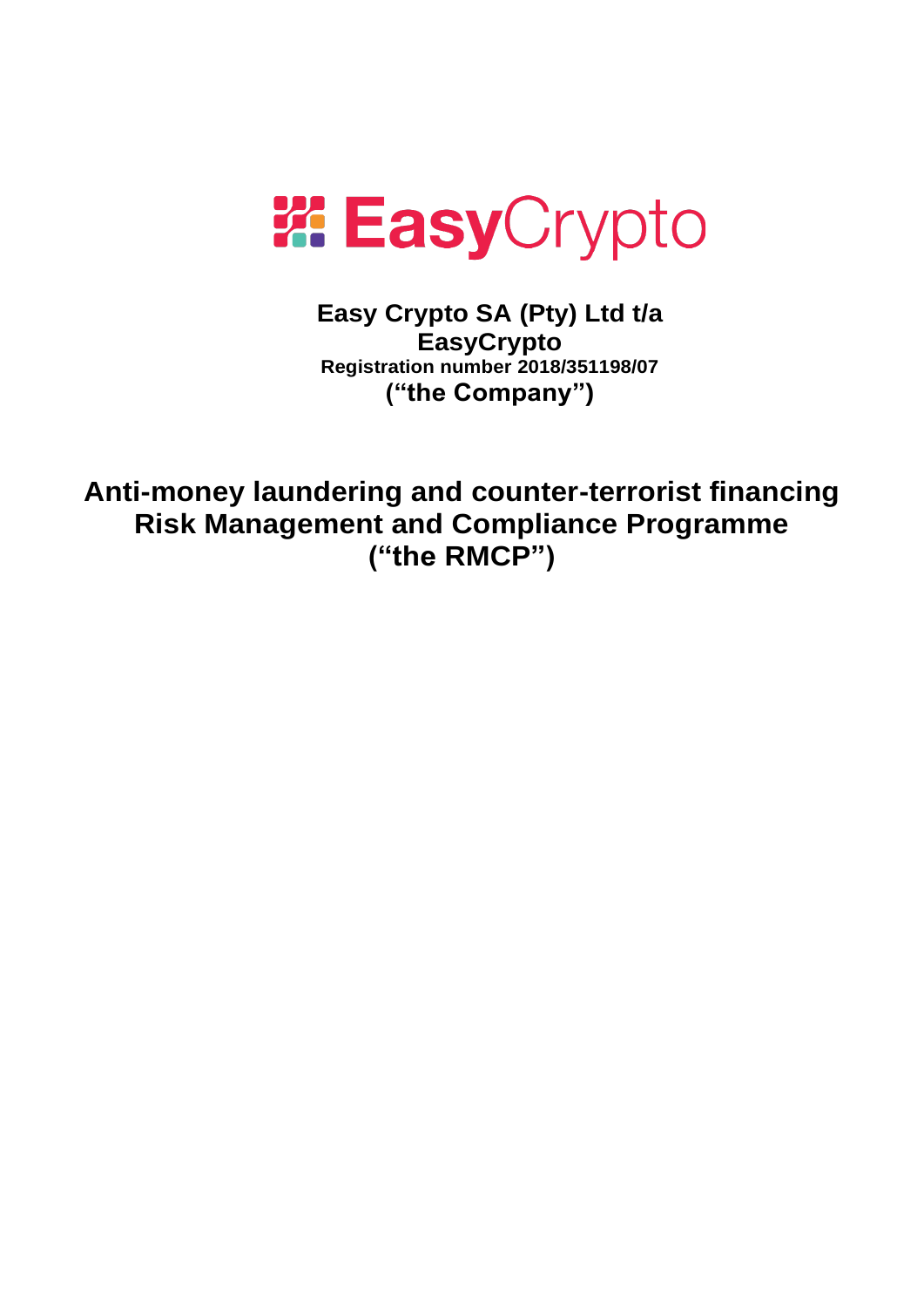### **1. Policy approval and information**

| Policy owner                                              |                                          | Board of directors |                      |              |                      |  |  |
|-----------------------------------------------------------|------------------------------------------|--------------------|----------------------|--------------|----------------------|--|--|
| Policy type                                               |                                          | Compliance         |                      |              |                      |  |  |
| Policy drafter                                            |                                          |                    | Gigi Vorlaufer       |              |                      |  |  |
| Policy reviewer                                           |                                          |                    | Gigi Vorlaufer       |              |                      |  |  |
| Policy creation date (1 <sup>st</sup> version)            |                                          |                    | November 2020        |              |                      |  |  |
| Policy review date (this version)                         |                                          |                    | <b>July 2021</b>     |              |                      |  |  |
| Approver's signature                                      |                                          |                    | Tetw                 |              |                      |  |  |
| Approved by (this version)                                |                                          |                    | Earle John Loxton    |              |                      |  |  |
| Adopted by (this version)                                 |                                          |                    | Board of directors   |              |                      |  |  |
| Approval date (this version)                              |                                          | 2021-07-06         |                      |              |                      |  |  |
| Approval date (1 <sup>st</sup> version)                   |                                          | 2020-11-11         |                      |              |                      |  |  |
| Version number                                            |                                          |                    | V01.05               |              |                      |  |  |
| <b>Summary of policy history</b>                          |                                          |                    |                      |              |                      |  |  |
| Drafted/adapted/review<br>Version number<br>ed by         |                                          |                    | Creation/review date | Approved by  | <b>Approval date</b> |  |  |
| V <sub>01.01</sub>                                        | Gigi Vorlaufer (generic<br>draft)        |                    | August 2019          | N/A          | N/A                  |  |  |
| V01.02                                                    | Adapted<br>for<br>the<br>Company         |                    | November 2020        | Earle Loxton | 2020-11-11           |  |  |
| Gigi Vorlaufer: reliance<br>V01.03<br>agreements included |                                          |                    | January 2021         | Earle Loxton | 2021-01-20           |  |  |
| Registered<br>company<br>V01.04<br>name changed           |                                          | April 2021         | Earle Loxton         | 2021-04-21   |                      |  |  |
| V01.05                                                    | reference<br>Insert<br>to<br>EC10 bundle |                    | <b>July 2021</b>     | Earle Loxton | 2021-07-06           |  |  |

### **2. Purpose and scope**

The FICA Risk Management and Compliance Programme (the **RMCP**, or the **Policy**) is prescribed in terms of section 42 of the Financial Intelligence Centre Act 38 of 2001, as amended (the **FICA**). Every accountable institution (**AI**) must develop, document, maintain, and implement, a programme for anti-money laundering, and counterterrorist financing risk management. The Company is a **crypto assets service provider (CASP)**. Currently, the Company is not required to be registered as an AI, because **CASPs** are not defined as AIs, in terms of the FICA.

**The Company has voluntarily applied the obligations applicable to AIs, because it is a CASP, and it wants to proactively implement a risk-based approach to mitigate the risk of the Company being used for money laundering and/or terrorist financing**. This approach is aligned with the fact that the **Financial Action Task Force** (**FATF**) has assessed that money laundering, and terrorist financing, risks exist for crypto assets, and the related activities thereto. The **FATF** has updated its Standards, by amending Recommendation 15 (relating to new technologies). The obligations specified within Recommendation 15 require member countries to assess, and mitigate, their risks associated with crypto asset activities, and CASPs; license, or register, CASPs, and subject them to supervision, or monitoring, by competent national authorities. Member countries will not be permitted to rely on a self-regulatory body for supervision, or monitoring; and member countries must implement sanctions, and other enforcement measures, when CASPs fail to comply with their obligations; and underscore the importance of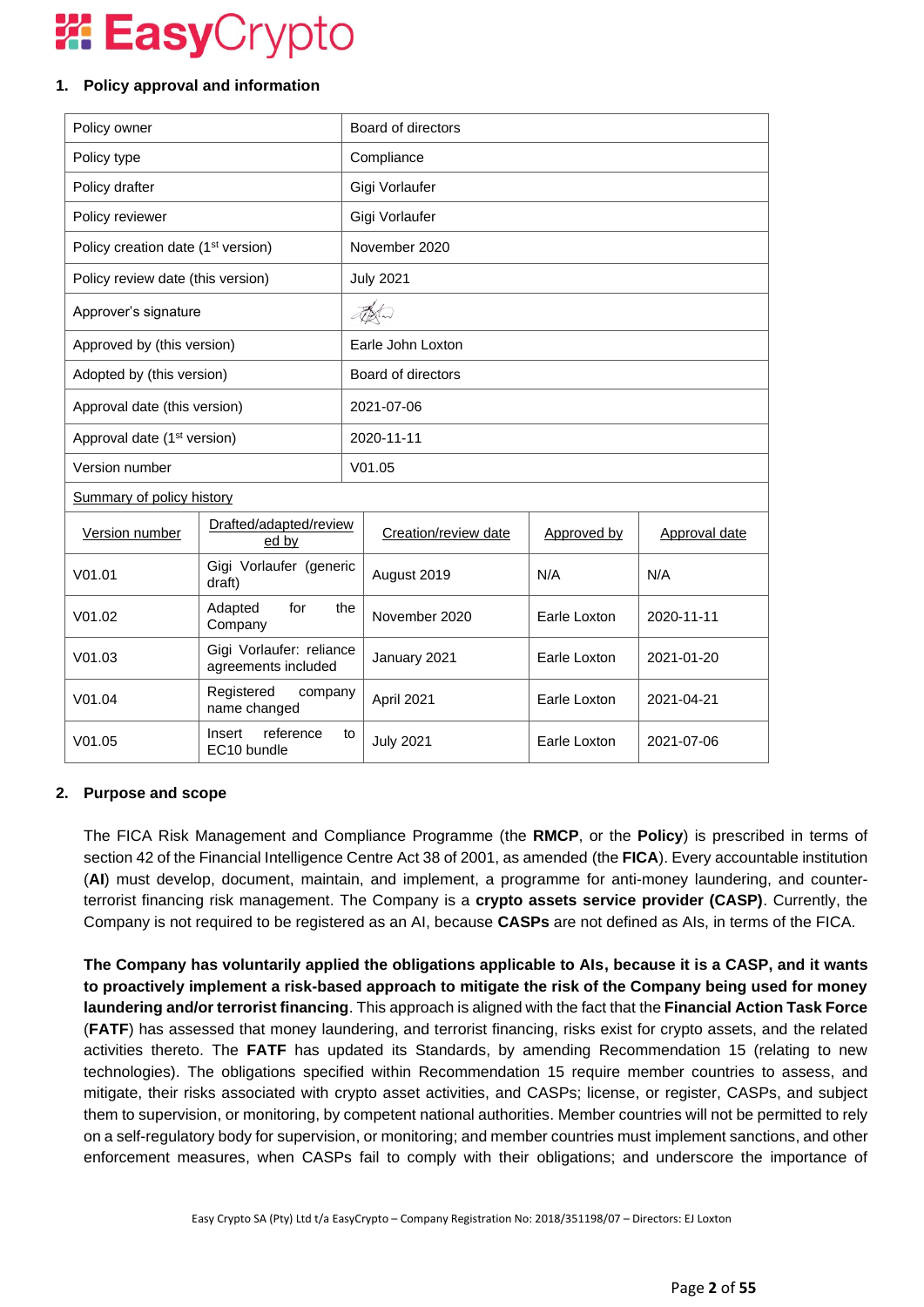international cooperation. Some countries may decide to prohibit crypto asset activities, based on their own assessment of the risks, and regulatory context, or to support other policy goals. South Africa is a FATF member, so it is obliged to adhere to the FATF recommendations. For those reasons, the proposed amendments to the FICA will include CASPs being included as AIs.

Currently, in South Africa, crypto assets are unregulated. Therefore, the members of the **Intergovernmental Fintech Working Group** (the **IFWG**) established a Crypto Assets Regulatory Working Group (CAR WG), to formulate a coherent, and comprehensive, policy stance on crypto assets, while ensuring the continued integrity, and efficient functioning, of financial markets, maintaining financial stability, protecting the rights, and interests, of customers, and investors, and combating illegitimate cross-border financial flows, anti-money laundering, and counter-terrorist financing. Therefore, in the near future, it is likely that crypto assets, and CASPs, will be incorporated into the financial institutions legislation, by incorporating it into the Conduct of Financial Institutions Bill (the **COFI Bill**), and the related legislation, and subordinate legislation. At that stage, crypto assets will become regulated in South Africa. Until legislation is amended, it is prudent for CASPs to self-regulate, and voluntarily apply stricter control measures, in accordance with legislation. Amongst other things, this will assist CASPs to mitigate the risk of their businesses being used for money laundering, and terrorist financing.

The purpose of this Policy is to provide the:

- **2.1.** foundation of the programme, to enable the Company to identify, assess, monitor, mitigate and manage the risk that the providing of financial products and services by the Company may involve, or facilitate, money laundering activities, or the financing of terrorist and related activities.
- **2.2.** way the Company determines if a person is a prospective client, in the process of establishing a business relationship, or entering into a single transaction, with the Company, or is an existing client, who has established a business relationship, or entered into a single transaction.
- **2.3.** way the Company ensures that it does not establish a business relationship, or conclude a single transaction, with an anonymous client, or a client with an apparent false or fictitious name.
- **2.4.** way the Company establishes and verifies the identity of the persons whom it must identity, in terms of the customer due diligence requirements, and the processes it uses.
- **2.5.** way the Company performs the customer due diligence requirements relating to identifying persons whom it must identify, understanding and obtaining information about the business relationship, additional due diligence measures for legal persons, trusts and partnerships, and ongoing due diligence, when it suspects that a transaction, or activity, is suspicious, or unusual, during the business relationship.
- **2.6.** way the Company determines whether future transactions that will be performed during the business relationship, are consistent with the Company's knowledge of a prospective client.
- **2.7.** way the Company performs additional customer due diligence measures for legal persons, trusts and partnerships, and the processes it uses.
- **2.8.** way the Company performs ongoing due diligence and account monitoring of business relationships, and the processes it uses.
- **2.9.** way the Company examines complex, or unusually large, transactions, and unusual patterns of transactions, which have no apparent business, or lawful, purpose, and keeps written findings thereof.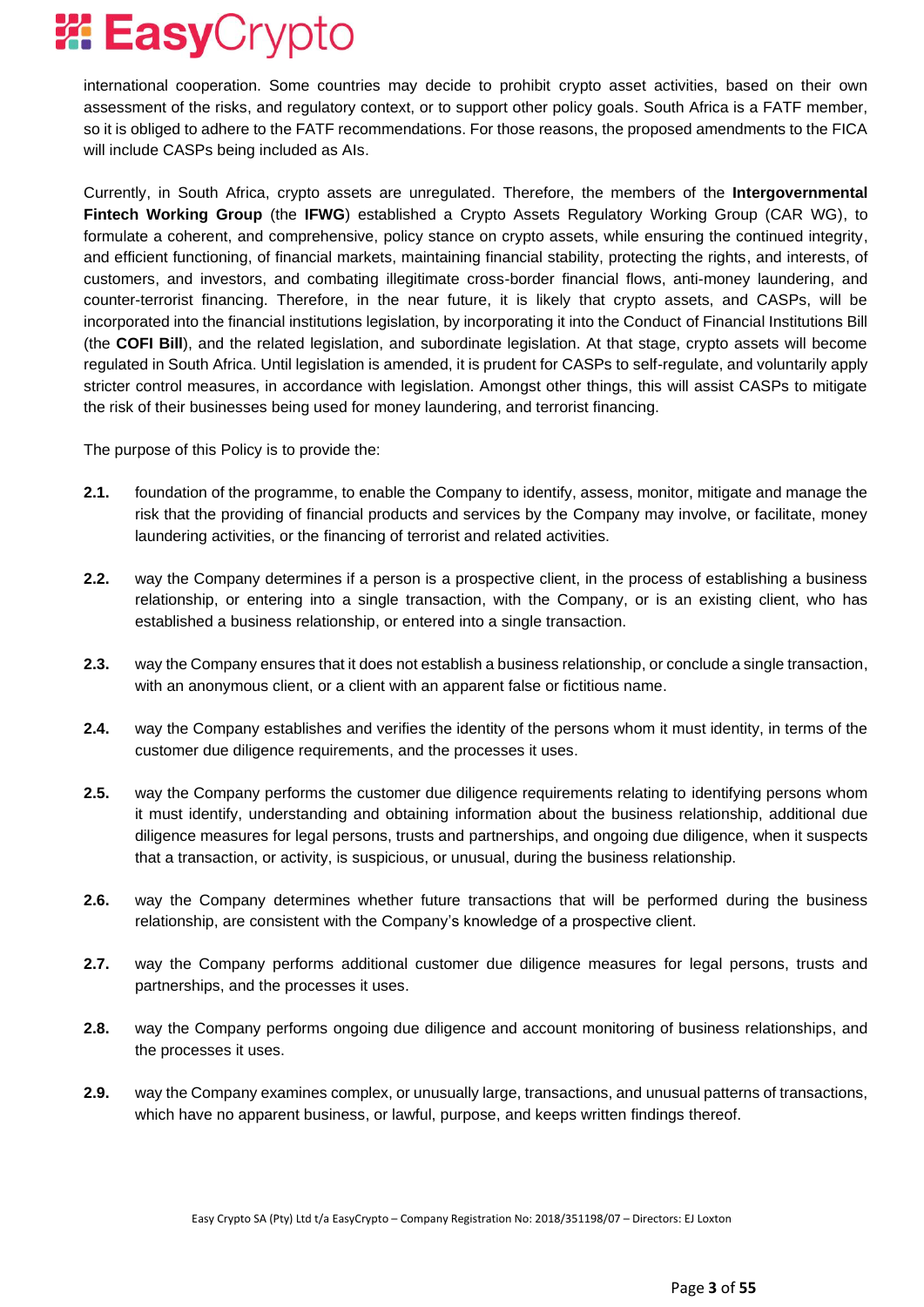- **2.10.** way the Company confirms information about a client, when the Company has doubts about the accuracy of previously obtained information, and the processes it uses.
- **2.11.** way the Company will terminate a business relationship, when it is unable to conduct the customer due diligence.
- **2.12.** way the Company determines whether a prospective client is a foreign prominent public official (**FPPO**), or a domestic prominent influential person (**DPIP**), and the processes it uses.
- **2.13.** way the Company performs enhanced due diligence for higher-risk business relationships and determines when it permits simplified customer due diligence.
- **2.14.** way the Company keeps records and the place where the records are kept.
- **2.15.** criteria to enable the Company to determine when a transaction, or activity, is reportable to the Centre.
- **2.16.** processes for reporting information to the Centre.
- **2.17.** way the RMCP is implemented in branches, subsidiaries, or other operations of the Company, in foreign countries, to enable the Company to comply with its obligations under the FICA.
	- **This requirement IS NOT applicable to the Company, because it has no foreign branches, subsidiaries, or operations.**
- **2.18.** way the Company determines if the host country of a foreign branch, or subsidiary, permits the implementation of measures required under the FICA.
	- **This requirement IS NOT applicable to the Company, because it has no foreign branches, subsidiaries, or operations.**
- **2.19.** way the Company will inform the Centre and supervisory body, if the host country does not permit the implementation of measures required under the FICA.
	- **This requirement IS NOT applicable to the Company, because it has no foreign branches, subsidiaries, or operations.**
- **2.20.** processes for the Company to implement its RMCP.
- **2.21.** Board of directors to approve the RMCP.
- **2.22.** processes for the Company to review its RMCP at regular intervals, to ensure the RMCP remains relevant to its operations and achieving the requirements.
- **2.23.** processes for the Company to make documents describing its RMCP, available to each employee involved in transactions to which the FICA applies.
- **2.24.** processes for the Company to make documents describing its RMCP, available to the Centre or a Supervisory body, which performs regulatory or supervisory functions for the Company.

This policy is applicable to the Company, and all employees of the Company. The Company's Board requires all employees to fully comply with the processes, and procedures, contained in the RMCP. Any gross negligence, or wilful non-compliance, with the provisions of the FICA and/or the processes, and procedures, contained within the Company's RMCP, will be considered a serious form of misconduct, which may result in a summary dismissal.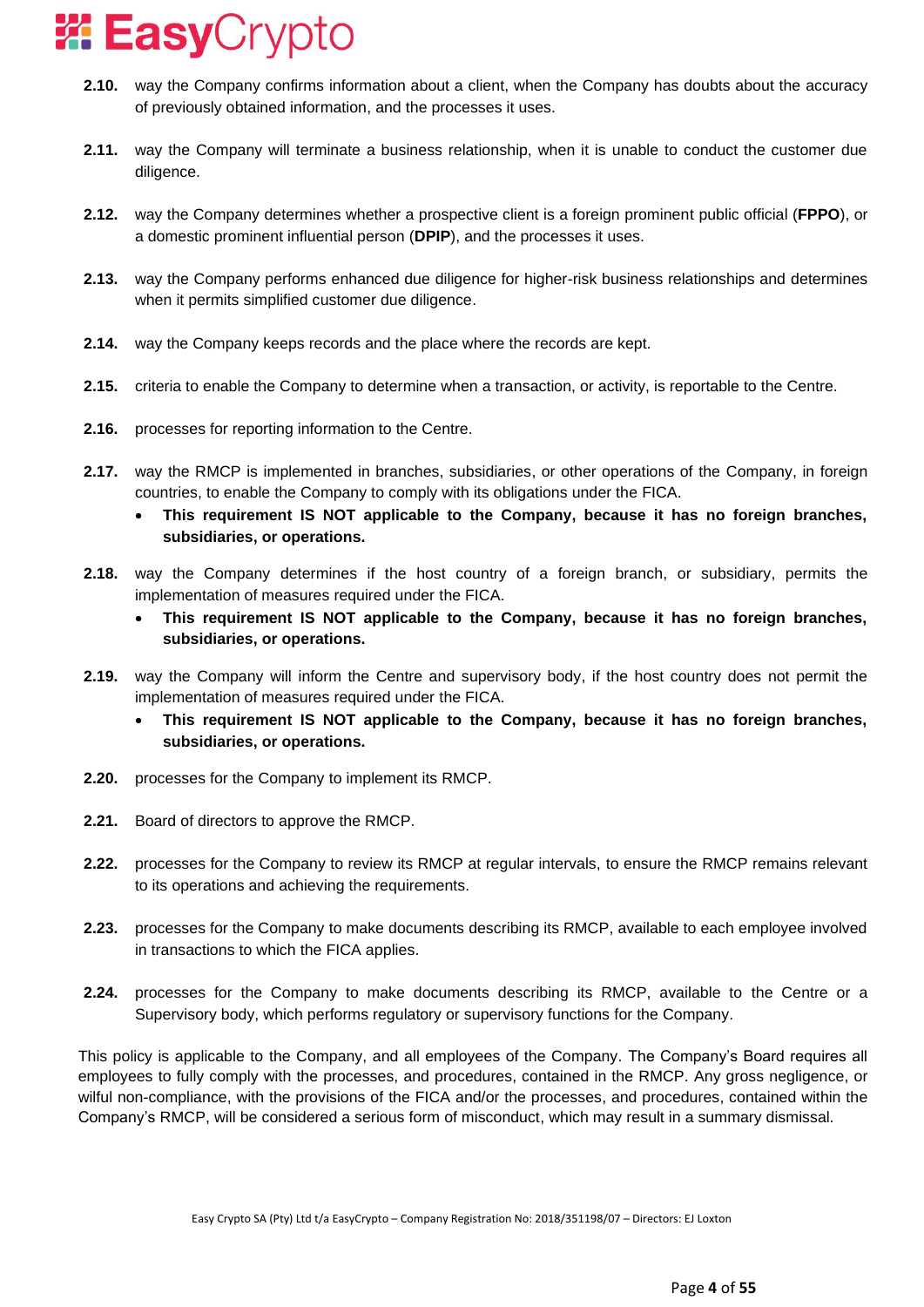**This policy is supplemented, and supported, by the relevant procedures, systems, and controls, implemented within the Company, which together comprise the RMCP.**

### **3. Legislative framework**

The reference to legislation, subordinate legislation and supervision documents includes amendments made from time to time.

- Financial Sector Regulation Act 9 of 2017 (the FSRA)
- Conduct of Financial Institutions Bill (the COFI)
- Financial Intelligence Centre Act 38 of 2001 (the FICA), regulations thereto, compliance and guidance documents
- Protection of Constitutional Democracy Against Terrorist and Related Activities Act 33 of 2004 (the POCDATARA)
- Prevention of Organised Crime Act 121 of 1998 (the Prevention Act)
- Prevention and Combating of Corrupt Activities Act 12 of 2004 (the PCCAA)
- FATF Recommendations, published by the Financial Action Task Force (the FATF) and guidance documents

### **4. Definitions and abbreviations**

The below key definitions, and abbreviations, are used in this policy. Other terms may be defined elsewhere in this Policy.

- **4.1. Accountable Institution (AI)** means entities that have specific compliance obligations in terms of the FICA. The affected entities are listed in Schedule 1 of the FICA.
	- **The Company is not an AI, but in respect of being a CASP, it has voluntarily applied the obligations applicable to AIs**.
- **4.2. Crypto asset** means a digital representation of value that is not issued by a central bank, but is traded, transferred, and stored, electronically, by natural, and legal, persons, for the purpose of payment, investment, and other forms of utility, and applies cryptography techniques in the underlying technology. The definition of crypto asset includes a stablecoin (and global stablecoin), which is a crypto asset designed to maintain a stable value, relative to another asset (typically a unit of currency, or commodity), or a basket of assets. A global stablecoin is a stablecoin with a potential global reach, and which can rapidly scale in terms of the users/holders of the crypto asset. A crypto asset is purchased for different reasons, such as speculative investing (a perceived increased future value), as a medium of exchange in facilitating transactions for goods and/or services, or for access to specific products, services, and utilities. Crypto assets can also be purchased for the specific purpose of on-selling or trading. Crypto asset is a broader, or umbrella, term for different crypto asset tokens.

**Crypto asset tokens (tokens)** are either fungible, or non-fungible. Fungible crypto asset tokens (each token is the same, and no token has a special value) may be classified into three types:

- **Exchange/payment token**: token designed to be used as a means of exchange, or payment, for buying goods and services. Some users utilise it for investment purposes. Examples include Bitcoin (BTC), Litecoin, Dash, Bitcoin Cash, Monero, Zcash, and ERC-20.
- **Security token**: token that provides rights, such as ownership, the repayment of a specific sum of money, or entitlement to a share in future profits. Examples include ERC-20.
- **Utility token**: token that can be redeemed for access to a specific product, or service, which is typically provided using a distributed ledger technology (DLT) platform. Examples include Ether (ETH), and ERC-20.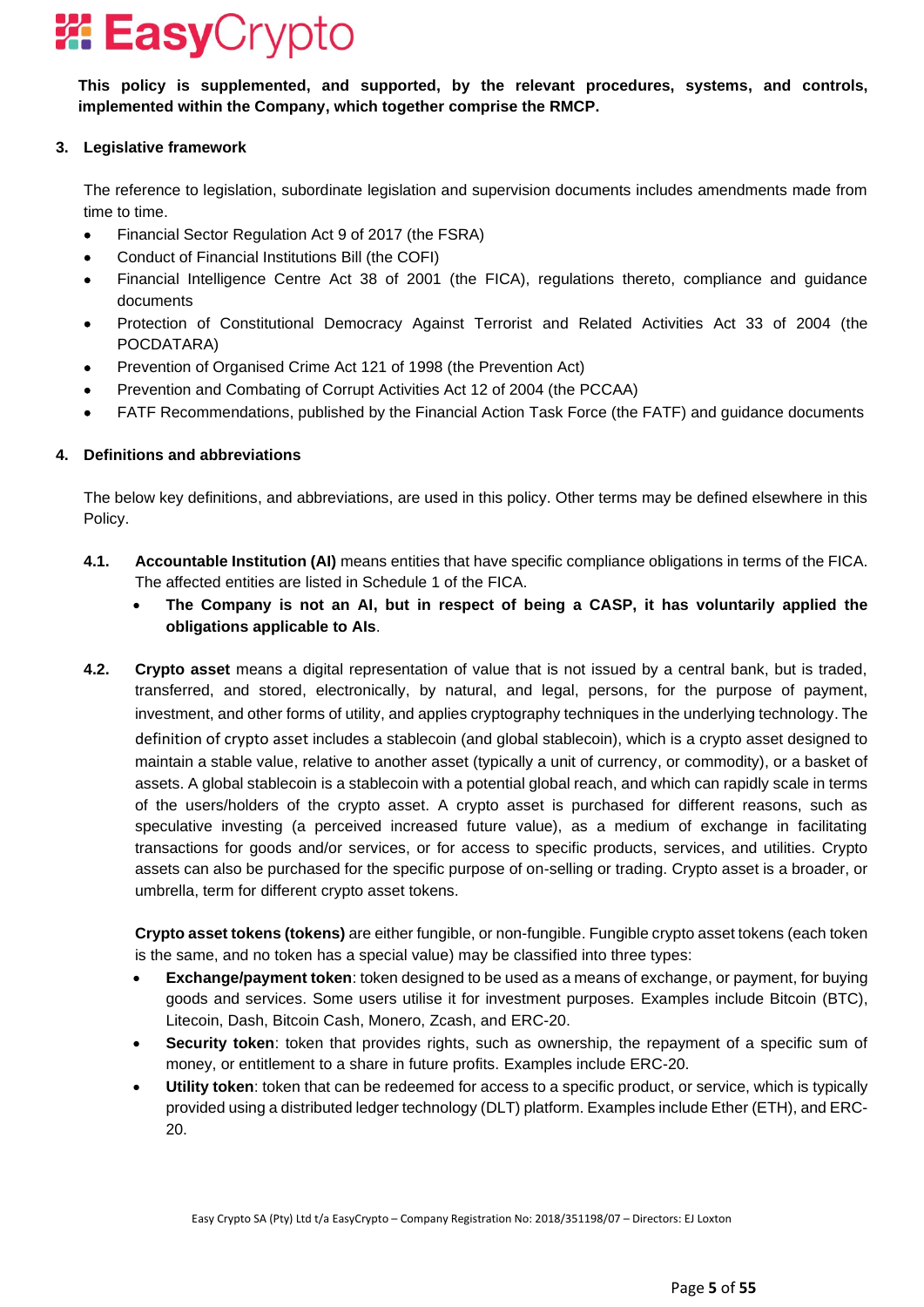

Non-fungible crypto asset tokens (each token is unique) may be classified into three types:

- **Certification token**: token used to prove the origins of a document, piece of data, or even a physical object in the real world. The anti-counterfeit nature of non-fungible tokens lends itself well to certifying the authenticity of various types of information and content.
- **Digital identity token**: token used for digital personhood. You would not be able to trade identity tokens, but you would be able to share the UTXO of their issuance with anyone who wanted to verify your identity on the blockchain. Each of these tokens would exist digitally on a universal blockchain, but they would belong distinctly to you. Some work is needed to obfuscate the identity details contained in these tokens, so that only those with permission can access the information. However, theoretically your whole identity could live on a blockchain, and you could pick and choose what to share with who, and when.
- **Identity of things token**: token used to digitally identify objects, devices, and machines. This identity of things (IDoT) is a major step on the road to blockchain-based supply chains, IoT applications, and smart cities.

Crypto assets can be purchased from:

- crypto asset trading platform (South African, or foreign), or any other entity facilitating, or providing, the mentioned services
	- $\circ$  A variation of a crypto asset trading platform is a decentralised exchange, which uses an artificial intelligence (AI) system that can connect crypto asset traders electronically. These trades are done simultaneously, through an atomic swap, using a smart contract, and without any intermediation from a third party.
- crypto asset vending machine
	- $\circ$  The crypto asset vending machine allows the user to make a physical deposit, or an electronic deposit, using fiat currency that is credited to a crypto asset digital wallet. The operator of these machines acts as the counterparty to all transactions.
- bilateral transactions with other existing holders (peer-to-peer transactions)
	- o The buyer may require a crypto asset digital wallet to acquire crypto assets, which can be obtained through software platforms, or can be provided by a crypto asset digital wallet service provider, or a crypto asset trading platform.
- **4.3. Crypto asset service provider (CASP)** means a person that provides services for crypto assets, including businesses that exchange crypto assets for fiat currencies, or *vice versa*, conduct transactions that move crypto assets from one crypto asset address, or account, to another, provide facilities for the safekeeping, or administration, of crypto assets, or instruments, which enable the control of crypto assets, and participate in, or provide, financial services for issuers' offers, or sale, of crypto assets. The crypto asset services provided by CASPs include:
	- **crypto asset trading platform** (or any other entity facilitating, or providing, the mentioned services)
		- o **intermediary services for the buying, and selling, of crypto assets**
		- o **trading, conversion, or exchange, of fiat currency, or other value, into crypto assets**
		- o **trading, conversion, or exchange, of crypto assets, into fiat currency, or other value**
		- o **trading, conversion, or exchange, of crypto assets, into other crypto assets**
		- o remittance services using crypto assets as a means of facilitating credit transfers (remitter, or value transfer provider)
	- crypto asset vending machine provider
		- $\circ$  intermediary services for the buying, and selling, of crypto assets (including any of the abovementioned services)
	- crypto asset token issuer
		- $\circ$  initial coin offering (ICO), including security, payment/exchange, or utility, tokens
		- o issuance of stablecoins
		- o issuance of global stablecoins
		- $\circ$  participation in, and provision of, financial services related to an issuer's offer, or sale, of crypto assets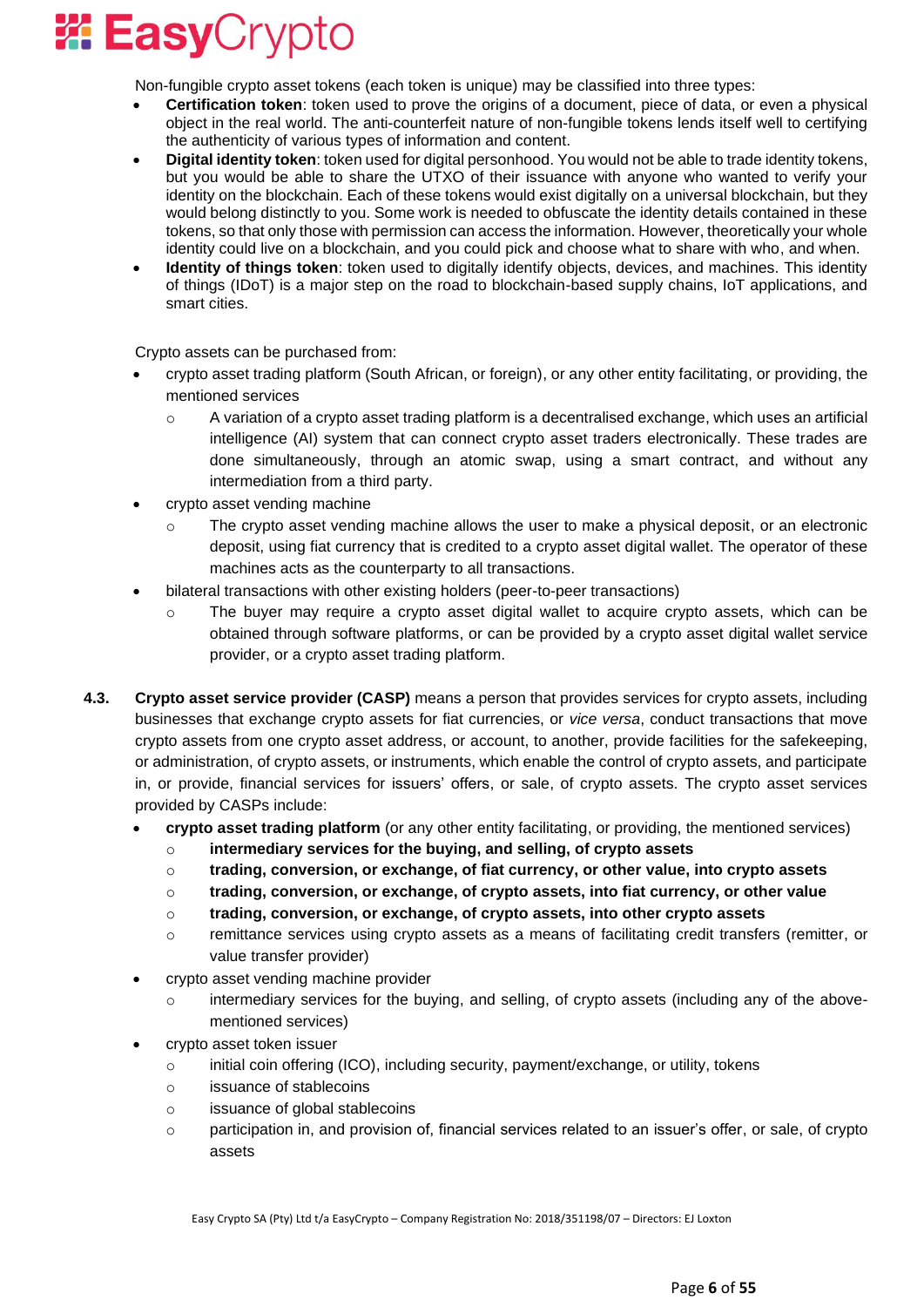

- **crypto asset fund, or derivative, service provider**
	- o **offer investment funds, or derivative products, with crypto assets as the underlying asset**
- crypto asset digital wallet provider (custodial wallet)
	- offer a software program, with the ability to store private, and public, keys that are used to interact with various digital protocols, which enable the user to send, and receive, crypto assets, with the additional ability to monitor balances, and execute control over the clients' crypto assets
- crypto asset safe custody service provider (custodial service)
	- safeguard, store, hold, or maintain, custody of crypto assets belonging to another party
- **4.4. Crypto asset digital wallet** means a software program with the ability to store private, and public, keys that are used to interact with various blockchain protocols that enable the user to send, and receive, crypto assets, with the ability to monitor balances.
- **4.5. Administrative sanction** means an administrative sanction, as contemplated in section 45C of the FICA (refer to **Annexure 1** of this policy).
- **4.6. Non-compliance (also non-compliant, fails to comply, failure to comply)** means any act, or omission, that constitutes a failure to comply with a provision of the FICA, or any order, determination, or directive, made in terms of the FICA and which does not constitute an offence in terms of the FICA.
- **4.7. Beneficial owner**, in respect of a **legal person**, means a natural person who, independently, or together with another person, directly, or indirectly, owns the legal person, or exercises effective control of the legal person.
- **4.8. Business relationship** means an arrangement between a **client** and an **AI**, for the purpose of concluding transactions regularly.
- **4.9. Client** means a person who has entered into a **business relationship**, or a **single transaction**, with an **AI**.
- **4.10. Single transaction** means a transaction, other than a transaction concluded in the course of a **business relationship**, AND where the value of the transaction is not less than the amount prescribed **(currently R5,000.00)**, except in the case of section 20A of the FICA (anonymous clients and clients acting under false or fictitious names).
- **4.11. Cash** means coin, paper money and travellers' cheques.
- **4.12. Centre, or FIC**, means the Financial Intelligence Centre, established by section 2 of the FICA.
- **4.13. Domestic prominent influential person (DPIP)** means a person referred to in Schedule 3A of the FICA (refer to **Annexure 2** of this policy).
- **4.14. Foreign prominent public official (FPPO)** means a person referred to in Schedule 3B of the FICA (refer to **Annexure 3** of this policy).
- **4.15. Money laundering, or money laundering activity (ML)**, means an activity to (or is likely to) conceal or disguise the illegal nature, source, location, disposition, or movement of the proceeds of unlawful activities, or any interest that anyone has in these proceeds, and includes activities that constitute an offence in terms of section 64 of the FICA or sections 4,5, or 6 of the Prevention Act.
- **4.16. Proceeds of unlawful activities**, in terms of section 1 of the Prevention Act, means any property, or any service, advantage, benefit, or reward, which was derived, received, or retained, directly or indirectly, in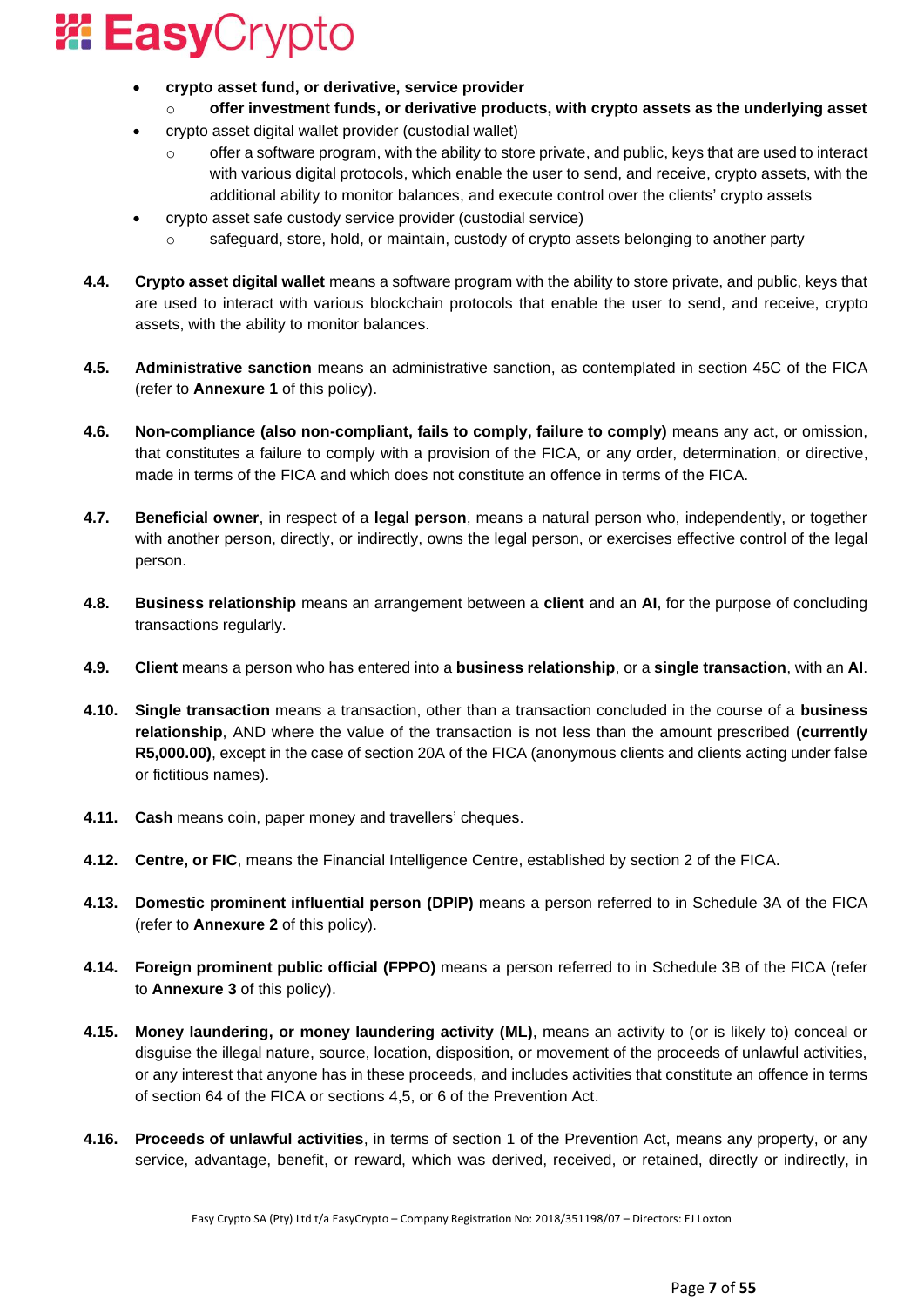

South Africa or elsewhere, at any time, in connection with, or as a result of, any unlawful activity, carried on by any person, and includes any property representing property so derived.

- **4.17. Property**, in terms of section 1 of the Prevention Act, means money, or any other movable, immovable, corporeal, or incorporeal thing, and includes any rights, privileges, claims and securities, and any interest therein, and all proceeds thereof.
- **4.18. Terrorist and related activities** means, as defined in section 1 of POCDATARA, the collection or provision of funds, with the intention to be used, or knowing that it will be used, to commit an act regarded as a terrorist act. Property connected to terrorist financing includes money or any other movable, immovable, or corporeal, thing, rights, privileges, claims, securities, interests therein, proceeds thereof, relating to terrorist financing.
- **4.19. Terrorist financing (TF)** means the financing of terrorist and related activities.
- **4.20. Legal person** means any person, other than a natural person, that establishes a **business relationship**, or enters into a **single transaction**, with an AI, and includes a person incorporated as a company, close corporation, foreign company, or any other form of corporate arrangement, or association, but excludes a **trust**, partnership, or sole proprietor.
- **4.21. Trust** means a trust defined in section 1 of the Trust Property Control Act 57 of 1988, other than a trust established by virtue of a testamentary disposition, by virtue of a court order, in respect of persons under curatorship, by the trustees of a retirement fund for the benefits payable to the beneficiaries of that retirement fund, and includes similar arrangements established outside South Africa.
- **4.22. Risk Management and Compliance Programme (the RMCP, or Policy)**, means the programme for antimoney laundering and counter-terrorist financing risk management, which every AI must develop, document, maintain and implement, as prescribed in terms of section 42 of the FICA.
- **4.23. Cash threshold report (CTR)** means a report that must be submitted to the Centre, by accountable and reporting institutions, in terms of section 28 of the FICA, concerning a cash transaction concluded with a client (paid to, or received from, a client, or a person acting on behalf of a client), in excess of the prescribed amount **(currently R24,999.99, or an aggregate of smaller amounts that combine to exceed this amount), within 2 days of becoming aware**.
- **4.24. Suspicious or unusual activity report (SAR)** means a report that must be submitted to the Centre, by an accountable and reporting institution, in terms of section 29(1) and (2) of the FICA, concerning proceeds of unlawful activities, or money laundering, relating to an activity that **does not involve a transaction** between two or more parties, or relating to a transaction, or series of transactions, about which enquiries are made, but which has not been concluded, **within 15 days of becoming aware**.
- **4.25. Suspicious or unusual transaction report (STR)** means a report that must be submitted to the Centre, by an accountable and reporting institution, in terms of section 29(1) of the FICA, concerning proceeds of unlawful activities, or money laundering, **relating to a transaction, or series of transactions**, between two or more parties, **within 15 days of becoming aware**.
- **4.26. Terrorist financing activity report (TFAR)** means a report that must be submitted to the Centre, by an accountable and reporting institution, in terms of section 29(1) and (2) of the FICA, concerning the financing of terrorism and related activities, relating to an activity that does not involve a transaction between two, or more, parties, or relating to a transaction, or series of transactions, between two or more parties, **within 15 days of becoming aware**.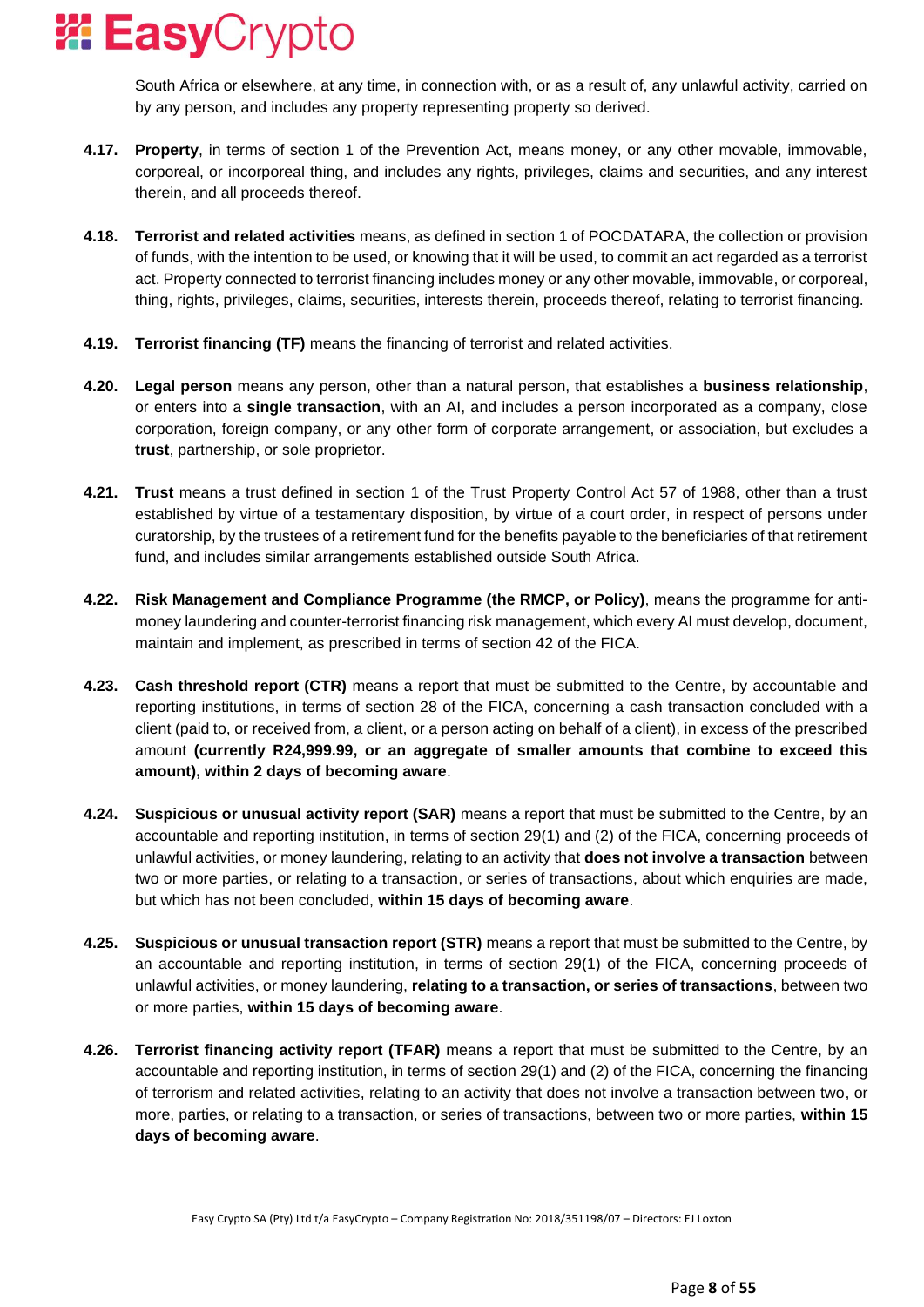- **4.27. Terrorist financing transaction report (TFTR)** means a report that must be submitted to the Centre, by an accountable and reporting institution, in terms of section 29(1) of the FICA, concerning the financing of terrorism and related activities, relating to a transaction, or series of transactions, between two, or more, parties, **within 15 days of becoming aware**.
- **4.28. Terrorist property report (TPR)** means a report that must be submitted to the Centre, by an AI, in terms of section 28A of the FICA, concerning property associated with terrorist and related activities and financial sanctions pursuant to Resolutions of United Nations Security Council, **within 5 days of becoming aware**.
- **4.29. Reporting institution** means a person with reporting obligations in terms of the FICA, referred to in Schedule 3 of the FICA, which persons are currently:
	- Motor vehicle dealers
	- Kruger rand dealers
- **4.30. Supervisory body** means a functionary or institution referred to in Schedule 2 of the FICA, currently:
	- Financial Sector Conduct Authority
	- South African Reserve Bank
	- Estate Agency Affairs Board
	- Independent Regulatory Board for Auditors
	- National Gambling Board and Provincial licensing authority, in terms of the National Gambling Act
	- Law society, in terms of the Attorneys Act
- **4.31. Reliance agreement** means an agreement that sets out the duties and obligations of the first party accountable institution, and the third party accountable institution, where the third party accountable institution provides shared client information to the first party accountable institution, for establishing, and verifying, the identity of the shared clients.
- **4.32. First party accountable institution** means the AI that receives customer due diligence documents and/or information about the shared client from the third party accountable institution.
- **4.33. Third party accountable institution** means the AI that has collected the customer due diligence documents and/or information about the shared client, and provides this information and/or documents to the first party accountable institution.
- **4.34. Shared client** means the shared clients of both the first party accountable institution and the third party accountable institution, for a single transaction, or business relationship. For the sake of clarity, a shared client is not a client of both the first party accountable institution and the third party accountable institution, coincidentally, and is not the underlying clients of the shared client.
- **4.35. Shared client information** means the information, or documents, obtained during the initial CDD process, relating to identifying, and verifying, the shared client, and the other people involved in the business relationship, and source of funds, source of wealth, and geographic location. Shared client information excludes the screening, and risk rating, aspects of the initial CDD process, the entire ongoing CDD process performed for existing clients, and the reporting obligations.

### **5. Roles and responsibilities**

**5.1. Board of directors (Board)** maintains overall responsibility for the Policy, which may be delegated to the relevant stakeholders for implementation. The **Board must approve the RMCP**, and ensure compliance with this Policy, and must have an overview of the general, and specific, compliance requirements.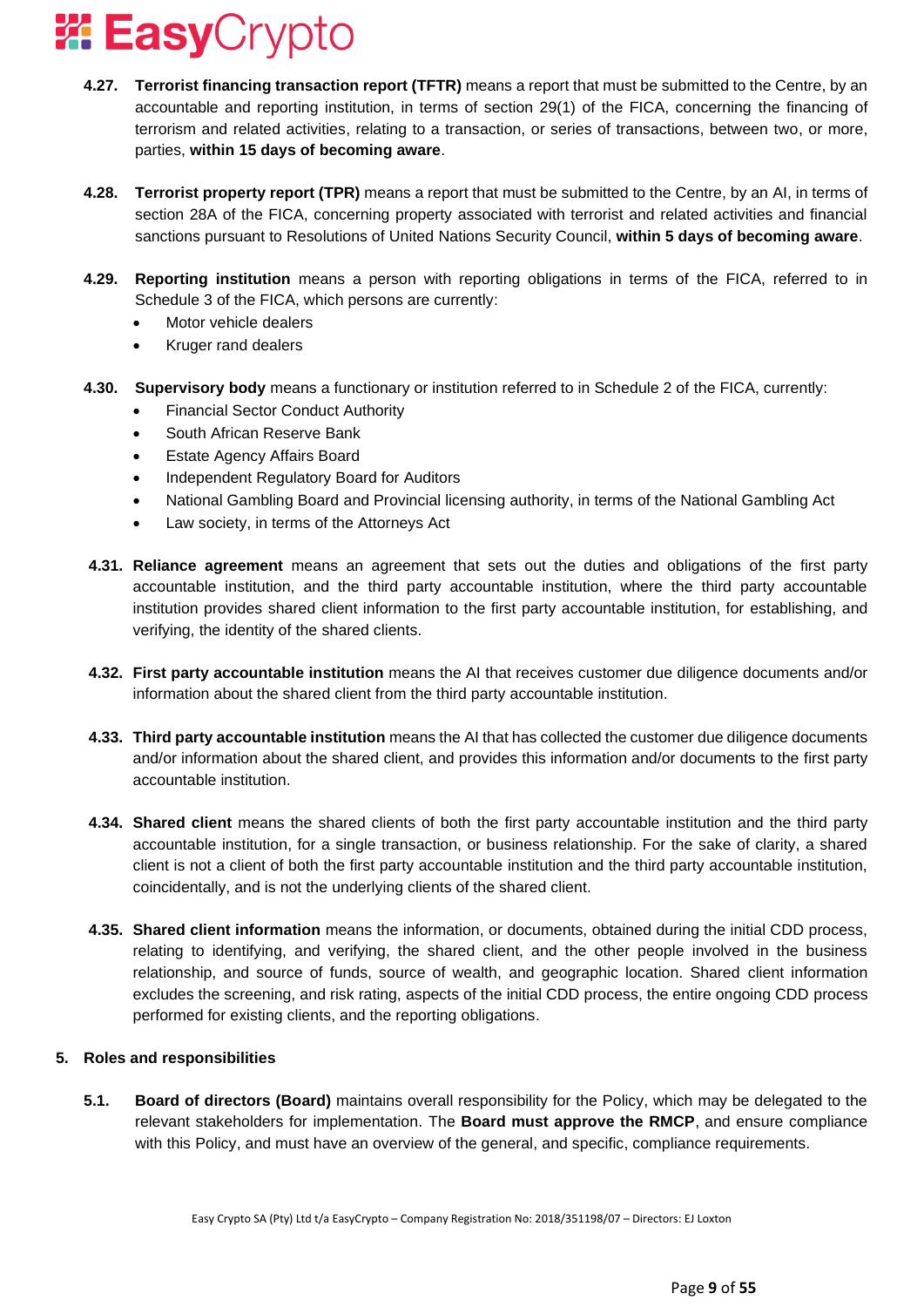

**5.2. Executive committee (Exco)** is the most senior management team within the Company. It is responsible for drafting, and implementing, this Policy, and for submitting it to the Board, for approval. It must ensure that all employees, and associates, are aware of the Policy, and understand the contents thereof, and provide training, and awareness, to facilitate this. The Exco may delegate the implementation thereof to line management.

#### **5.3. Governance structure**

The Company must have governance structures in place, to ensure compliance with this Policy. The Board, and the relevant Board Committees, which may include a Risk Committee and Audit Committee, must have an overview of the general, and specific, compliance requirements.

- **5.4. Compliance officers (compliance function)** must monitor compliance with this Policy, and report noncompliance to the Board, the Exco, and any other relevant components of the governance structure. They must provide ongoing guidance, and training, to employees, to assist them to comply with, and understand, their obligations, in terms of the FICA, and the Policy.
- **5.5. Person responsible for submitting reports to the Centre (responsible person)**, or his/her alternatives, if the responsible person is not available, must submit reports to the Centre, as required.
- **5.6. Employees** must ensure that they understand this Policy, and always comply with it. Employees must be cognisant of the consequences of non-compliance with the Policy.

#### **6. Nature of business**

- **6.1.** The Company is a CASP, providing services that are limited to:
	- **crypto asset trading platform** (or any other entity facilitating, or providing, the mentioned services)
		- o **intermediary services for the buying, and selling, of crypto assets**
			- **•** The Company performs intermediary services for the buying and selling of the crypto assets that it offers.
		- o **trading, conversion, or exchange, of fiat currency, or other value, into crypto assets**
			- The Company's clients may buy BTC, ETH, or the **EC10 bundle**, in exchange for South African Rands (ZAR).
			- The EC10 bundle is a basket of cryptocurrencies, which grants clients access to a lowcost index instrument, to easily own, and manage, a diversified crypto asset portfolio.
		- o **trading, conversion, or exchange, of crypto assets, into fiat currency, or other value**
			- The Company's clients may sell their holding in BTC, ETH, or the EC10 bundle, to receive ZAR.
		- o **trading, conversion, or exchange, of crypto assets, into other crypto assets**
			- The Company's clients may sell their holding in the EC10 bundle, to receive BTC.
	- **crypto asset fund**, or derivative, **service provider**
		- o **offer investment funds**, or derivative products, **with crypto assets as the underlying asset**
			- The EC10 bundle comprises the top 10 cryprocurrencies, weighted by market capitalisation, including BTC, ETH, ERP, and 7 others.
			- Clients own the EC10 bundle, and the underlying cryptocurrencies held within the EC10 bundle.
			- When buying the EC10 bundle, the client automatically buys the underlying cryptocurrencies inside the bundle.
			- The EC10 bundle is re-balanced, and re-constituted weekly, through direct indexing algorithmic computation methodology, which is a fully automated process.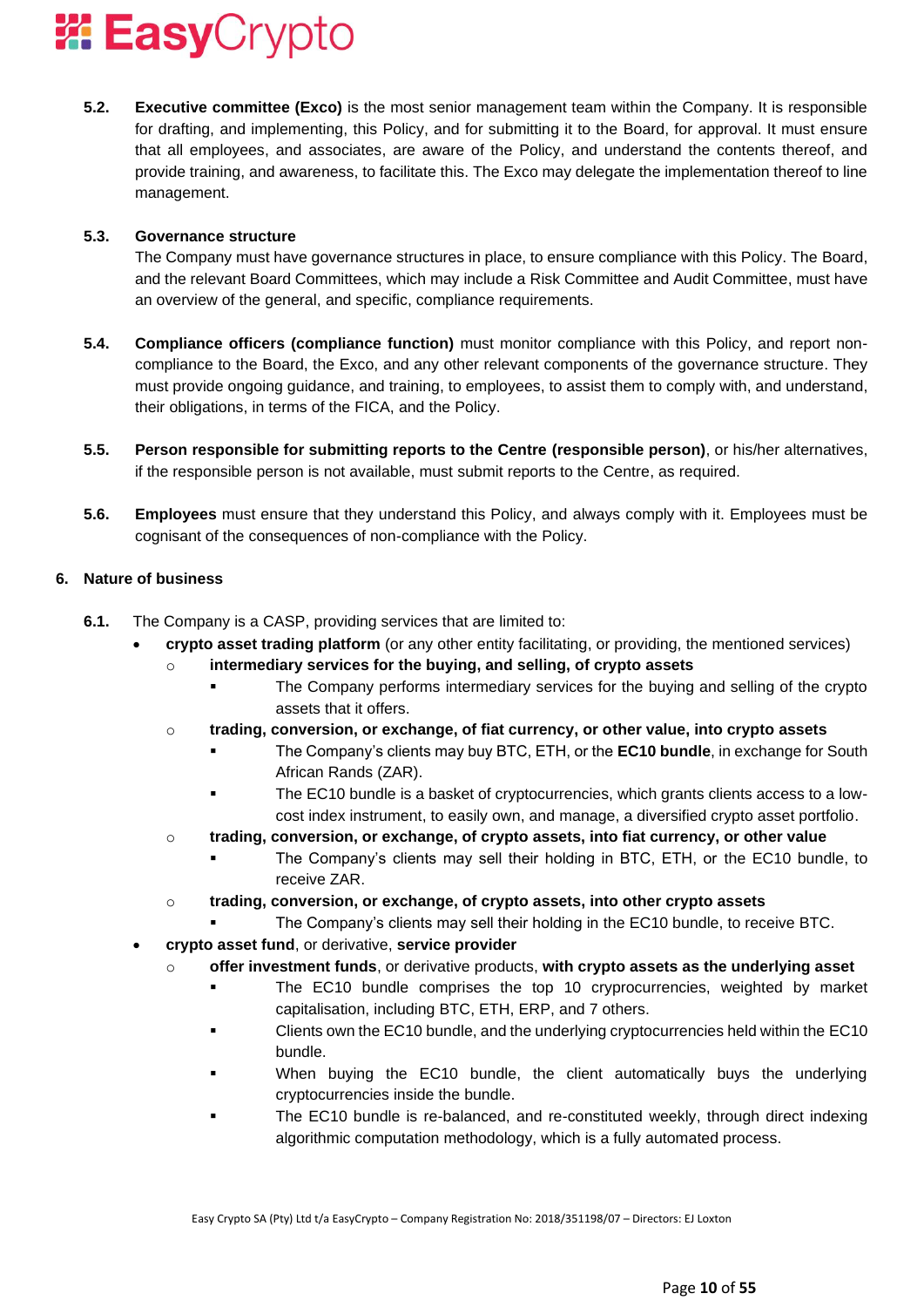

- The EC10 bundle is priced internally, by the Company's systems, and the price is published on the website.
	- Refer to the "EC10 Index Rules & Ancillary Disclosures", for details.

### **7. Objectives**

The Company's **objectives** are to:

- **7.1.** protect the integrity of the Company, through continuously managing the risk of money laundering and terrorist financing
- **7.2.** apply a risk-based approach to client transactions and to understand the purpose of all business relationships with clients
- **7.3.** educate employees how to identify business relationships and transactions that pose a higher risk to money laundering and terrorist financing
- **7.4.** implement robust customer due diligence procedures that will make it more difficult for criminals to hide the proceeds of unlawful activities
- **7.5.** keep accurate records of all related transactions and customer due diligence procedures
- **7.6.** submit the relevant reports to the Centre
- **7.7.** prevent any loss of sales and client confidence, reputational damage, civil or criminal fines or penalties, due to non-compliance with FICA and/or the Company's RMCP.

#### **8. Obligations**

- **8.1. The Company MUST NOT establish a business relationship, or conclude a single transaction, with an anonymous client, or a client with an apparent false or fictitious name, in terms of section 20A of the FICA.**
	- The customer due diligence process, **as reflected in Annexure 8**, will be followed for every prospective client, regardless of whether it relates to a single transaction, or a business relationship. Even business relationships/clients with the lowest risk rating will require enough information to be provided, so that the client will not be anonymous.
	- *Refer to Annexure 8 for details of the customer due diligence process.*
- **8.2. The Company MUST establish and verify the identity of all prospective and existing clients, and other people involved in the business relationship, or single transaction, with the prospective and existing clients, in terms of section 21 of the FICA.**
	- As part of the customer due diligence process, **as reflected in Annexure 8**, the Company applies a risk-based approach to determine the risk rating of the client, the financial product/service, the nature of the business relationship, with the aggregate thereof determining the overall risk rating of the business relationship, or single transaction.
	- The **information and documents required to establish and verify the identity of the client**, and the other people involved in the business relationship, or single transaction**, differs, depending on the overall risk rating of the business relationship, or the single transaction, and the client type**.
	- The risk-based approach is based on the Company's risk appetite. Several factors have been assessed and risk rated, according to the risk appetite. **Examples of factors that have been considered, to determine the risk ratings, are reflected in Annexure 6.**
		- The risk rating scale comprises 5 levels.
			- o 1 Very low risk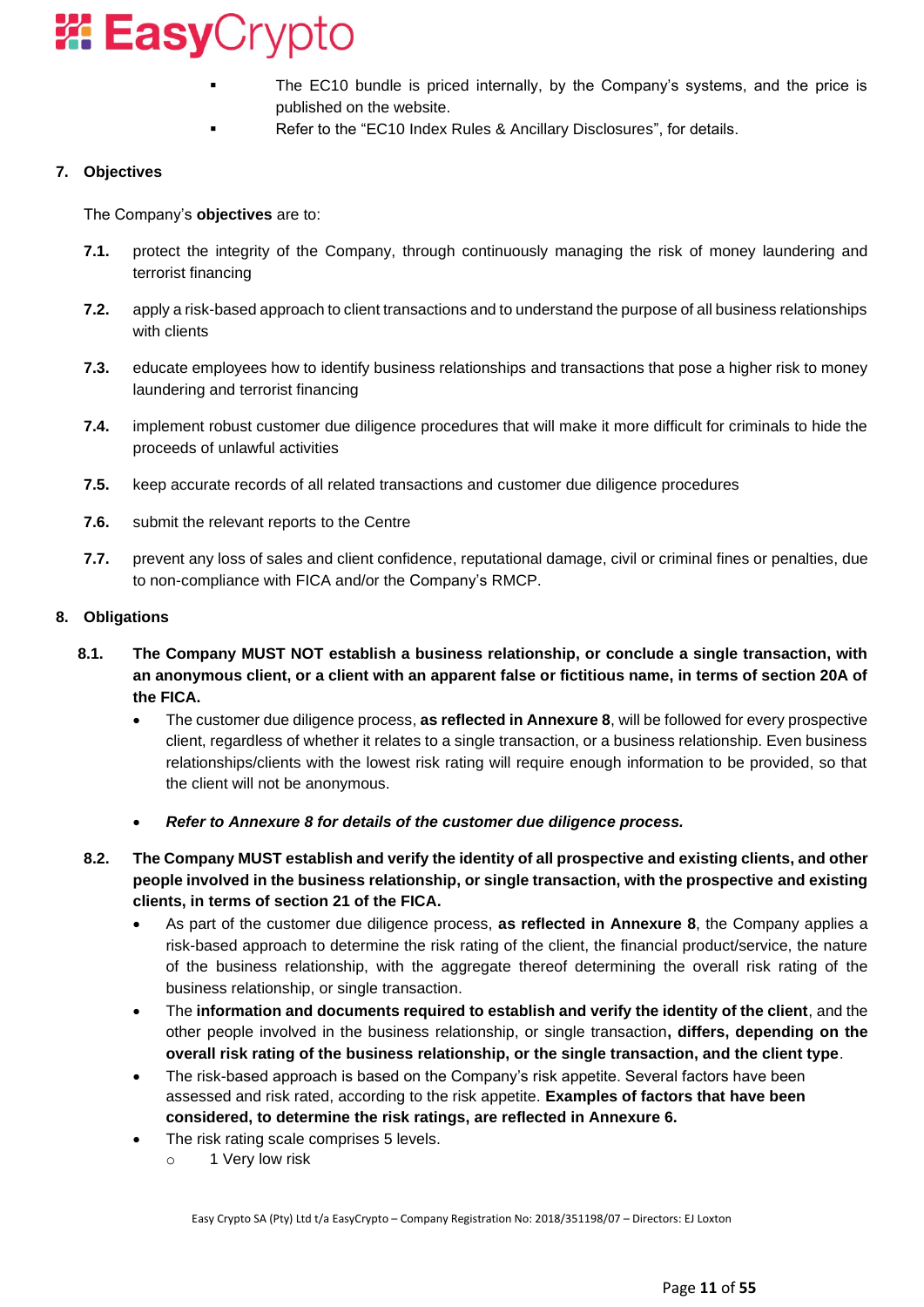- o 2 Low risk
- o 3 Moderate risk
- o 4 High risk
- o 5 Very high risk
- A risk rating (before screening) is calculated, comprising the below factors.
	- o Financial product/service client is investing into/purchasing
	- o Business relationship or single transaction
	- o Nature of establishing this business relationship
	- o Purpose of establishing this business relationship
	- o Client type
- A risk rating (after screening & compliance review) is calculated, comprising the below factors.
	- o Risk rating (before screening)
	- o UNSC targeted financial sanctions list
	- o UNSC terrorist & related activities list
	- o Foreign prominent public official (or closely associated with FPPO)
	- o Domestic prominent influential person (or closely associated with DPIP)
- *Refer to Annexure 8 for details of the customer due diligence process.*
- **8.3. The Company MUST understand and obtain information about the business relationship, when engaging with a prospective client, to determine whether future transactions that will be performed during the business relationship are consistent with the Company's knowledge of that prospective client, in terms of section 21A of the FICA.**
	- As part of the customer due diligence process, the person interacting with the prospective client (i.e. financial adviser/intermediary) must obtain enough information to reasonably enable the Company to determine whether future transactions that will be performed during the business relationship, are consistent with the Company's knowledge of the prospective client.
	- The person interacting with the prospective client (i.e. financial adviser/intermediary) must include the nature of the business relationship, the intended purpose of the business relationship, and the source of the funds that the prospective client expects to use during the business relationship, on **Part 1 of the customer due diligence forms**.
	- If the information inserted on the **customer due diligence forms** is not captured in specific fields within an electronic system, the compliance function must establish, populate and maintain a **customer due diligence information register**, to assist the Company to perform ongoing due diligence of existing clients.
	- When assessing Part 1 and completing **Part 2 of the customer due diligence forms**, the compliance function must ensure that Part 1 and Part 2 has been fully completed and signed, and all information must be populated on the **customer due diligence information register**. In addition, the compliance officers will perform sample monitoring of the customer due diligence process.
	- For existing clients, the person interacting with the client (i.e. financial adviser/intermediary) must follow a similar process, to obtain enough information to reasonably enable the Company to determine whether future transactions that will be performed during the business relationship, are consistent with the Company's knowledge of the prospective client, including obtaining the nature of the business relationship, the intended purpose of the business relationship, and the source of the funds that the prospective client expects to use during the business relationship.
- **8.4. The Company MUST perform additional customer due diligence measures for legal persons, trusts and partnerships, in terms of section 21B of the FICA.**
	- If the **prospective client is a legal person, trust agreement between natural persons, or partnership between natural persons (or similar)**, as part of the customer due diligence process, the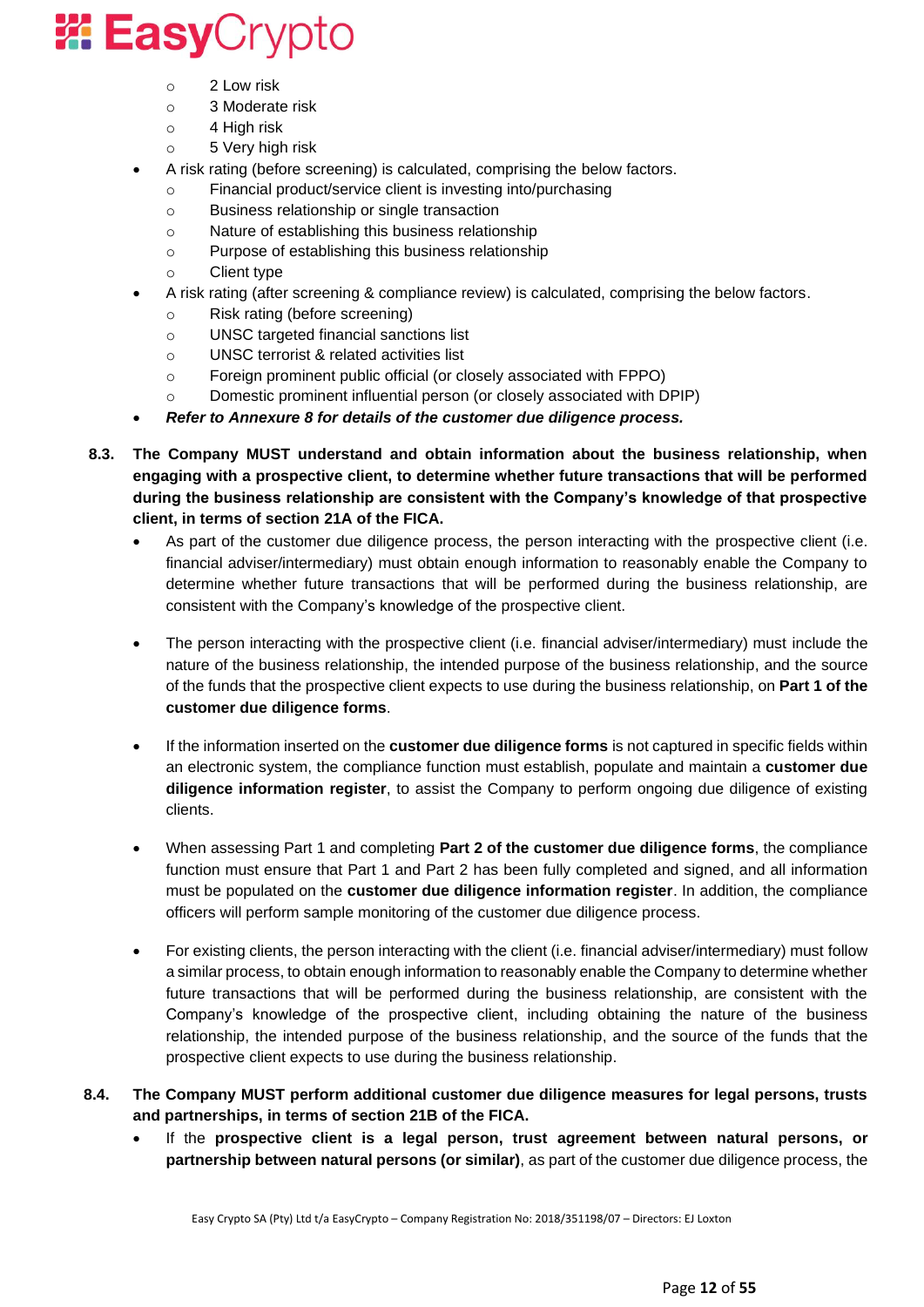person interacting with the prospective client (i.e. financial adviser/intermediary) must obtain additional information, to **establish the nature of the client's business and the ownership and control structure of the client**.

- If the prospective client is a **legal person**, as part of the customer due diligence process, the person interacting with the prospective client (i.e. financial adviser/intermediary) must obtain additional information, to **establish and verify** the identity of the **beneficial owners** of the client, so that the person is satisfied that they know who the beneficial owners are. This process includes:
	- o determining the identity of **each natural person** who, independently, or together with other natural persons, has a **controlling ownership interest** in the legal person. *Important note: The percentage of shareholding with voting rights is a good indicator of control over a legal person, because a shareholder with a significant percentage of shareholding usually exercises control. As a guide, ownership of 25% or more of the shares with voting rights in a legal person is usually enough to exercise control of the legal person*;
	- o determining the identity of **each natural person** who **exercises control** of the legal person **through other means** (i.e. other than by having a controlling ownership interest), **if in doubt** whether the natural person/s who have a controlling ownership interest in the legal person is/are the beneficial owner/s of the legal person, **or** where no natural person has a controlling ownership interest in the legal person;
	- o determining the identity of **each natural person** who **exercises control over the management** of the legal person, including in the capacity as executive officer, non-executive director, independent non-executive director, director, or manager, **if a natural person is not identified who exercises control of the legal person through other means** (i.e. other than by having a controlling ownership interest).
- If the prospective client is a **partnership between natural persons**, as part of the customer due diligence process, the person interacting with the prospective client (i.e. financial adviser/intermediary) must obtain additional information, to **establish and verify** the **identifying name** of the partnership (if applicable), the **identity of every partner** (including every member of a partnership *en commandite*, an anonymous partnership, or any similar partnership), the **identity of the person who exercises executive control** over the partnership, the **identity of each natural person who is authorised** to enter into a single transaction, or establish a business relationship, with the Company, on behalf of the partnership, so that the person is satisfied that they know the identities of the persons concerned.
- If the prospective client is a **trust agreement between natural persons**, as part of the customer due diligence process, the person interacting with the prospective client (i.e. financial adviser/intermediary) must obtain additional information, to **establish and verify** the **identifying name and number** of the trust (if applicable), the address of the Master of the High Court where the trust is registered (if applicable), the **identity of the founder**, the **identity of each trustee**, the **identity of each natural person who is authorised** to enter into a single transaction, or establish a business relationship, with the Company, on behalf of the trust, the **identity of each named beneficiary** (if beneficiaries are not named, details of how the beneficiaries are determined), so that the person is satisfied that they know the identities of the persons concerned.
- The person interacting with the prospective client (i.e. financial adviser/intermediary) must include the relevant additional information on **Part 1 of the relevant customer due diligence forms**.
- When assessing Part 1 and completing **Part 2 of the relevant customer due diligence forms**, the compliance function must ensure that Part 1 and Part 2 has been fully completed and signed, and all relevant additional information must be populated on the relevant **customer due diligence information**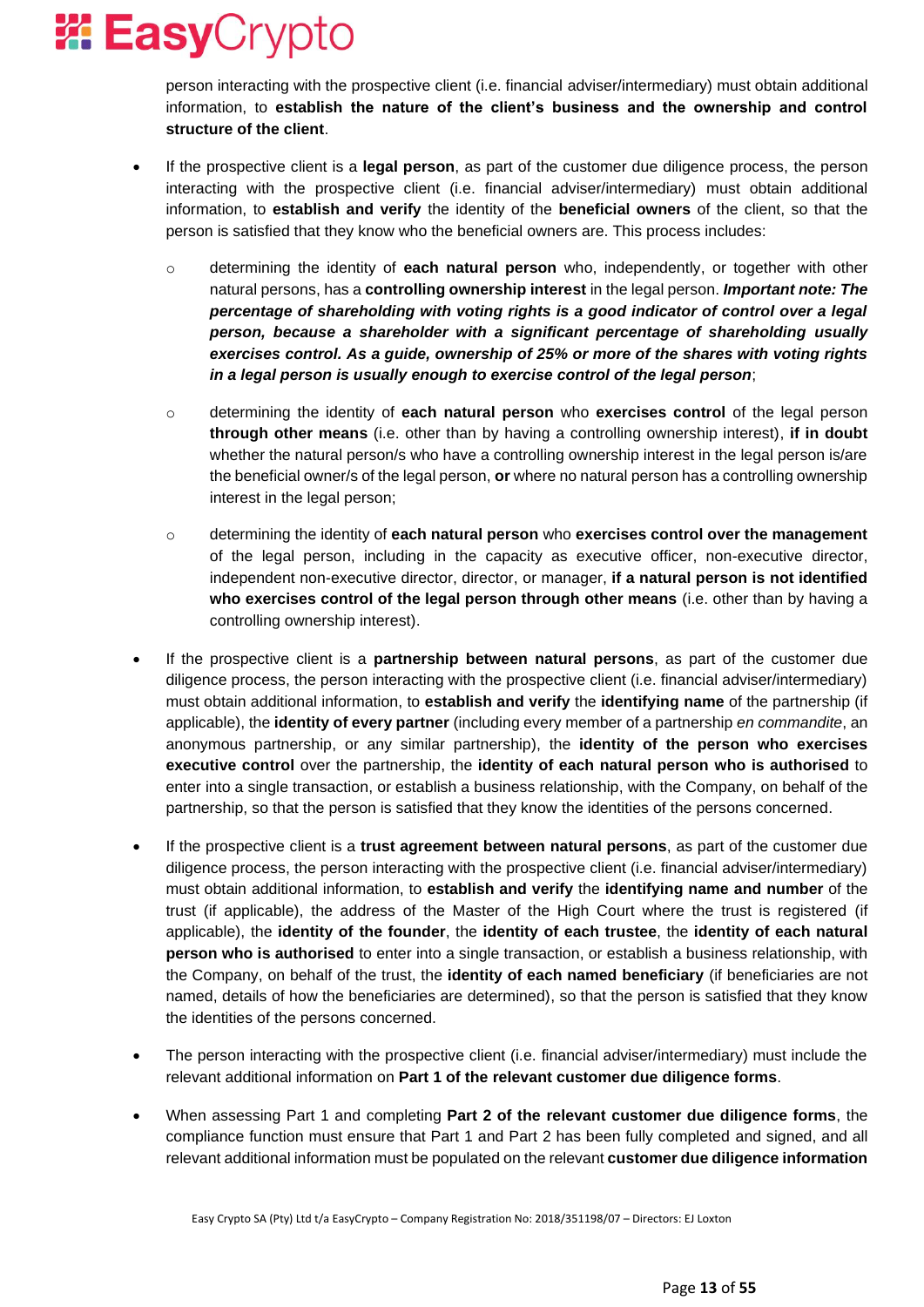

**register**. In addition, the compliance officers will perform sample monitoring of the customer due diligence process.

- For existing clients, where the client is a legal person, trust or partnership (or similar), the person interacting with the client (i.e. financial adviser/intermediary) must follow a similar process, to obtain the relevant additional information.
- **8.5. The Company MUST perform ongoing due diligence of the business relationship with clients, in terms of section 21C of the** FICA.
	- The company will perform ongoing due diligence of all existing business relationships with clients, **as reflected in Annexure 8**.
	- *Refer to Annexure 8 for details of the customer due diligence process.*
- **8.6. The Company MUST repeat customer due diligence process, and where necessary, confirm information about a client, after entering into a single transaction, or establishing a business relationship, when it has doubts about the accuracy of previously obtained information, in terms of section 21D of the FICA.**
	- If an employee doubts the accuracy of previously obtained information, **at any point (including while regularly monitoring transactions and keeping information updated)** after entering into a single transaction, or establishing a business relationship, with a client, he/she must repeat the customer due diligence process, including completing the relevant **customer due diligence forms**, and where necessary, confirm information about the client.
	- If the compliance function, while performing scheduled ongoing due diligence, doubts the accuracy of previously obtained information, he/she must request the person interacting with the existing client (i.e. financial adviser/intermediary), to repeat the customer due diligence process, and after the information has been confirmed, the compliance function must update the information reflected in the **customer due diligence information register**.
- **8.7. The Company MUST avoid establishing business relationships, or concluding transactions (either single, or during a business relationship), and must terminate existing business relationships, when it is unable to fully perform the customer due diligence (initial and ongoing), in terms of section 21E of the FICA.**
	- If an employee cannot fully perform the customer due diligence (initial and/or ongoing), the Company, as the case may be,
		- $\circ$  may not establish a business relationship, or conclude a single transaction, with a client;
		- o may not conclude a transaction during a business relationship, or perform any act relating to a single transaction; or
		- o MUST terminate an existing business relationship with a client.
	- *Refer to Annexure 8 for details of the customer due diligence process.*
- **8.8. The Company MUST perform additional customer due diligence requirements, if it determines that a prospective client, with whom it engages, to establish a business relationship, or the beneficial owner of that prospective client, is an FPPO, or is an immediate family member, or a known close associate, of an FPPO, in terms of section 21F and 21H of the FICA.**
	- As part of the customer due diligence process, employees must obtain the details of the profession/occupation, employer, source of funds and source of wealth, of the prospective client, and each beneficial owner of the prospective client. This information must be reflected on Part 1 of the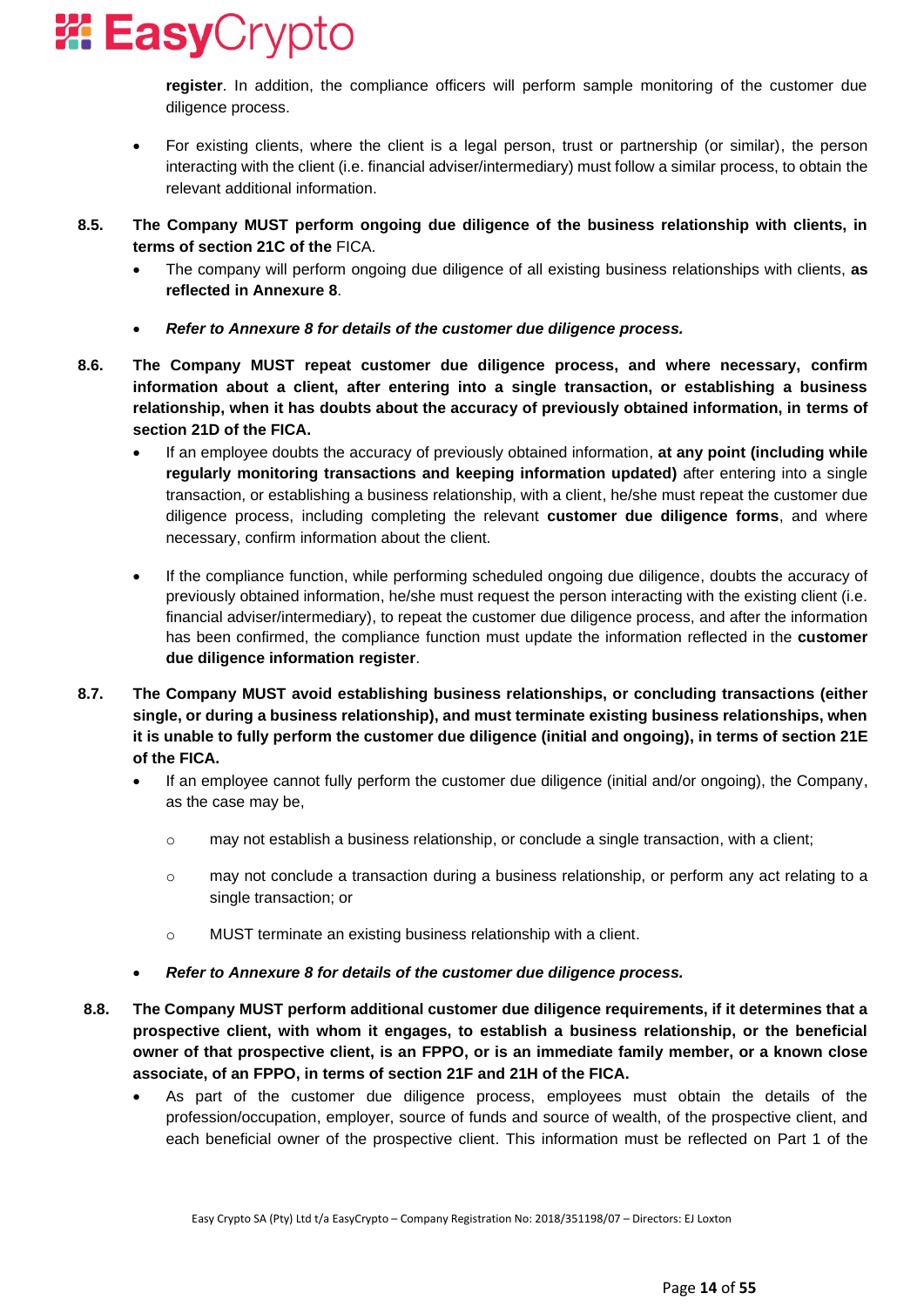relevant **customer due diligence forms**. Part 1 of the **customer due diligence forms** must be completed by the person interacting with the client (i.e. financial adviser/intermediary).

- As part of the customer due diligence process, the compliance function must complete Part 2 of the relevant customer due diligence forms, and must compare the details of the profession/occupation and employer of the prospective client, and each beneficial owner of the prospective client, with the list of FPPOs (refer to Annexure 3 of this policy), to determine whether the prospective client, or any of the beneficial owners of the prospective client, are FPPOs, or are immediate family members, or known close associates, of FPPOs. This review should also be supplemented by public media searches.
- If the prospective client, or any of the beneficial owners of the prospective client, are FPPOs, or are immediate family members, or known close associates, of FPPOs, **the overall risk rating of the prospective business relationship, or single transaction, MUST be determined to be risky**, and senior management must sign Part 2 of the form, approving, or declining, establishing the risky business relationship, or single transaction. If senior management declines the establishing of the risky business relationship, or single transaction, the person interacting with the client must notify the client that the Company will not be proceeding with the proposed business relationship, or single transaction.
- If senior management **approves establishing the risky business relationship**, or single transaction, the Company **must conduct enhanced ongoing monitoring of the business relationship**.
- It is important to note that even though a prospective client, or a beneficial owner of a prospective client, is not a FPPO, or an immediate family member or known close associate of a FPPO, at the time of performing the initial compliance due diligence, this status may change during the business relationship. Therefore, employees should be alert to changes with the existing client's profession/occupation or employer, and update the client's records, accordingly, including the relevant customer due diligence information register. In addition, the Company will periodically ask existing clients to confirm the accuracy of information on record.
- **8.9. The Company MUST perform additional customer due diligence requirements, if it determines that a prospective client, with whom it engages, to establish a business relationship, or the beneficial owner of that prospective client, is a DPIP, or is an immediate family member, or a known close associate, of a DPIP, and that the prospective business relationship entails higher risk, in terms of section 21G and 21H of the FICA.**
	- As part of the customer due diligence process, employees must obtain the details of the profession/occupation, employer, source of funds and source of wealth, of the prospective client, and each beneficial owner of the prospective client. This information must be reflected on Part 1 of the relevant **customer due diligence forms**. Part 1 of the **customer due diligence forms** must be completed by the person interacting with the client (i.e. financial adviser/intermediary).
	- As part of the customer due diligence process, the compliance function must complete Part 2 of the relevant customer due diligence forms, which includes assessing the information reflected on Part 1, to determine the overall risk rating of the business relationship or single transaction, and must compare the details of the profession/occupation and employer of the prospective client, and each beneficial owner of the prospective client, with the list of DPIPs (refer to Annexure 2 of this policy), to determine whether the prospective client, or any of the beneficial owners of the prospective client, are DPIPs, or are immediate family members, or known close associates, of DPIPs. This review should also be supplemented by public media searches.
	- If the prospective client, or any of the beneficial owners of the prospective client, are DPIPs, or are immediate family members, or known close associates, of DPIPs, **AND the overall risk rating of the prospective business relationship, or single transaction, has been determined to be risky**, then senior management must sign Part 2 of the form, approving, or declining, establishing the risky business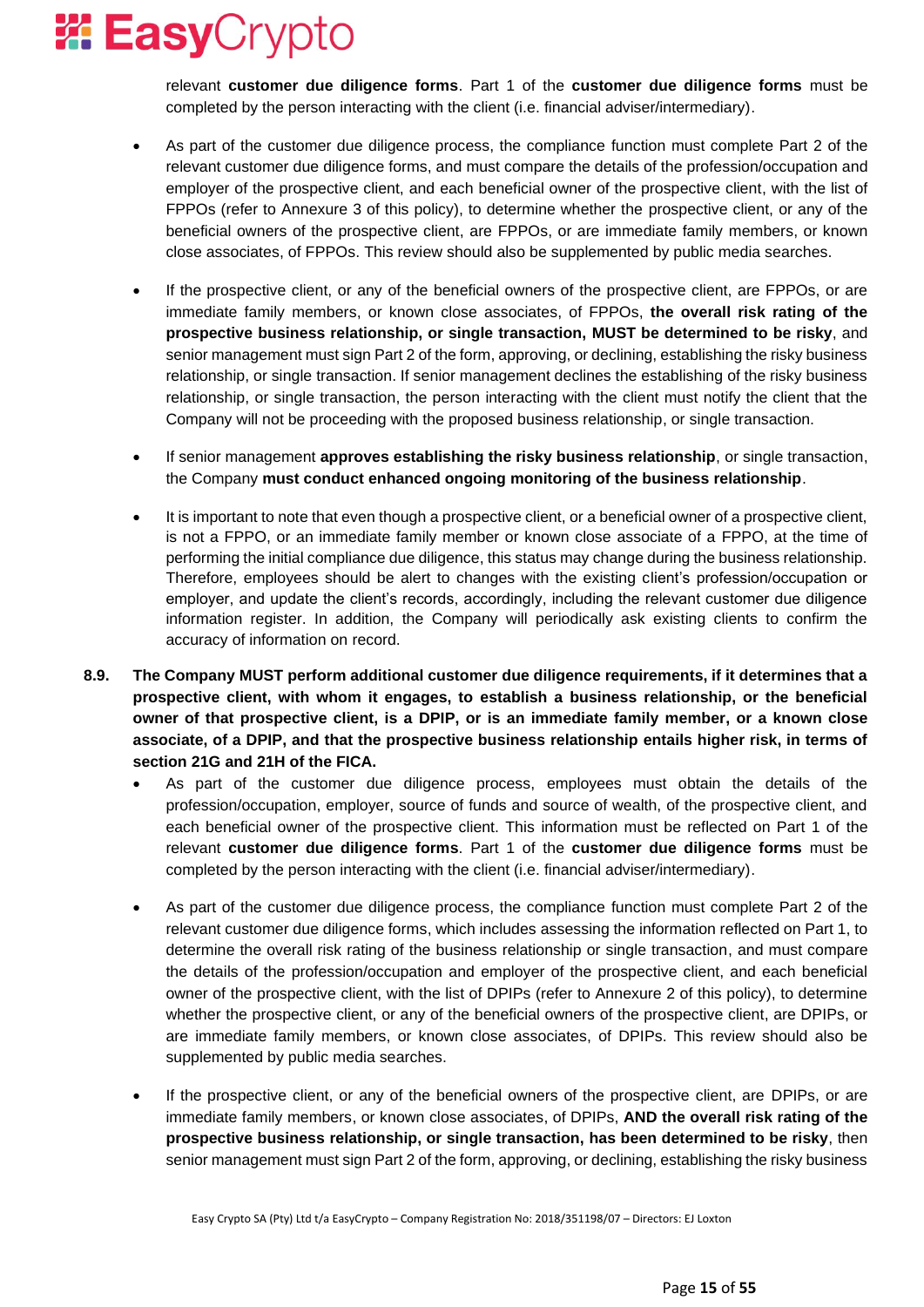

relationship, or single transaction. If senior management declines the establishing of the risky business relationship, or single transaction, the person interacting with the client must notify the client that the Company will not be proceeding with the proposed business relationship, or single transaction.

- If senior management **approves establishing the risky business relationship**, or single transaction, the Company **must conduct enhanced ongoing monitoring of the business relationship**.
- It is important to note that even though a prospective client, or a beneficial owner of a prospective client, is not a DPIP, or an immediate family member, or known close associate, of a DPIP, at the time of performing the initial compliance due diligence, this status may change during the business relationship. Therefore, employees should be alert to changes with the existing client's profession/occupation or employer, and update the client's records, accordingly, including the relevant **customer due diligence information register**. In addition, the Company will periodically ask existing clients to confirm the accuracy of information on record.
- **8.10. The Company MUST keep records of all customer due diligence information obtained about clients, or prospective clients, and the records must be kept for at least five (5) years from the date that the business relationship is terminated, or from the date of the conclusion of the single transaction, respectively, in terms of section 22 and 23 of the FICA.**
	- As part of the customer due diligence process, employees must ensure that all records relating to the customer due diligence information obtained about clients, or prospective clients, are kept. These records must **be kept for at least five (5) years from the date that the business relationship is terminated, or from the date of the conclusion of the single transaction, respectively**.
	- The records must include:
		- $\circ$  copies of, or references to, information provided to, or obtained by, the Company, to verify a person's identity; and
		- o in addition, for business relationships, information about:
			- **•** the nature of the business relationship;
			- **•** the intended purpose of the business relationship; and
			- the source of the funds that the prospective client expects to use for transacting during the business relationship.
		- $\circ$  The Company must ensure that electronically kept records are backed-up frequently, and can be reproduced in a legible format.
		- o Compliance officers will perform scheduled sample monitoring.
- **8.11. The Company MUST keep records of every transaction, regardless of whether the transaction is a single transaction, or concluded during a business relationship, for at least five (5) years from the date on which the transaction was concluded, in terms of section 22A and 23 of the FICA.**
	- The Company will keep record of every transaction, whether the transaction is a single transaction, or concluded during a business relationship, which transactions are reasonably necessary to enable that transaction to be readily reconstructed.
	- The records must include:
		- $\circ$  amount involved and the currency in which it was denominated;
		- o date on which the transaction was concluded;
		- o parties to the transaction;
		- o nature of the transaction;
		- o business correspondence; and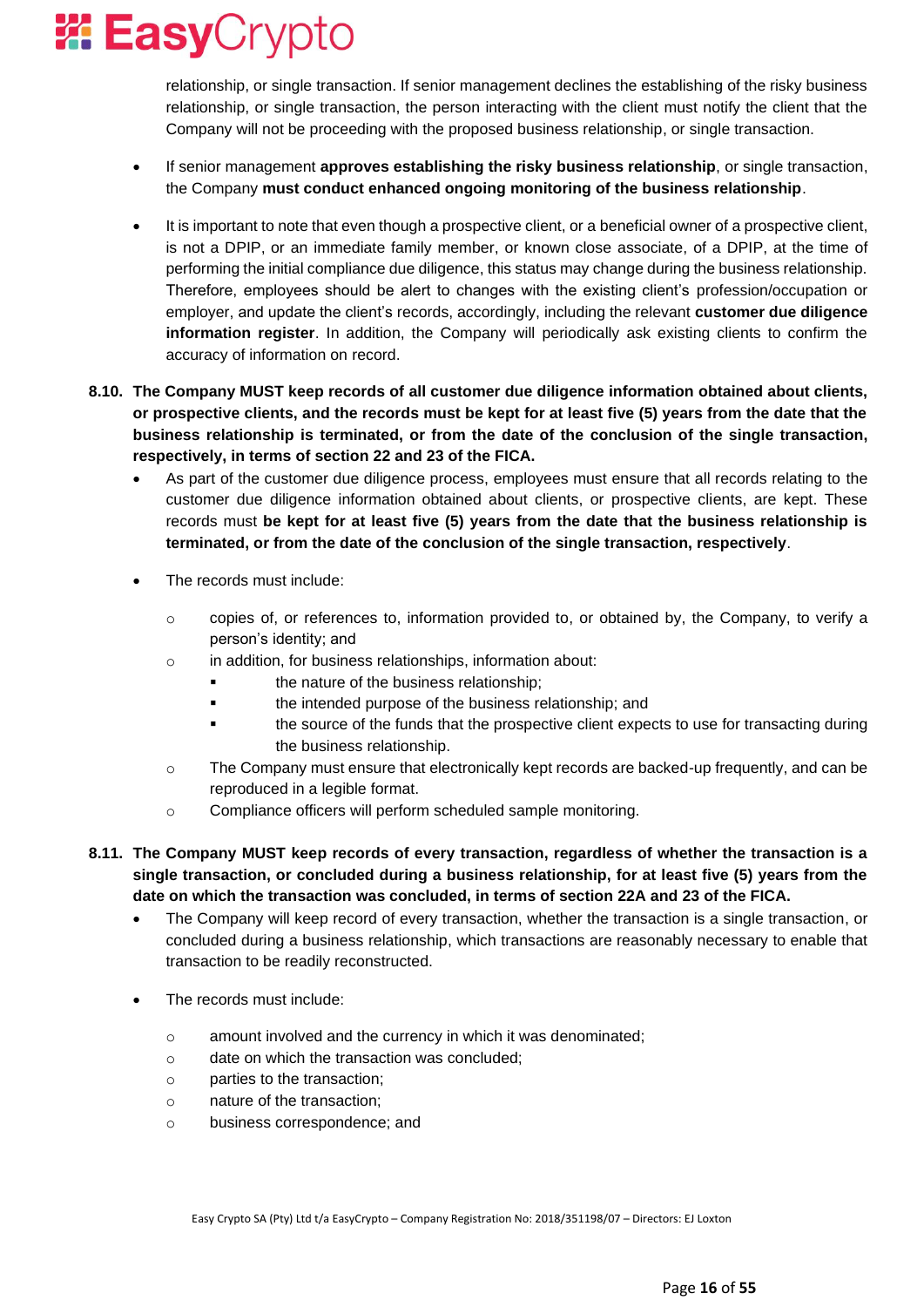

- $\circ$  if the Company provides account facilities to its clients, the identifying particulars of all accounts, and the account files at the Company that are related to the transaction.
- These records must **be kept for at least five (5) years from the date that the transaction was concluded**.
- The Company must ensure that electronically kept records are backed-up frequently, and can be reproduced in a legible format.
- Compliance officers will perform scheduled sample monitoring.
- **8.12. The Company MUST keep records of transactions, or activities, that give rise to an SAR or STR, for at least five (5) years from the date that the report was submitted to the Centre, in terms of section 23 and 29 of the FICA.**
	- The person responsible for reporting to the Centre (or his/her alternatives, if the responsible person is not available) will keep records of transactions, or activities, that give rise to an SAR or STR, for at least five (5) years from the date that the report was submitted to the Centre, in terms of section 23 and 29 of the FICA.
- **8.13. The Company MUST ensure that it has easy access to records in terms of section 22 and 22A of the FICA that are kept by third parties, and that the records are readily available to the Centre and the relevant supervisory body, and provide the Centre and the relevant supervisory body with the details of the third party, in terms of section 24 of the FICA.**
	- The Company has appointed a third party to keep records on its behalf. The Company will **immediately provide the Centre and the relevant departments of the FSCA with the following details of the third party**:
		- o full name, if the third party is a natural person; or
		- o registered name, if the third party is a close corporation or company;
		- o name under which the third party conducts business;
		- $\circ$  full name and contact particulars of the individual who exercises control over access to the records;
		- o address where the records are kept;
		- o address from where the third party exercises control over the records; and
		- $\circ$  full name and contact particulars of the individual who liaises with the third party, on behalf of the Company, regarding the retention of the records.
	- **This requirement IS NOT applicable to the Company, because it has not appointed a third party to keep records on its behalf.**
	- The Company will ensure that it has easy access to the customer due diligence and transaction records, and that they are readily available to the Centre and the relevant departments of the FSCA.
	- The Company notes that if it **fails to provide the Centre and the relevant departments of the FSCA with the details of the third party,** it is non-compliant with Regulation 20, and is subject to an **administrative sanction**.
- **8.14. The Company MUST avoid entering into prospective single transactions and business relationships with persons and entities identified in a resolution by the Security Council of the United Nations, and to freeze property and transactions, relating to these persons and entities who are existing clients, in terms of section 26A, 26B and 26C of the FICA.**
	- The FICA places the responsibility to administer the targeted financial sanctions (TFS) measures adopted by the United Nations Security Council (UNSC) in its Resolutions, on the Centre.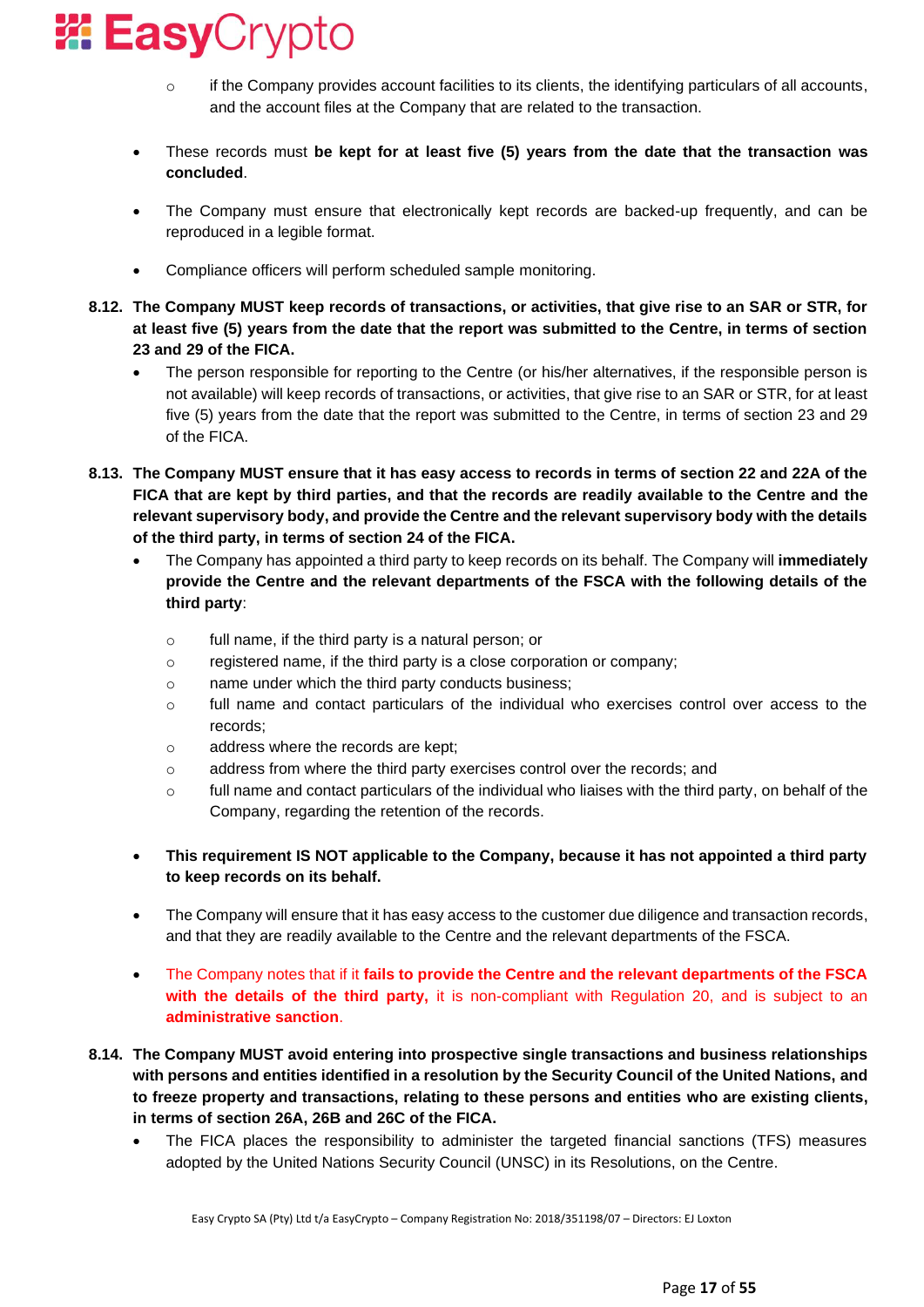

- This inclusion of TFS measures is, *inter alia*, due to Recommendation 7 of the Financial Action Task Force (FATF) Recommendations, which requires member countries to implement the TFS proposed by the UNSC, to combat the financing of the proliferation of weapons of mass destruction. The use of TFS by the UNSC also extends beyond the instances relating to the financing of the proliferation of weapons of mass destruction. Therefore, the relevant provisions of the FICA aim at enabling South Africa to meet these international obligations.
- Sanctions impose restrictions on activities that relate to countries, goods and services, or persons and entities. TFS measures generally restrict sanctioned persons and entities from having access to funds and property that is under their control, and from receiving financial services, relating to those funds and property. To give effect to these sanctions, the FICA requires the Company (all AIs) **to freeze property and transactions, relating to financial sanctions imposed in the UNSC Resolutions**.
- It is important to note that **TFS ONLY provide for financial sanctions**, and include a list of all persons and entities who are subject to TFS under the FICA. **This does not apply to resolutions of the UNSC contemplated in section 25 of the Protection of Constitutional Democracy against Terrorist and Related Activities Act (POCDATARA), which imposes additional reporting obligations, in terms of section 28A of the FICA**.
- To implement the UNSC Resolutions, the Minister of Finance must publish a Notice of the adoption of the UNSC Resolution in the Government Gazette, and the Director of the Centre must publish a Notice of persons who are subject to the sanction measures (the TFS list). These Notices may be revoked, if it is considered that they are no longer necessary, to give effect to the applicable UNSC Resolutions. Otherwise the sanctions announced in these Notices remain in effect indefinitely.
- These public Notices are meant to **advise** both sanctioned persons and entities, and **AIs, who may have them as clients, or prospective clients, of the relevant sanctions**. Therefore, **if the Company has a sanctioned person, or entity, as a client, it may draw the attention of the person, or entity, to the relevant sanctions' notices**.
- The acquisition, collection, or use, of the property of persons, or entities, whose names appear in the TFS list, is prohibited. Therefore, the **providing of financial services and products to those persons or entities, is prohibited**. **The Company is not allowed to transact with a sanctioned person, or entity, or to process transactions for those persons or entities**. The status quo at the time that the sanction was imposed, must be retained, relating to the property, or funds, of the sanctioned person or entity, and no financial services may be provided to the person or entity. Therefore, **the Company must avoid entering into single transactions and business relationships with persons and entities whose names appear on the TFS list, and must freeze property and transactions, relating to these persons and entities who are existing clients**.
- As part of the customer due diligence process, the compliance function must complete Part 2 of the relevant customer due diligence forms, which includes searching the TFS list, to determine whether the prospective client's name appears on the list, by using the online search facility provided by the FIC, on the FIC website [\(https://www.fic.gov.za/International/sanctions/Pages/search.aspx\)](https://www.fic.gov.za/International/sanctions/Pages/search.aspx). **If matches are found, indicating that a prospective client is named on the TFS list, the compliance function must advise the person interacting with the client (i.e. financial adviser/intermediary), who must advise the prospective client that the Company may not enter into a single transaction, or business relationship with the prospective client, and the prospective client may be alerted to the fact that their name appears on the TFS list. In addition, the person responsible for reporting to the Centre (or his/her alternatives, if the responsible person is not available), must submit a TPR to the Centre, in terms of section 28A of the FICA, within 5 days of becoming aware. It is an offence to continue with a transaction.**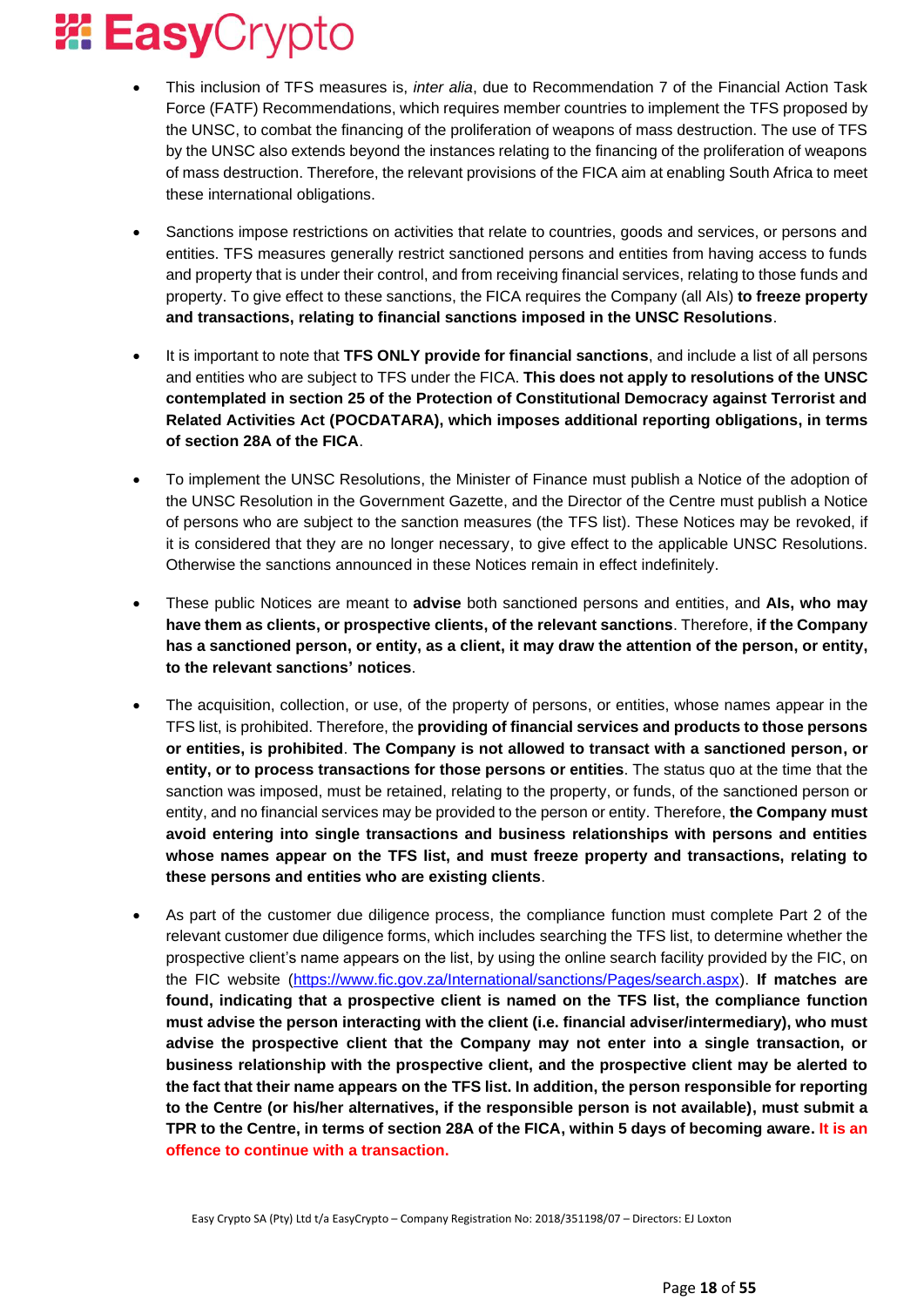- Each compliance officer and compliance assistant of the Company must subscribe to receive notifications of changes to the TFS list, via the FIC website [\(https://www.fic.gov.za/International/sanctions/SitePages/Home.aspx\)](https://www.fic.gov.za/International/sanctions/SitePages/Home.aspx).
- Whenever changes to the TFS list are published, the compliance function must check the names against the existing clients' records. The relevant **customer due diligence information register** may be used, to assist with searching for matching names of existing clients. **If matches are found, indicating that existing clients are named on the TFS list, the compliance function must instruct the relevant employees to freeze the existing client's property and transactions, and must advise the person interacting with the client (i.e. financial adviser/intermediary), who may alert the existing client that the Company must freeze the existing client's property and transactions, as the existing client may be alerted to the fact that their name appears on the TFS list. In addition, the person responsible for reporting to the Centre (or his/her alternatives, if the responsible person is not available), must submit a TPR to the Centre, in terms of section 28A of the FICA, within 5 days of becoming aware**. **It is an offence to continue with a transaction.**
- For existing clients, the compliance function must perform scheduled searches of the TFS list, to determine whether any existing clients names appear on the TFS list, by using the online search facility provided by the FIC, on the FIC website [\(https://www.fic.gov.za/International/sanctions/Pages/search.aspx\)](https://www.fic.gov.za/International/sanctions/Pages/search.aspx). The relevant customer due diligence information register may be used, to assist with searching for matching names of existing clients. The compliance function must use the risk-based approach, to prioritise the order of searching for existing clients' names on the list. The foreign clients should be prioritised first, as there is a higher probability of their names appearing on the list. Thereafter, the overall risk rating of the business relationship should be used for ordering the searches, starting with very high risk and ending with very low risk business relationships. **If matches are found, indicating that existing clients are named on the TFS list, the compliance function must instruct the relevant employees to freeze the existing client's property and transactions, and must advise the person interacting with the client (i.e. financial adviser/intermediary), who may alert the existing client that the Company must freeze the existing client's property and transactions, as the existing client may be alerted to the fact that their name appears on the TFS list. In addition, the person responsible for reporting to the Centre (or his/her alternatives, if the responsible person is not available), must submit a TPR to the Centre, in terms of section 28A of the FICA, within 5 days of becoming aware**. **It is an offence to continue with a transaction.**
- When using the FIC online search facility, it may not always be clear whether there is a match between the name provided and any name on the TFS List, the Company may ask the FIC TFS Support/PQP to assist, to determine whether, or not, an asset is owned, or controlled, by a person, or entity, on the TFS List. To facilitate this process, a PQP Request form can be used, which should be sent to the FIC at the following address: FIC PQP TFS: e-mail: TFSsupport@fic.gov.za Fax: +27 12 641 6458

Phone: +27 12 641 6000

• The only exception to this general prohibition is in specific instances where the Minister of Finance has permitted, in writing, either on his/her own initiative, or upon request by an affected person, certain financial services, or dealings, with property. The Director of the Centre must publish permissions granted by the Minister of Finance. If an affected person wants to request permission to provide financial services, or deal with property, the details are on the FIC website [\(https://www.fic.gov.za/International/sanctions/Pages/assets.aspx#application\)](https://www.fic.gov.za/International/sanctions/Pages/assets.aspx#application).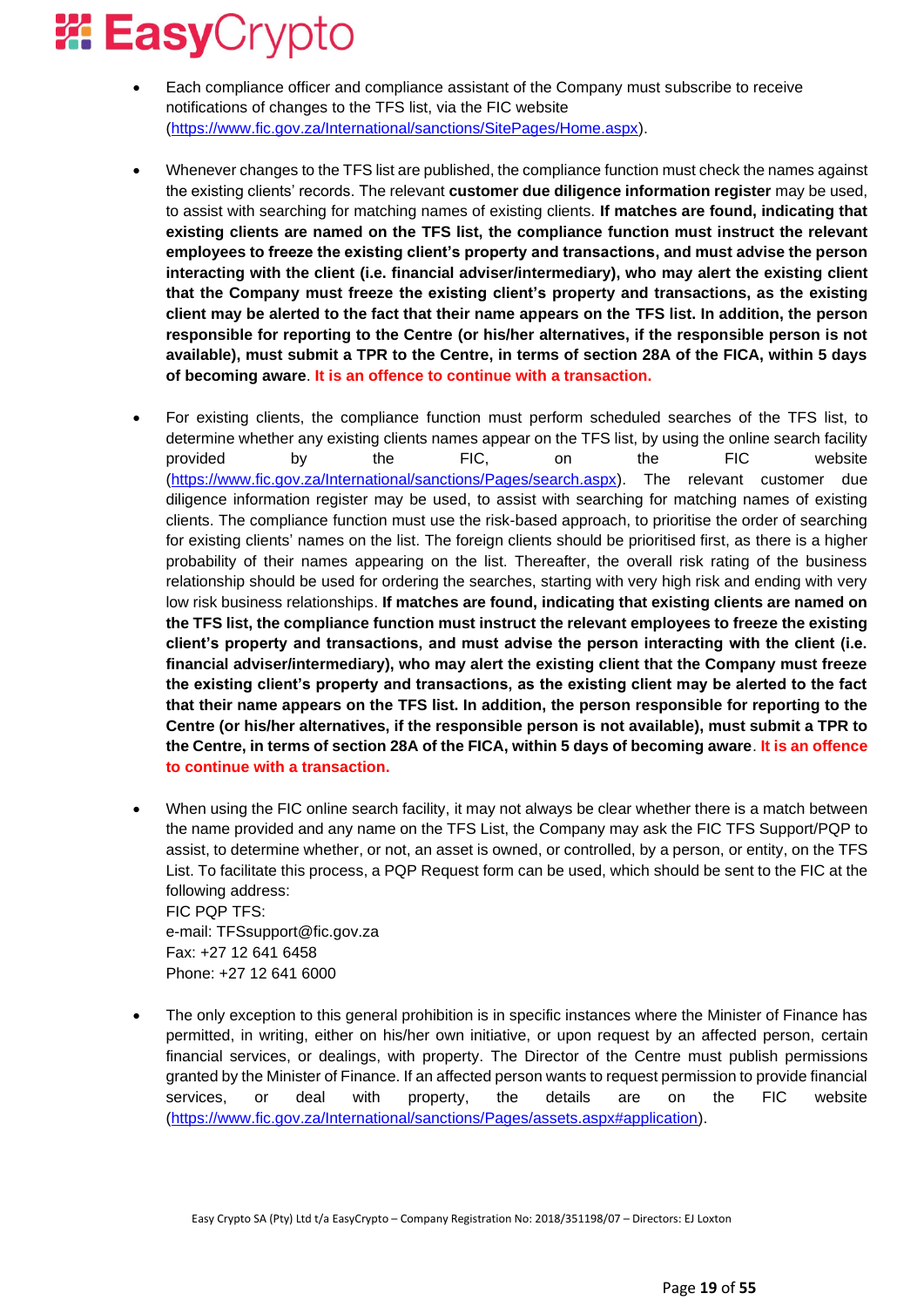- The Minister of Finance may permit the providing of financial services, or the dealing with property, if it is necessary to:
	- o provide for basic expenses, including:
		- foodstuffs;
		- rent or mortgage;
		- medicines or medical treatment;
		- taxes;
		- **■** insurance premiums;
		- public utility charges;
		- maintenance orders;
		- reasonable professional fees, and
	- o reimburse expenses associated with the provision of legal services;
	- o satisfy a judgment, or arbitral award, that was made before the date on which the person, or entity, was identified by the UNSC;
	- o make a payment to a third party, which is due under a contract, agreement, or other obligation, made before the date on which the person, or entity, was identified by the UNSC;
	- $\circ$  accrue interest, or other earnings, due on accounts holding property affected by a prohibition under section 26B of the FICA;
	- o make a payment due to a person, or entity, affected by a prohibition under section 26B of the FICA, by virtue of a contract, agreement, or other obligation, made before the date on which the person, or entity, was identified by the UNSC, as long as the payment is not directly, or indirectly, being received by that person, or entity.

### **8.15. The Company MUST provide the Centre with information relating to its existing clients, or previous clients, which an authorised representative of the Centre has specifically requested, within the specific timeframe, in terms of section 27 of the FICA.**

- If an authorised representative of the Centre requests the Company to provide any of the below information relating to its existing clients, or previous clients, the Company must provide the requested information to the authorised representative of the Centre, within the timeframe specified in the written request.
	- $\circ$  Whether a specified person is, or has been, a client of the Company:
	- o Whether a specified person is acting, or has acted, on behalf of any client of the Company;
	- $\circ$  Whether a client of the Company is acting, or has acted, for a specified person;
	- $\circ$  Whether a number specified by the Centre was allocated by the Company to a person with whom the Company has, or has had, a business relationship; or
	- o The type and status of a business relationship with a client of the Client.
- The person responsible for reporting to the Centre (or his/her alternatives, if the responsible person is not available) will receive information requests from the Centre. The compliance function must assess the lists of existing clients and previous clients, to determine whether the requested information is on record. The relevant **customer due diligence information register** may be used, to assist with finding information about existing clients and previous clients. If the information is not on record, no response is required. If the information is on record, the person responsible for reporting to the Centre (or his/her alternatives, if the responsible person is not available) must respond to the authorised representative of the Centre, within the timeframe specified in the written request.

### **8.16. The Company MUST provide authorised representatives of the Centre with reasonable assistance, without delay, to access any of the records that must be kept, or records relating to reports made to the Centre, during ordinary working hours, in terms of section 27A of the FICA.**

• The Company must provide authorised representatives of the Centre with reasonable assistance, without delay, to access any of the records that must be kept, or records relating to reports made to the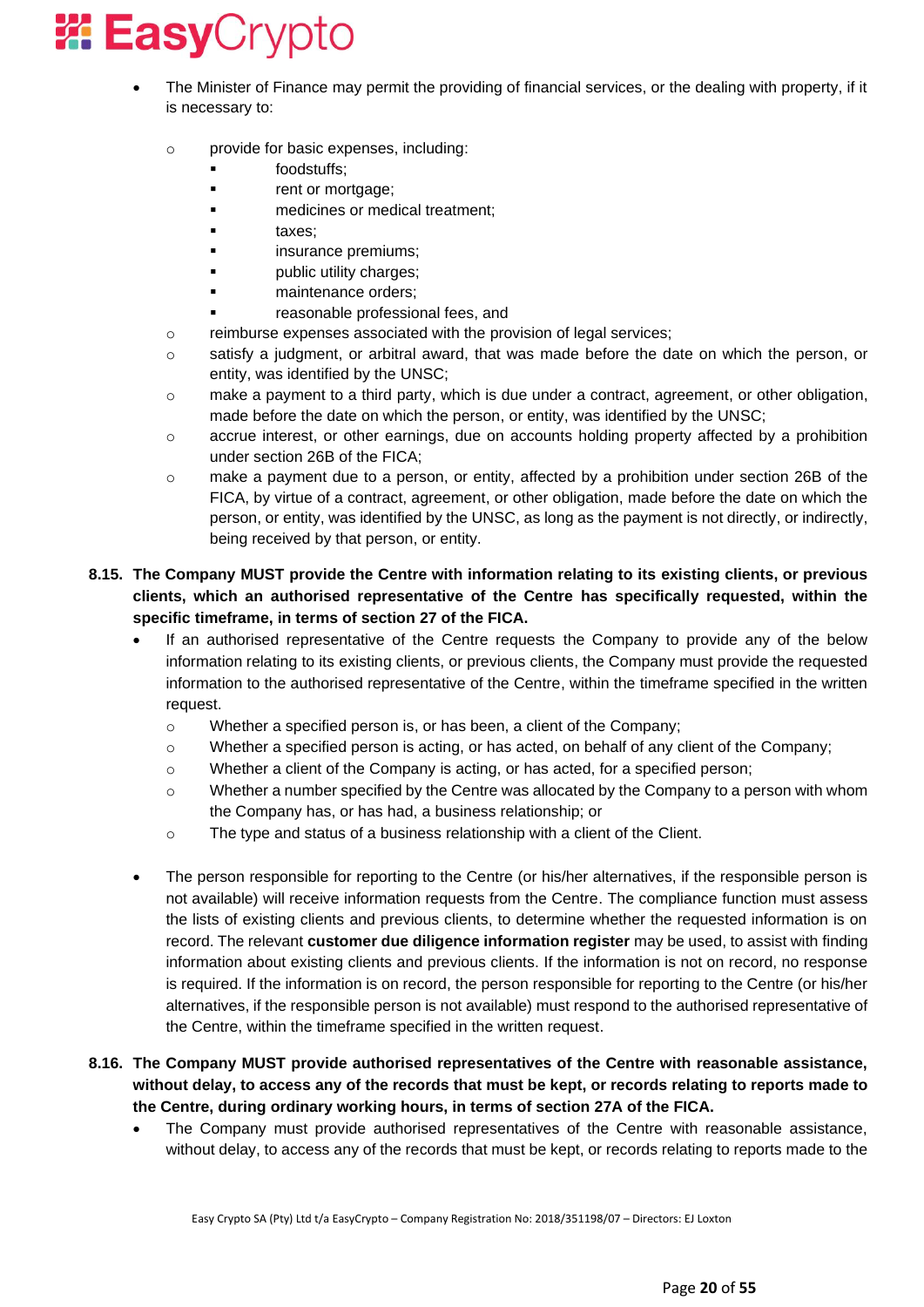Centre, during ordinary working hours, to enable that representative to exercise the powers granted to the Centre.

- For records that the public is NOT entitled to have access to, the authorised representatives of the Centre may only exercise the powers to access any of the records that must be kept, or records relating to reports made to the Centre, by virtue of a warrant, issued in chambers, by a magistrate, or regional magistrate, or judge, of an area of jurisdiction within which the records, or any of them, are kept, or within which the Company conducts business. Therefore, in this case, BEFORE providing the authorised representatives of the Centre with reasonable assistance, the employee must request the warrant to be provided by the authorised representative of the Centre.
- **8.17. The Company MUST submit CTRs to the Centre, concerning cash transactions concluded with a client (paid to, or received from, a client, or a person acting on behalf of a client, or a person on whose behalf the client is acting), in excess of the prescribed amount (currently R24,999.99, or an aggregate of smaller amounts that combine to exceed this amount), within 2 days of becoming aware, in terms of section 28 of the FICA.**
	- The Company must, **within 2 days of becoming aware**, **report** the prescribed details about a transaction concluded with a client, **to the Centre**, **in the prescribed format**, **via the FIC online reporting portal (http:www.fic.gov.za)**, if cash is paid to, or received from, a client, or a person acting on behalf of a client, or a person on whose behalf the client is acting, in excess of the prescribed amount (currently R24,999.99, or an aggregate of smaller amounts that combine to exceed this amount).
	- **Although the business rule is that the Company DOES NOT accept cash payments, to ensure that no cash has been paid into the bank accounts, the Company has nominated employees to review the bank accounts DAILY, to identify cash transactions. All cash transactions identified must immediately be reported to the person responsible for reporting to the Centre (or his/her alternatives, if the responsible person is not available), including as much of the required information, as possible. The person responsible for reporting to the Centre (or his/her alternatives, if the responsible person is not available), will submit CTRs to the Centre, for all prescribed cash transactions, within 2 days of becoming aware.**
	- **The Company should continue with, and carry out, the related transaction, or series of transactions, unless the Centre instructs it to not proceed.**
	- **The person responsible for reporting to the Centre (or his/her alternatives, if the responsible person is not available), must also consider submitting an STR to the Centre, in terms of section 29 of the FICA, for the cash transaction, or series of cash transactions.**
	- After submitting a CTR to the Centre, the Centre may request the Company to provide additional information.
	- **The Company DOES NOT pay out any cash to clients.**
	- **The information that must be included in a CTR is reflected in Annexure 4 of this policy**.
	- **If the Company fails to provide the information to be reported, for a CTR, it is guilty of an offence.**
	- **If the Company fails to provide the information to be reported, for a CTR, it is non-compliant, and is subject to an administrative sanction.**
- **8.18. The Company MUST submit TPRs to the Centre, concerning property associated with terrorist and related activities and financial sanctions pursuant to Resolutions of United Nations Security Council, within 5 days of becoming aware, in terms of section 28A of the FICA.**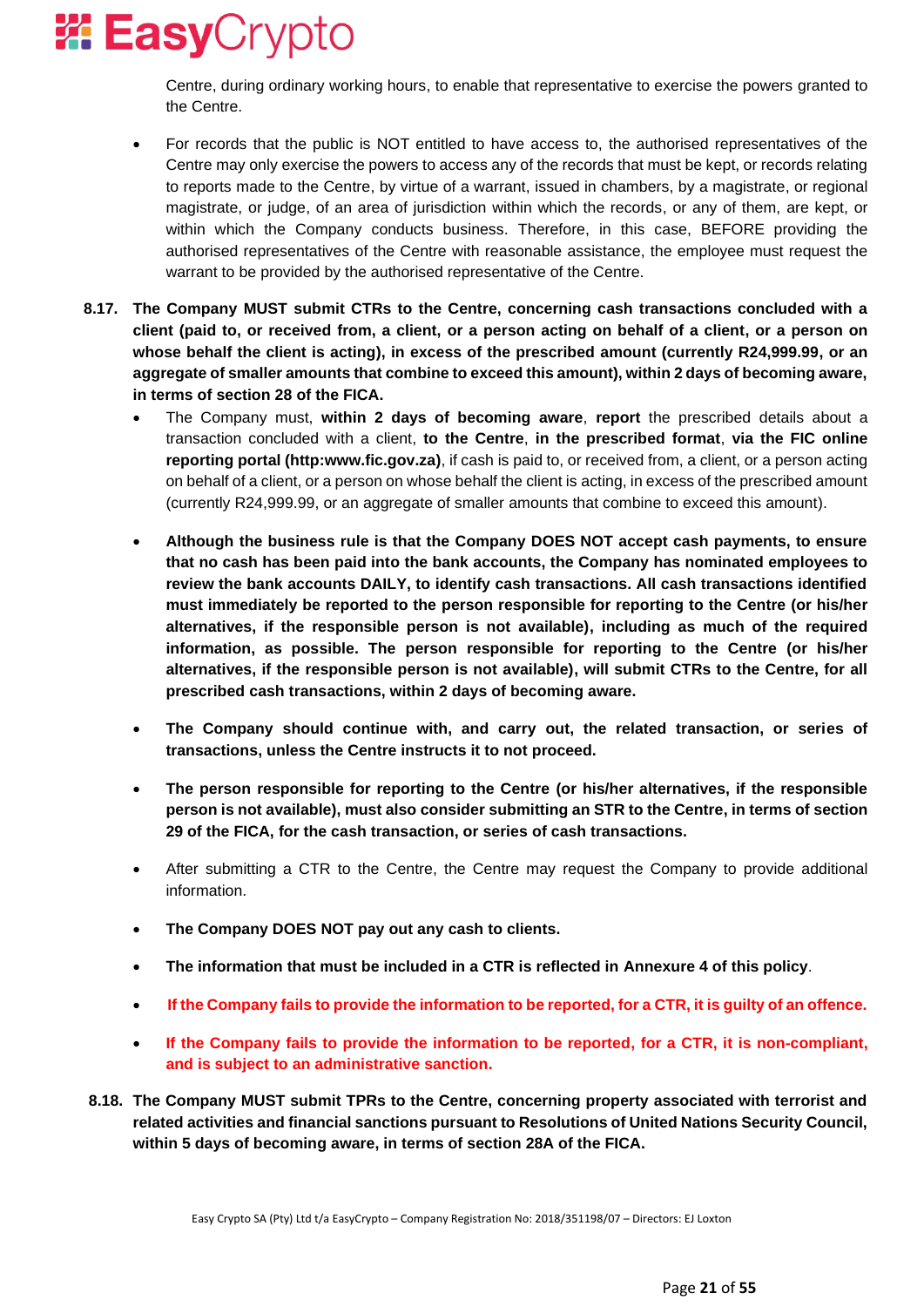

- If the Company **KNOWS** that it possesses, or controls, property owned, or controlled by, or on behalf of, or at the direction of,
	- $\circ$  any person, or entity that has committed, or attempted to commit, or facilitated, the commission of a specified offence, as defined in the POCDATARA (including offences such as terrorism, associated, or connected, with terrorist activities, or a convention offence); and/or
	- o a specific person, or entity, identified in a Proclamation issued under section 25 of the POCDATARA; and/or
	- o a specific person, or entity, identified in a Notice of persons who are subject to the sanction measures (the TFS list), published by the Minister of Finance, in terms of section 26A(1) of the FICA,

**it must, within 5 days of becoming aware**, **submit a TPR**, including the prescribed details, **to the Centre**, **in the prescribed format**, **via the FIC online reporting portal (http:www.fic.gov.za)**.

- After submitting a TPR to the Centre, the Director of the Centre may direct the Company to report, within specified intervals, that it is still in possession, or control, of the property, and any change in the circumstances about the Company's possession, or control, of that property.
- Immediately after the publication of, a Proclamation issued under section 25 of the POCDATARA, or the TFS list, **the compliance function**, on behalf of the Company, **must scrutinise the information of clients with whom it has business relationships**, to determine whether any client is a person, or entity, mentioned in the Proclamation or the TFS list.
- The consolidated list is located on the United Nations (UN) website [\(https://www.un.org/securitycouncil/content/un-sc-consolidated-list\)](https://www.un.org/securitycouncil/content/un-sc-consolidated-list). The latest list can be downloaded, or searches can be made on the UN website. The individuals and entities whose names appear on these lists, are those whom the UNSC has identified as being associated with the Taliban, Al Qaida, and the so-called Islamic State of Iraq and Levant. **It is important to note that these lists are the only sanctions lists related to terrorist activities, which are legally recognised within South Africa, and can be accessed directly on the UN website.**
- **All positive matches must immediately be reported to the person responsible for reporting to the Centre (or his/her alternatives, if the responsible person is not available), including as much of the required information, as possible. The person responsible for reporting to the Centre (or his/her alternatives, if the responsible person is not available), will submit TPRs to the Centre, within 5 days of becoming aware.**
- Dealing with, property that is associated with acts of terrorism, persons, or organisations, that carry out acts of terrorism, or sanctioned entities, is prohibited. Therefore, the **providing of financial services and products to those persons or entities, is prohibited**. **The Company is not allowed to transact with a sanctioned person, or entity, or to process transactions for those persons or entities**. The status quo at the time that the sanction was imposed, must be retained, relating to the property, or funds, of the sanctioned person or entity, and no financial services may be provided to the person or entity. Therefore, **the Company must avoid entering into single transactions and business relationships with persons and entities whose names appear on the consolidated list, and must freeze property and transactions, relating to these persons and entities who are existing clients**. **It is an offence to continue with a transaction.**
- As part of the customer due diligence process, the compliance function must complete Part 2 of the relevant customer due diligence forms, which includes searching the consolidated list, to determine whether the prospective client's name appears on the list, by using the online search facility provided by the UN, on the UN website [\(https://www.un.org/securitycouncil/content/un-sc-consolidated-list\)](https://www.un.org/securitycouncil/content/un-sc-consolidated-list). **If**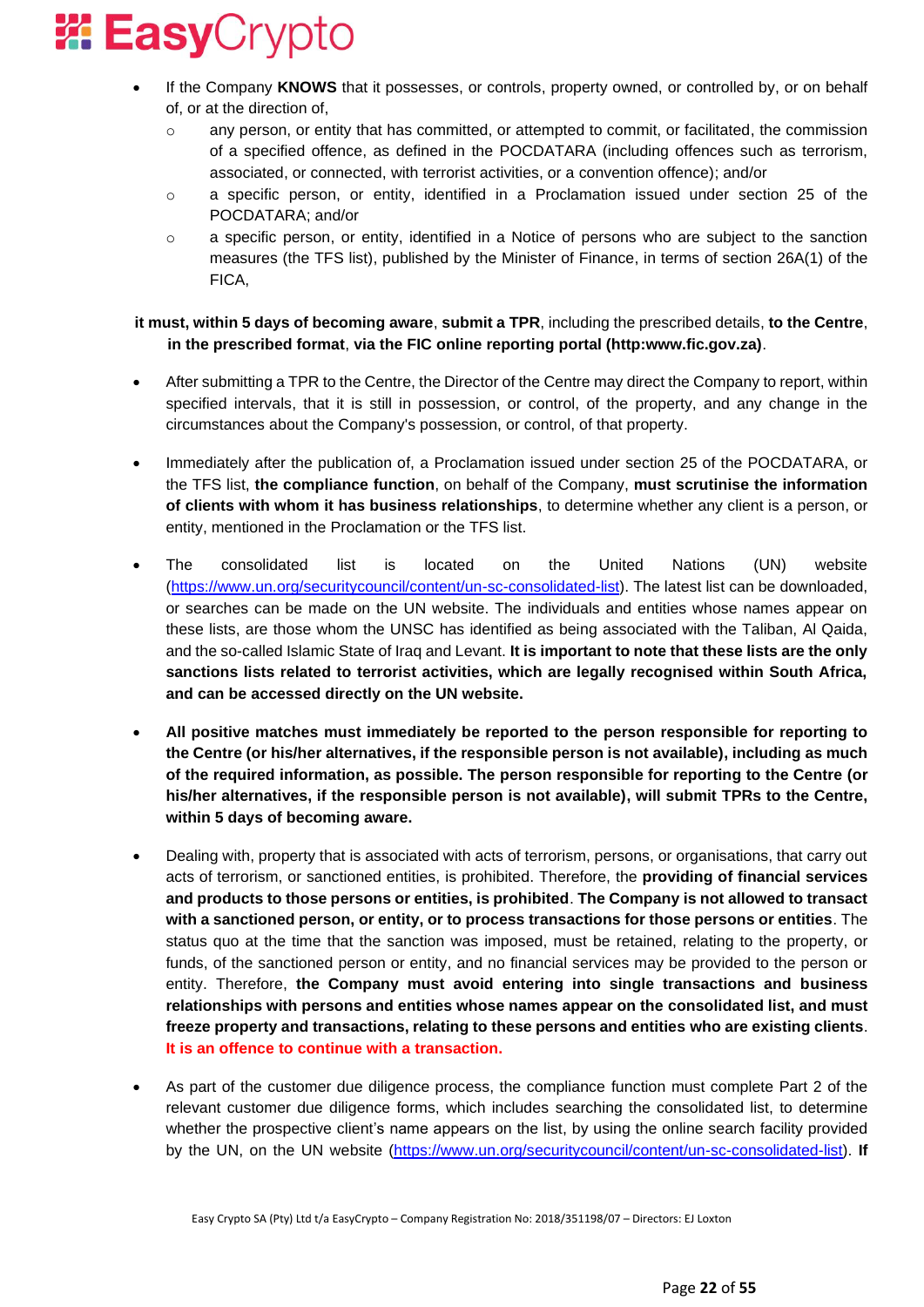

**matches are found, indicating that a prospective client is named on the consolidated list, the compliance function must advise the person interacting with the client (i.e. financial adviser/intermediary), who must advise the prospective client that the Company may not enter into a single transaction, or business relationship with the prospective client. In addition, the person responsible for reporting to the Centre (or his/her alternatives, if the responsible person is not available), must submit a TPR to the Centre, in terms of section 28A of the FICA, within 5 days of becoming aware. It is an offence to continue with a transaction.**

- Each compliance officer and compliance assistant of the Company must subscribe to receive notifications of changes to the consolidated list, via the UN website [\(https://www.un.org/securitycouncil/content/un-sc-consolidated-list\)](https://www.un.org/securitycouncil/content/un-sc-consolidated-list).
- Whenever changes to the consolidated list are published, the compliance function must check the names against the existing clients' records. The relevant **customer due diligence information register** may be used, to assist with searching for matching names of existing clients. **If matches are found, indicating that existing clients are named on the consolidated list, the compliance function must instruct the relevant employees to freeze the existing client's property and transactions. In addition, the person responsible for reporting to the Centre (or his/her alternatives, if the responsible person is not available), must submit a TPR to the Centre, in terms of section 28A of the FICA, within 5 days of becoming aware**. **It is an offence to continue with a transaction.**
- For existing clients, the compliance function must perform scheduled searches of the consolidated list, to determine whether any existing clients names appear on the consolidated list, by using the online search facility provided by the UN, on the UN website [\(https://www.un.org/securitycouncil/content/un](https://www.un.org/securitycouncil/content/un-sc-consolidated-list)[sc-consolidated-list\)](https://www.un.org/securitycouncil/content/un-sc-consolidated-list). The relevant customer due diligence information register may be used, to assist with searching for matching names of existing clients. The compliance function must use the risk-based approach, to prioritise the order of searching for existing clients' names on the list. The foreign clients should be prioritised first, as there is a higher probability of their names appearing on the list. Thereafter, the overall risk rating of the business relationship should be used for ordering the searches, starting with very high risk and ending with very low risk business relationships. **If matches are found, indicating that existing clients are named on the consolidated list, the compliance function must instruct the relevant employees to freeze the existing client's property and transactions. In addition, the person responsible for reporting to the Centre (or his/her alternatives, if the responsible person is not available), must submit a TPR to the Centre, in terms of section 28A of the FICA, within 5 days of becoming aware**. **It is an offence to continue with a transaction.**
- A **TPR** is based on **FACT**, from information mentioned in the Proclamation or TFS list. **It does not relate to a suspicion that is formed subjectively**.
- If there is an identified client of multiple AIs within a group of companies, EACH AI must submit a separate TPR to the Centre.
	- o **The information that must be included in a TPR is reflected in Annexure 4 of this policy**.
	- o **If the Company, or person, fails to submit a TPR, it is guilty of an offence, in terms of both section 51A of the FICA and section 4 of the POCDATARA.**
	- o **If the Company, or person, fails to provide the information to be reported in a TPR, it is guilty of an offence.**
	- o **If the Company, or person, fails to provide the information to be reported in a TPR, it is non-compliant, and is subject to an administrative sanction.**
- **8.19. The Company MUST submit SARs, STRs, TFTRs, or TFARs to the Centre, concerning proceeds of unlawful activities, property connected to an offence relating to the financing of terrorist and related activities, or money laundering, relating to an activity that does not involve a transaction between**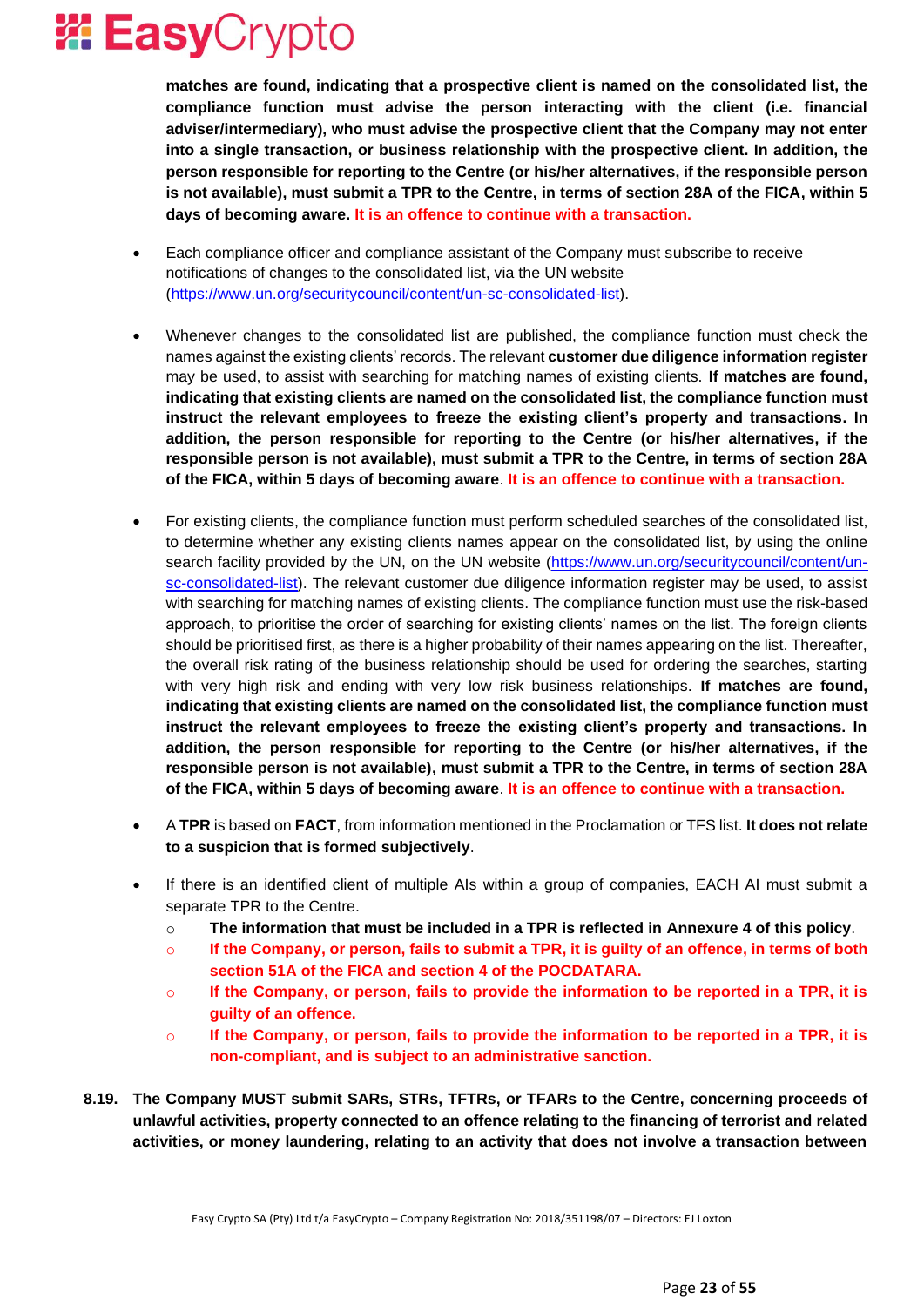

**two or more parties, or relating to a transaction, or series of transactions, about which enquiries are made, but which has not been concluded, or relating to a transaction, or series of transactions, within 15 days of becoming aware, in terms of section 29(1) and (2) of the FICA.**

- If the Company, or any of its employees, **knows, or ought reasonably to have known, or suspected that**:
	- o it has **received, or is about to receive, the proceeds of unlawful activities, or property**, which is connected to an offence relating to the **financing of terrorist and related activities**;
	- o a **transaction, or series of transactions**, to which it is a party:
		- facilitated, or is likely to facilitate, the transfer of the proceeds of unlawful activities, or property, which is connected to an offence relating to the financing of terrorist and related activities;
		- has no apparent business, or lawful, purpose;
		- is conducted for the purpose of avoiding a reporting duty under the FICA;
		- may be relevant to the investigation of an evasion, or attempted evasion, of a duty to pay any tax, duty, or levy, imposed by legislation administered by the Commissioner for the South African Revenue Service;
		- relates to an offence relating to the financing of terrorist and related activities; or
		- relates to the contravention of a prohibition under section 26B of the FICA (transacting with persons or entities whose names appear on the TFS list); or
	- $\circ$  it has been used, or is about to be used, in any way, for money laundering purposes, or to facilitate the commission of an offence relating to the financing of terrorist and related activities,

**it must, within 15 days of becoming aware**, **submit an SAR, STR, TFTR, or TFAR, as the case may be**, **through the person responsible for reporting to the Centre (or his/her alternatives, if the responsible person is not available)**, including the grounds for the knowledge or suspicion, and other prescribed details, **to the Centre**, **in the prescribed format**, **via the FIC online reporting portal (http:www.fic.gov.za)**.

- If the Company, or any of its employees, knows, or suspects, that the **activity/transaction, or series of activities/transactions, about which enquiries are made, but which has not been concluded, MAY have caused any of the consequences above**, **it must, within 15 days of becoming aware**, **submit an SAR or TFAR, as the case may be**, **through the person responsible for reporting to the Centre (or his/her alternatives, if the responsible person is not available)**, including the grounds for the knowledge or suspicion, and other prescribed details, **to the Centre**, **in the prescribed format**, **via the FIC online reporting portal (http:www.fic.gov.za)**.
- **All knowledge and suspicions must immediately be reported to the person responsible for reporting to the Centre (or his/her alternatives, if the responsible person is not available), including as much of the information listed below, as possible. The person responsible for reporting to the Centre (or his/her alternatives, if the responsible person is not available), will submit SARs, STRs, TFTRs or TFARs to the Centre, as the case may be, for those cases where he/she reasonably believes that a report should be submitted, after investigating the information received, within 15 days of becoming aware.**
- **The Company may choose to continue with, and carry out, the related transaction, or series of transactions, unless the Centre instructs it to not proceed.**
- After submitting an SAR, STR, TFTR, or TFAR, to the Centre, the Centre may request the Company to provide additional information.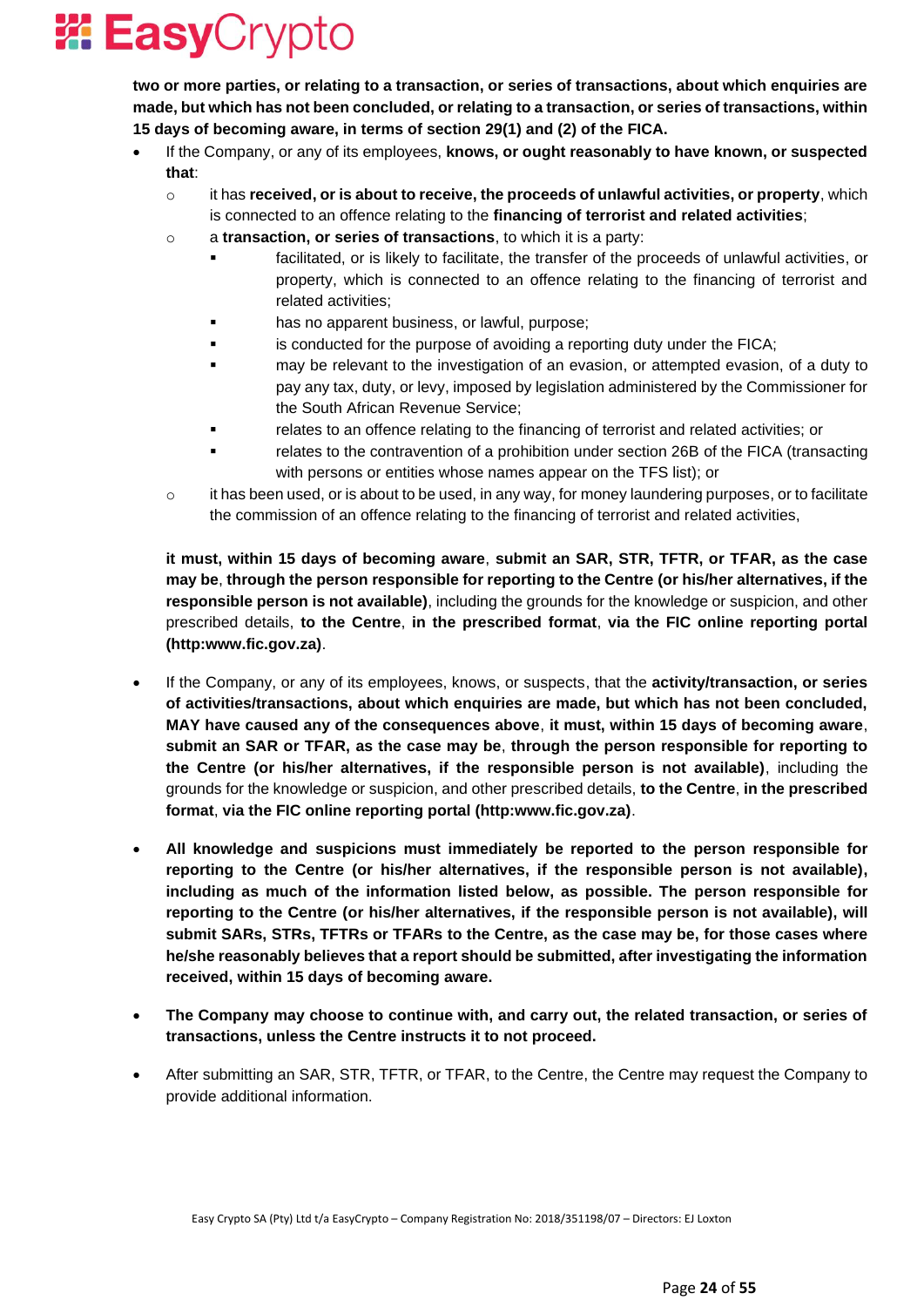

- If a **person knows** (including the person who has, or must, submit to the Centre), **or suspects**, that an **SAR, STR, TFTR, or TFAR**, has been, or will be, **submitted** to the Centre, **they MUST NOT tell anyone else, EXCEPT**:
	- $\circ$  within the scope of that person's powers and duties, in terms of any legislation;
	- $\circ$  for the purpose of carrying out the provisions of the FICA;
	- o for the purpose of legal proceedings, including any proceedings before a judge in chambers; or
	- o in terms of an order of court.
- **The information that must be included in an SAR, STR, TFTR, or TFAR, is reflected in Annexure 4 of this policy.**
- **Examples of activities that may be related to terrorist and related activities, or which may be suspicious or unusual activities/transactions, are reflected in Annexure 4 of this policy**.
- **If the Company, or person, fails to provide the information to be reported, for an SAR, STR, TFTR, or TFAR, it is guilty of an offence.**
- **If the Company, or person, fails to provide the information to be reported, for an SAR, STR, TFTR, or TFAR, it is non-compliant, and is subject to an administrative sanction.**
- **8.20. The Company MUST develop, document, maintain and implement a RMCP for anti-money laundering and counter-terrorist financing risk management, in terms of section 42(1) of the FICA.**
	- This policy, read together with the supporting documents, is the documented RMCP of the Company.
	- This policy is approved by the Board.
	- This policy, and the supporting documents, will be reviewed regularly, and updated, if necessary, to ensure that it remains relevant to the Company's operations, and achieving the requirements.
	- This policy, and the supporting documents, will be provided to employees who are involved with transactions.
	- If requested, the Company, through the compliance function, will provide a copy of this policy, and the supporting documents, to the Centre, or a supervisory body, performing regulatory, or supervisory, functions for the Company.
- **8.21. The Company MUST identify, assess, monitor, mitigate and manage the risk that the providing of financial products and services may involve, or facilitate, money laundering activities, or the financing of terrorist and related activities, in terms of section 42(2) of the FICA.**
	- The Company, and its employees, will be able to identify, assess, monitor, mitigate and manage the risk that the providing of financial products and services may involve, or facilitate, money laundering activities, or the financing of terrorist and related activities, as provided for by this policy, read together with the supporting documents.
- **8.22. The Company MUST govern anti-money laundering and counter terrorist financing compliance, where the Board must ensure compliance by the Company and its employees, in terms of section 42A of the FICA.**
	- The Board will ensure that the necessary policies and procedures are in place, and are adhered to, to ensure compliance by the Company and its employees.
	- The Board will delegate responsibilities to competent employees, to assist it to ensure that compliance is achieved, and maintained. The Board, assisted by the compliance function, will monitor the performance of the delegated responsibilities.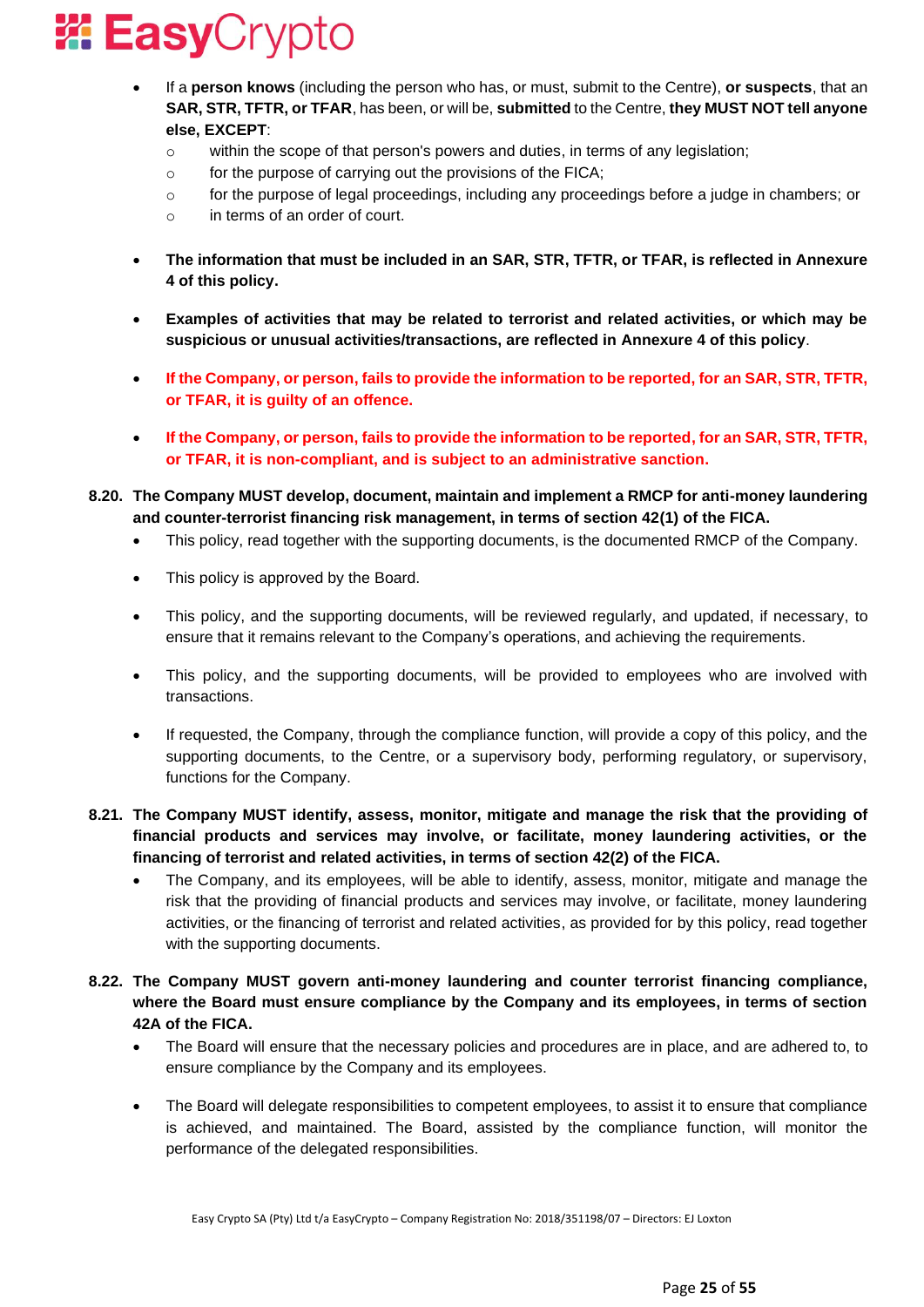

- **8.23. The Company MUST have a compliance function, to assist the Board in discharging their obligations to ensure compliance by the Company, and its employees, and assign a person with enough competence, and seniority, to ensure the effectiveness of the compliance function, in terms of section 42A of the FICA.**
	- The Company has appointed an independent compliance practice as the compliance function, to assist the Board to ensure that the necessary policies and procedures are in place, and are adhered to, to ensure compliance by the Company and its employees.
	- The compliance function will monitor the Company's, and its employees' adherence to the obligations described in this policy, including the performance of the delegated responsibilities, and report noncompliance to the Exco and the governance structures.
	- The head of the independent compliance practice has been appointed as the competent, senior person, to ensure the effectiveness of the compliance function.
		- o **Gigi Vorlaufer (head of Soundsolve Compliance (Pty) Ltd)**
		- o **Email:** [gigiv@soundsolve.co.za](mailto:gigiv@soundsolve.co.za)
		- o **Mobile:** +27 82 780 8473
- **8.24. The Company MUST provide ongoing training to its employees, to enable them to comply with the provisions of the FICA and the RMCP that are applicable to them, in terms of section 43 of the FICA.**
	- The compliance function will provide ongoing guidance and training to employees, to assist them to comply with, and understand, their obligations, in terms of the FICA and the Policy.
	- The training will include an assessment, with a high pass requirement, to ensure that the employee has suitable knowledge.
- **8.25. The Company MUST register with the Centre, within 90 days, in terms of section 43B of the FICA.**
	- The Company has registered with the Centre, in the prescribed way.
		- o **ORG ID: 52019**
	- As part of the registration, the Company has provided the Centre with the details of the competent, senior person, who has been appointed to ensure the effectiveness of the compliance function.
	- As part of the registration, the Company has provided the Centre with the details of the person responsible for submitting reports to the Centre, as well as the details of alternative people, who may submit reports to the Centre, if the responsible person is not available to do so.
- **8.26. The Company MUST notify the Centre, in writing, of any changes to the details provided during registration with the Centre, within 90 days after a change, in terms of section 43B of the FICA.**
	- The Company, through the compliance function, will notify the Centre of any changes to the details provided, as part of the registration, within 90 days of the change.
	- The Company, and its employees, must immediately provide the compliance function with the details of changes, so that the compliance officers can notify the Centre within 90 days of the change.

### **9. Reliance agreements**

- **9.1.** The Company may establish reliance agreements with other AIs, for business relationships with shared clients.
- **9.2.** Separate agreements will be established with each AI.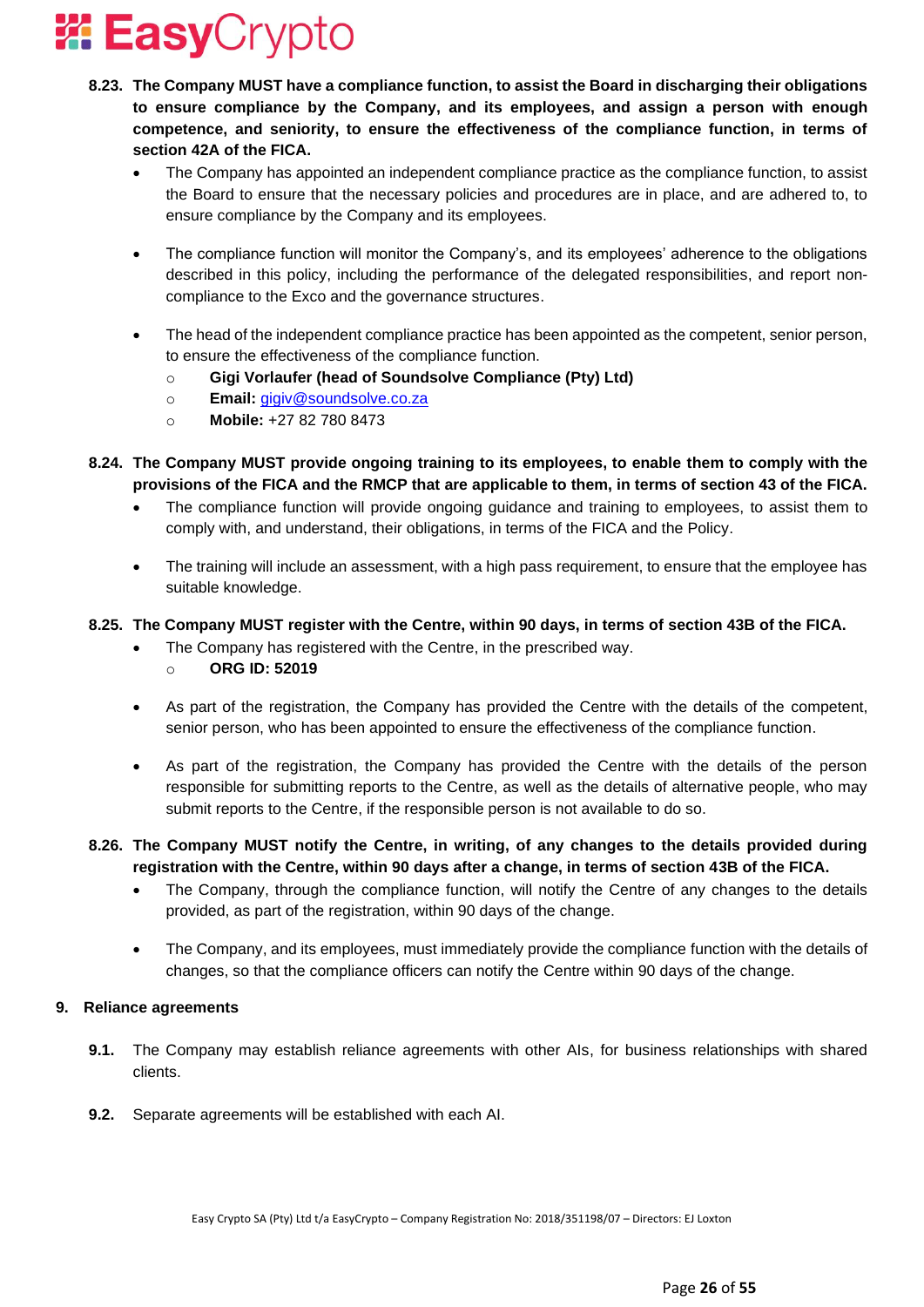

- **9.3.** The reliance agreements will stipulate whether the Company is the first party accountable institution, or the third party accountable institution. *Refer to Annexure 8 for a list of the reliance agreements that have been established, and the incorporation into the CDD process.*
- **9.4.** The parties to the reliance agreements will provide each other with their respective RMCPs, to determine, and understand, the CDD standards applied by the other party to the reliance agreement.
- **9.5.** Before establishing reliance arrangements, the Company will satisfy itself that the other AI has the operational ability, and capacity, to perform the obligations effectively, reliably, and professionally.
- **9.6.** When establishing reliance arrangements, the Company will avoid, and where this is not possible, mitigate, any conflicts between its interests, the interests of clients, and the interests of the other AI.
- **9.7.** The Company will perform initial, and regular ongoing, due diligence reviews on the other party to the reliance agreement, to satisfy itself that the other party:
	- has appropriate professional indemnity cover
	- can implement, and maintain, an effective contingency plan for disaster recovery, and periodic testing of back-up facilities, where necessary
	- has the necessary capability, and expertise, to properly perform its obligations, and to adequately manage risks associated with its obligations
	- has the appropriate governance, and internal control, framework, to perform its obligations effectively, and in compliance with applicable legislation and/or regulatory requirements
	- is financially sound.
- **9.8.** As part of the due diligence reviews, the Company will ensure that:
	- any possible termination, or disruption, of the arrangement would not impede its ability to ensure continuous, and satisfactory, service to clients
	- it can identify possible concentration risk, and where identified, can take steps to ensure that it has the capability, and adequate capacity, to meet all the requirements of the arrangement, both during normal operations, and unusual circumstances (for example, unusual market activity, or physical disaster)
- **9.9.** The Company will not establish a reliance agreement with another AI, if it is uncomfortable with the outcome of the initial due diligence review.
- **9.10.** During reliance arrangements, the Company will identify, assess, and manage, the risks emanating from the arrangement.
- **9.11.** If the Company is unsatisfied with the outcome of an ongoing due diligence review, it will request the other AI to make specific improvements, within a reasonable timeframe. If the Company is still unsatisfied after the reasonable timeframe, it may terminate the reliance agreement. Reasons for terminating the reliance agreements are specified in the reliance agreements.
- **9.12.** The Company will ensure that the reliance agreement will not:
	- materially increase its risks for managing financial crime
	- materially impair the quality of its governance framework
	- impair its ability to manage its risks, and meet its legal, and regulatory, obligations
	- impede the ability of the Authority to monitor it's compliance with its regulatory obligations
	- compromise the fair treatment of, or continuous, and satisfactory, service to clie

### **10. Consequences of non-compliance with the policy**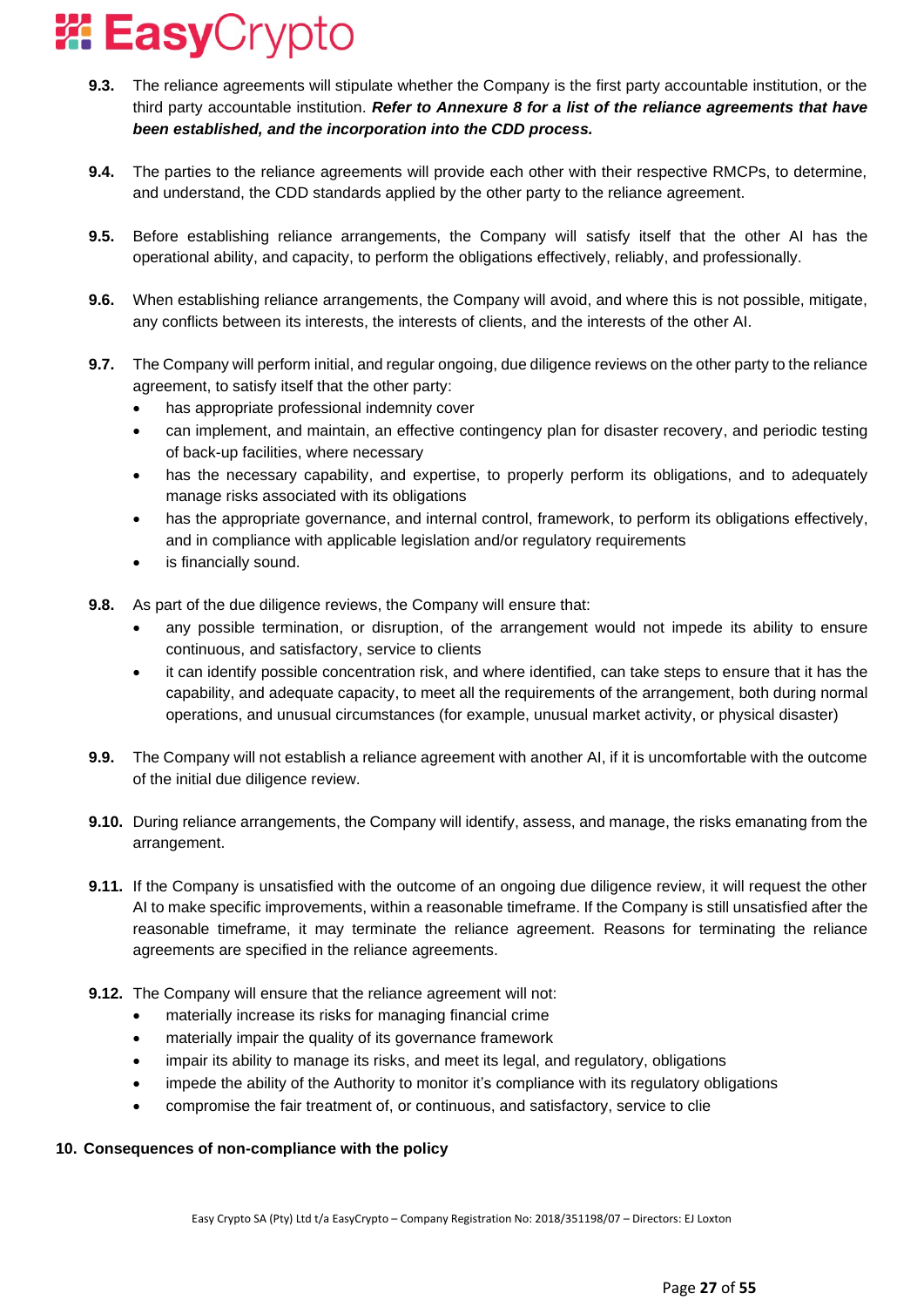

**10.1.** All employees are obliged to comply with the Policy, and it is a condition of employment. Non-compliance is a breach of their employment contract, and is an action of misconduct, so employees may be subject to disciplinary action, which may lead to dismissal. Non-compliance by an employee will be dealt with according to the Company's disciplinary policy. For assessing, and addressing, the non-compliance, reports made by the compliance officers, internal audit, external audit, and the Authorities, will be considered, for appropriate action to be taken.

#### **11. Policy review**

**11.1.** The policy will be reviewed annually, updated, if necessary, and the latest version will be adopted, and approved, by the board.

#### **ANNEXURE 1: ADMINISTRATIVE SANCTIONS**

The Centre, or a supervisory body, may impose an administrative sanction on any AI, reporting institution, or other person to whom the FICA applies, when satisfied, on available facts and information, that the institution, or person:

- a) has failed to comply with a provision of the FICA, or any order, determination, or directive, made in terms of the FICA;
- b) has failed to comply with a condition of a licence, registration, approval, or authorisation, issued, or amended;
- c) has failed to comply with a directive:
	- a. not to proceed with the carrying out of a transaction, or proposed transaction, or any other transaction relating to the funds affected by the transaction, or proposed transaction, for a period not longer than 10 business days, as determined by the Centre, to allow the Centre to make the necessary inquiries about the transaction, and, if the Centre considers it appropriate, to inform and advise an investigating authority, or the National Director of Public Prosecutions;
	- b. to provide the Centre with the information, reports, or statistical returns, specified in the notice, at the time, or at the intervals, specified in the notice, and within the period specified in the notice, with any document in its possession, or custody, or under its control; or
- d) has failed to comply with a non-financial administrative sanction imposed in terms of this section.

When determining an appropriate administrative sanction, the Centre, or the supervisory body, must consider the following factors:

- a) nature, duration, seriousness and extent of the relevant non-compliance;
- b) whether the institution, or person, has previously failed to comply with any law;
- c) remedial steps taken by the institution, or person, to prevent a recurrence of the non-compliance;
- d) steps taken, or to be taken, against the institution, or person by another supervisory body, or a voluntary association, of which the institution, or person, is a member; and
- e) any other relevant factor, including mitigating factors.

The Centre, or supervisory body, may impose one, or more, of the following administrative sanctions:

- a) caution not to repeat the conduct that led to the non-compliance;
- b) reprimand;
- c) directive to take remedial action, or to make specific arrangements;
- d) restriction, or suspension, of certain specified business activities; or
- **e) financial penalty, not exceeding R10 million, for natural persons, and R50 million, for any legal person.**

The Centre, or supervisory body, may:

- a) in addition to the imposition of an administrative sanction, make recommendations to the relevant institution, or person, in respect of compliance with the FICA, or any order, determination, or directive, made in terms of the FICA;
- b) direct that a financial penalty must be paid by a natural person, or persons, for whose actions the relevant institution is accountable in law, if that person, or persons, was, or were, personally responsible for the noncompliance;
- c) suspend any part of an administrative sanction, on any condition the Centre, or the supervisory body, deems appropriate, for a period not exceeding five years.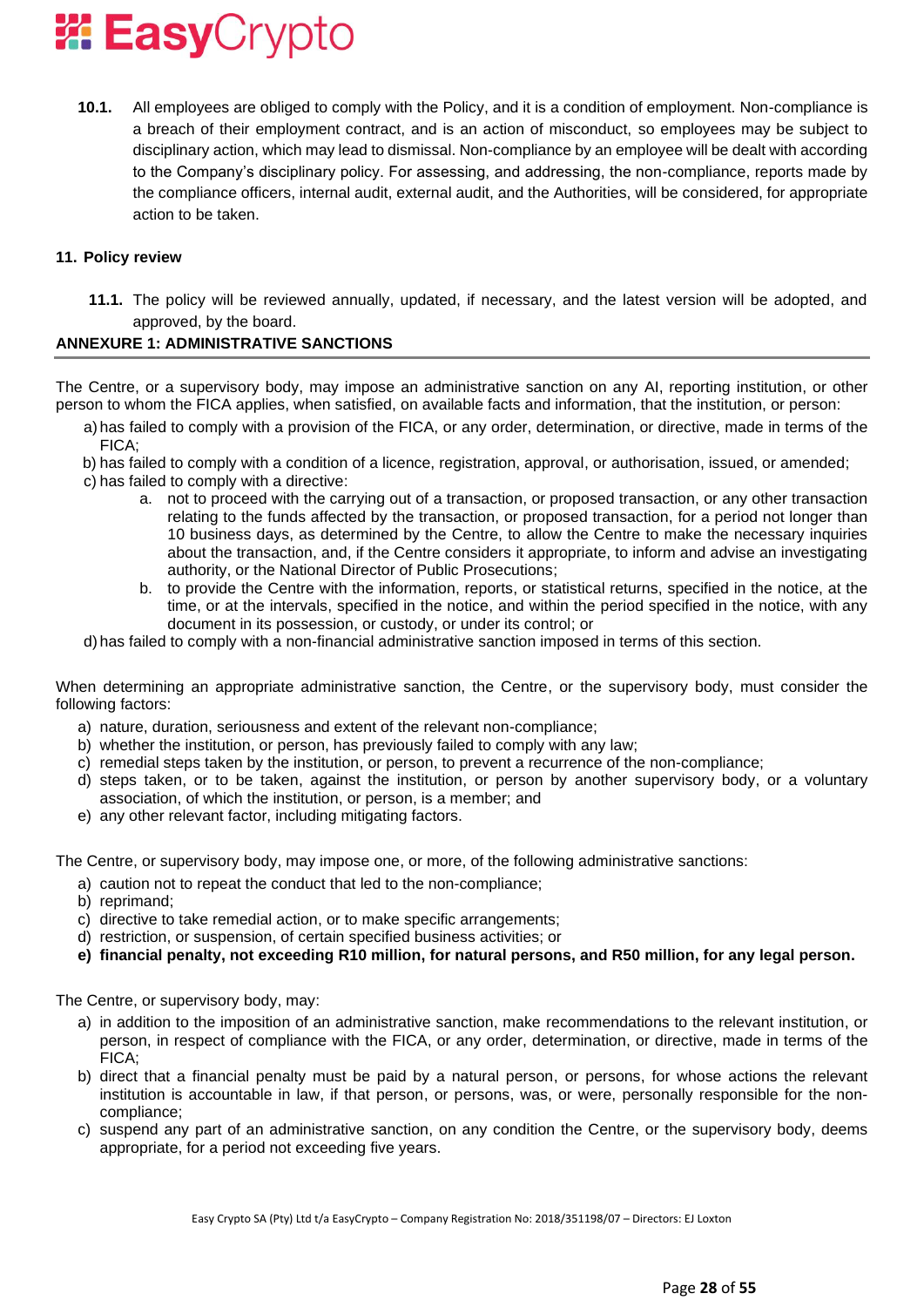

Before imposing an administrative sanction, the Centre, or supervisory body, must give the institution, or person, reasonable notice, in writing:

- a) of the nature of the alleged non-compliance;
- b) of the intention to impose an administrative sanction;
- c) of the amount, or details, of the intended administrative sanction; and
- d) that the institution, or person, may, in writing, within a period specified in the notice, make representations as to why the administrative sanction should not be imposed.

After considering any representations, and the factors, the Centre, or supervisory body, may impose an administrative sanction that the Centre, or supervisory body, considers appropriate. The Centre must, prior to taking a decision, consult the relevant supervisory body, if applicable.

Upon imposing the administrative sanction, the Centre, or supervisory body, must, in writing, notify the institution, or person of the decision, and the reasons therefor, and of the right to appeal against the decision.

Any financial penalty imposed, must be paid into the National Revenue Fund, within the period, and in the way specified in the relevant notice.

If the institution, or person, fails to pay the financial penalty within the specified period, and an appeal has not been lodged within the required period, the Centre, or supervisory body, may forthwith file, with the clerk, or registrar, of a competent court, a certified copy of the notice, and the notice thereupon has the effect of a civil judgment, lawfully given in that court, in favour of the Centre, or supervisory body.

An administrative sanction may not be imposed if the respondent has been charged with a criminal offence, for the same set of facts.

If a court assesses the penalty to be imposed on a person convicted of an offence in terms of the FICA, the court must consider any administrative sanction imposed, for the same set of facts.

An administrative sanction imposed in terms of the FICA, does not constitute a previous conviction, as contemplated in Chapter 27 of the Criminal Procedure Act 51 of 1977.

Unless the Director, or supervisory body, is of the opinion that there are exceptional circumstances present that justify the preservation of the confidentiality of a decision, the Director, or supervisory body, must make public the decision and the nature of any sanction imposed, if an institution, or person, does not appeal against a decision of the Centre, or supervisory body, within the required period; or the appeal board confirms the decision of the Centre or supervisory body.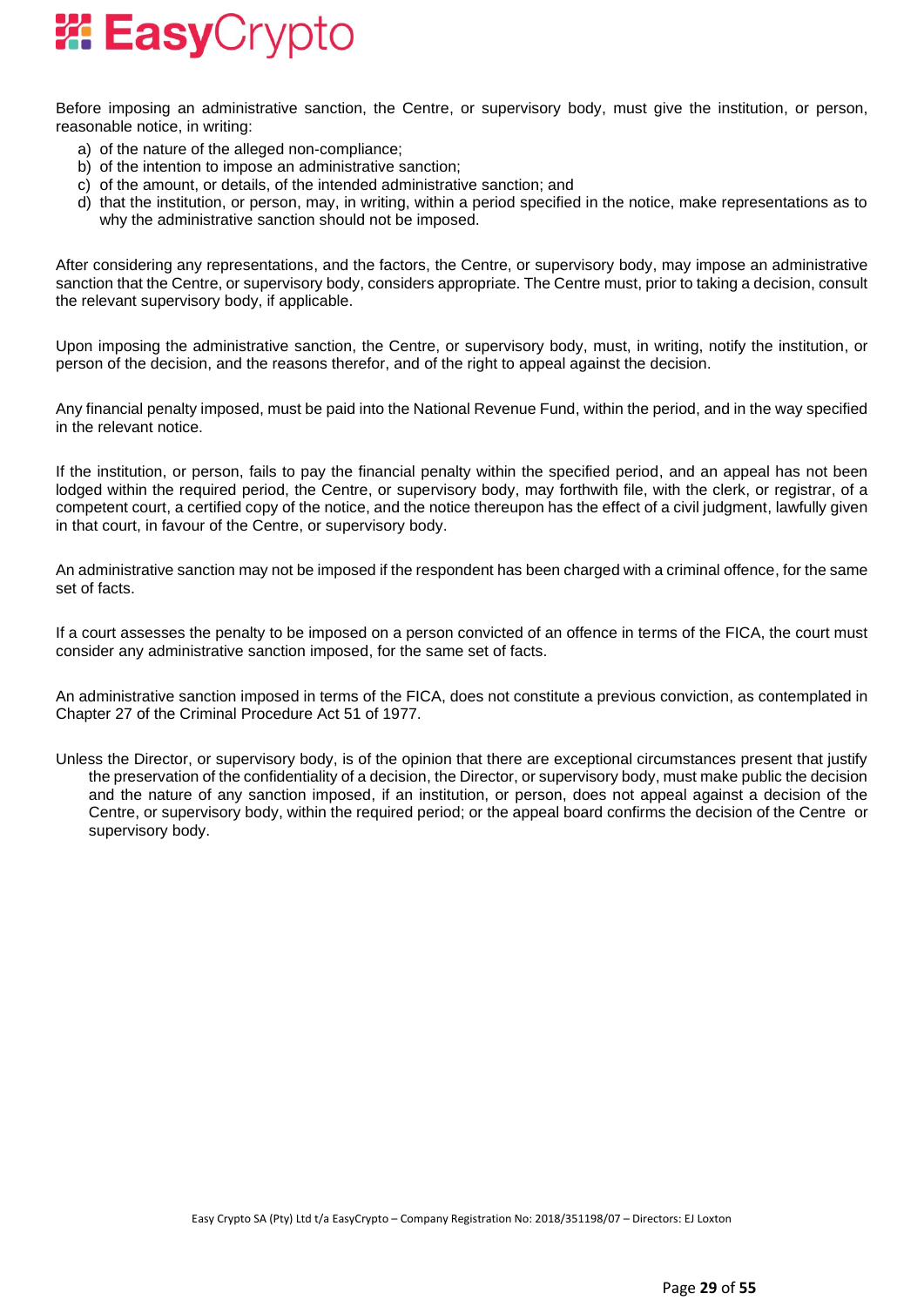

### **ANNEXURE 2: DOMESTIC PROMINENT INFLUENTIAL PERSONS (DPIP)**

A domestic prominent influential person is an individual who holds, including in an acting position, for a period exceeding 6 months, or has held, at any time in the preceding 12 months, in South Africa:

- a) a prominent public function, including:
	- a. the President or Deputy President;
	- b. a government minister or deputy minister;
	- c. the Premier of a province;
	- d. a member of the Executive Council of a province;
	- e. an executive mayor of a municipality elected in terms of the Local Government: Municipal Structures Act, 1998 (Act No. 117 of 1998);
	- f. a leader of a political party registered in terms of the Electoral Commission Act, 1996 (Act No. 51 of 1996);
	- g. a member of a royal family, or senior traditional leader, as defined in the Traditional Leadership and Governance Framework Act, 2003 (Act No. 41 of 2003);
	- h. the head, accounting officer, or chief financial officer, of a national, or provincial, department, or government component, as defined in section 1 of the Public Service Act, 1994 (Proclamation No. 103 of 1994);
	- i. the municipal manager of a municipality appointed in terms of section 54A of the Local Government: Municipal Systems Act, 2000 (Act No. 32 of 2000), or a chief financial officer, designated in terms of section 80(2) of the Municipal Finance Management Act, 2003 (Act No. 56 of 2003);
	- j. the chairperson of the controlling body, the chief executive officer, or a natural person, who is the accounting authority, the chief financial officer, or the chief investment officer, of a public entity listed in Schedule 2 or 3 to the Public Finance Management Act, 1999 (Act No. 1 of 1999);
	- k. the chairperson of the controlling body, chief executive officer, chief financial officer, or chief investment officer, of a municipal entity, as defined in section 1 of the Local Government: Municipal Systems Act, 2000 (Act No. 32 of 2000);
	- l. a constitutional court judge, or any other judge, as defined in section 1 of the Judges' Remuneration and Conditions of Employment Act, 2001 (Act No. 47 of 2001);
	- m. an ambassador, or high commissioner, or other senior representative, of a foreign government based in South Africa; or
	- n. an officer of the South African National Defence Force above the rank of major-general;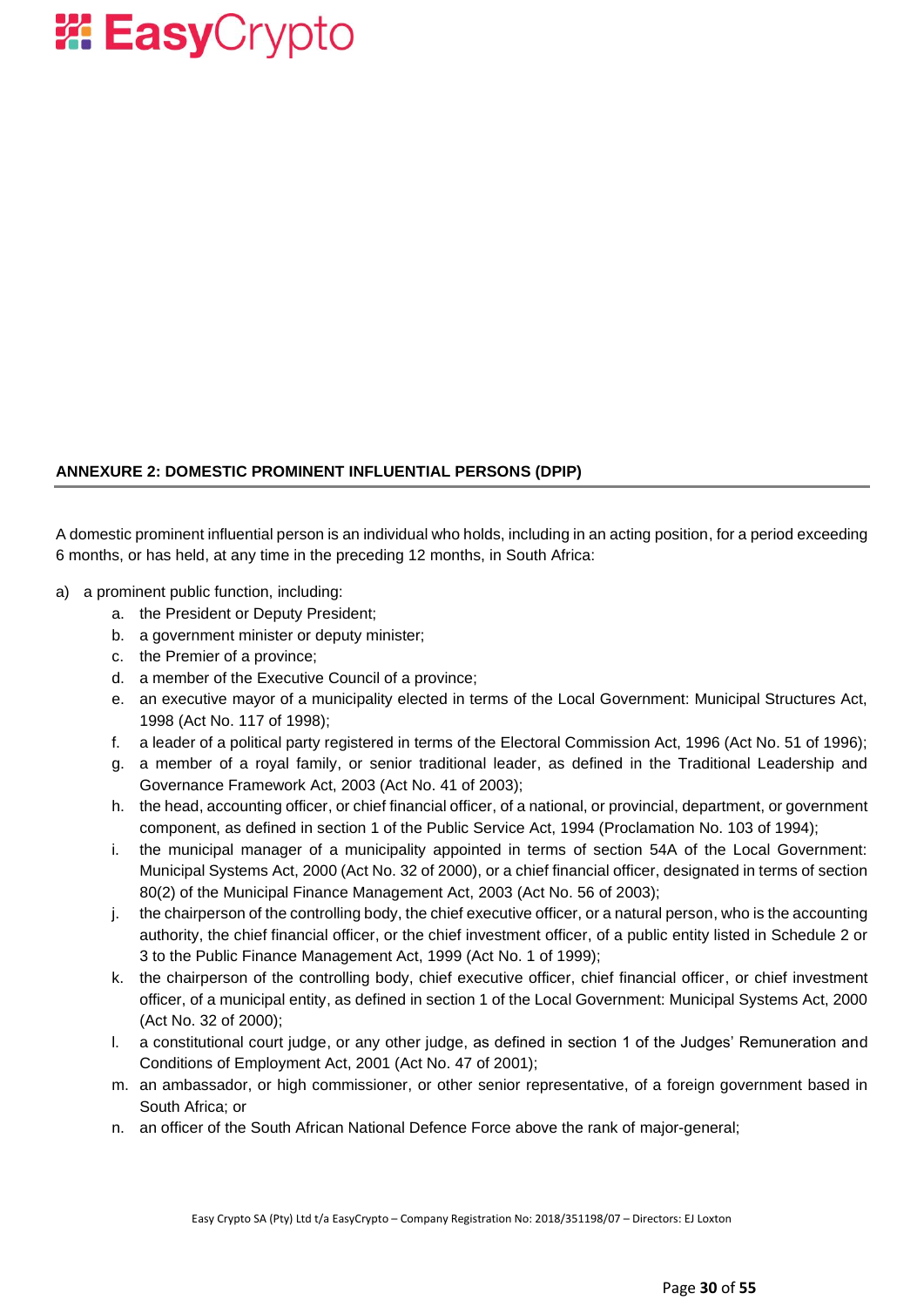

- b) the position of:
	- a. chairperson of the board of directors;
	- b. chairperson of the audit committee;
	- c. executive officer; or
	- d. chief financial officer,

**of a company**, as defined in the Companies Act, 2008 (Act No. 71 of 2008), **if the company provides goods or services to an organ of state and the annual transactional value of the goods or services, or both, exceeds an amount** determined by the Minister by notice in the *Gazette*; or

c) the position of head, or other executive, directly accountable to that head, of an international organisation based in South Africa.

### **ANNEXURE 3: FOREIGN PROMINENT PUBLIC OFFICIALS (FPPO)**

A foreign prominent public official is an individual who holds, or has held, at any time in the preceding 12 months, in any foreign country, a prominent public function, including:

- a) Head of State, or head of a country or government;
- b) member of a foreign royal family;
- c) government minister, or equivalent senior politician, or leader, of a political party;
- d) senior judicial official;
- e) senior executive of a state-owned corporation; or
- f) high-ranking member of the military.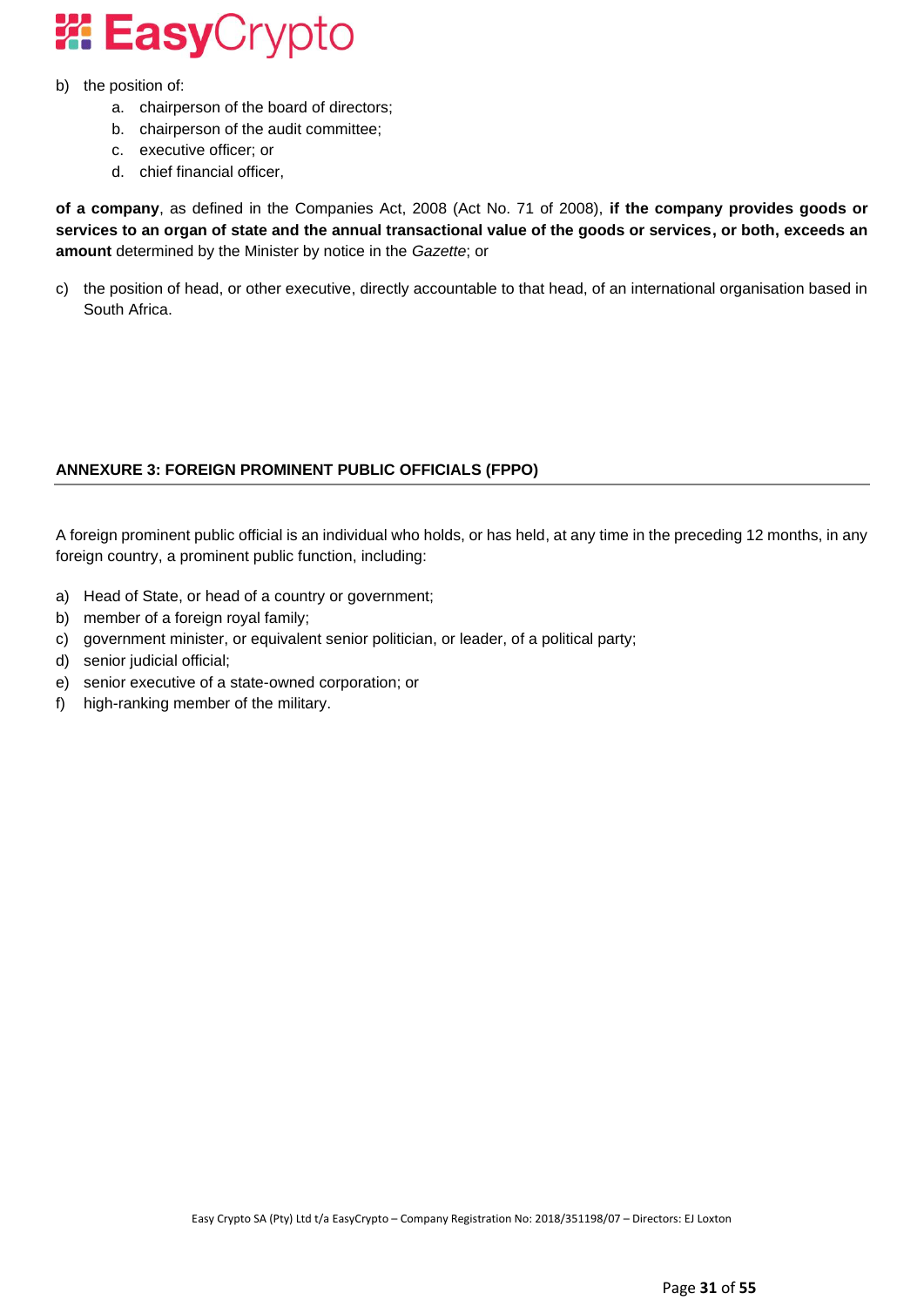

### **ANNEXURE 4: INFORMATION INCLUDED IN REPORTS SUBMITTED TO THE CENTRE**

#### **1. The CTR must include:**

- 1.1. name of the Company making the report;
- 1.1. identifying details of the Company, on whose behalf the report is made, including a registration or license number;
- 1.2. contact address of the Company, on whose behalf the report is made;
- 1.3. type of business, or economic sector, of the Company, on whose behalf the report is made;
- 1.4. for a legal person, or entity, the surname, first name, date of birth, and contact details of a contact person; and
- 1.5. if the contact person is:
	- 1.5.1.a South African citizen, or resident, the identifying details of that person, and the source of identifying information from where the details were obtained; or
	- 1.5.2.not a South African citizen, or resident, the identifying details of that contact person, and the source of identifying information from where the details were obtained, and the issuing country thereof.
- 1.6. details of the transaction, or series of aggregated transactions, including:
	- 1.6.1.location where the transaction, or series of aggregated transactions, took place;
	- 1.6.2.date of the transaction, or series of aggregated transactions;
	- 1.6.3.value of the transaction, or series of aggregated transactions, in local currency; and
	- 1.6.4.description of how the transaction, or series of aggregated transactions, was conducted; and
	- 1.6.5.currency in which the funds were disposed of;
- 1.7. for each natural person conducting the transaction, or series of aggregated transactions, or legal person, or other entity, on whose behalf the transaction, or series of transactions, is conducted, the report must include as much of the following information as possible:
	- 1.7.1.for a natural person:
		- 1.7.1.1. title, gender, names and surname;
		- 1.7.1.2. date of birth, nationality and identification number;
		- 1.7.1.3. source of identifying information from where the details were obtained;
		- 1.7.1.4. alias, if any;
		- 1.7.1.5. contact address in South African;
		- 1.7.1.6. country of residence;
			- 1.7.1.6.1. if the person's country of residence is other than South Africa, contact address in the country of residence;
		- 1.7.1.7. contact number;
		- 1.7.1.8. occupation;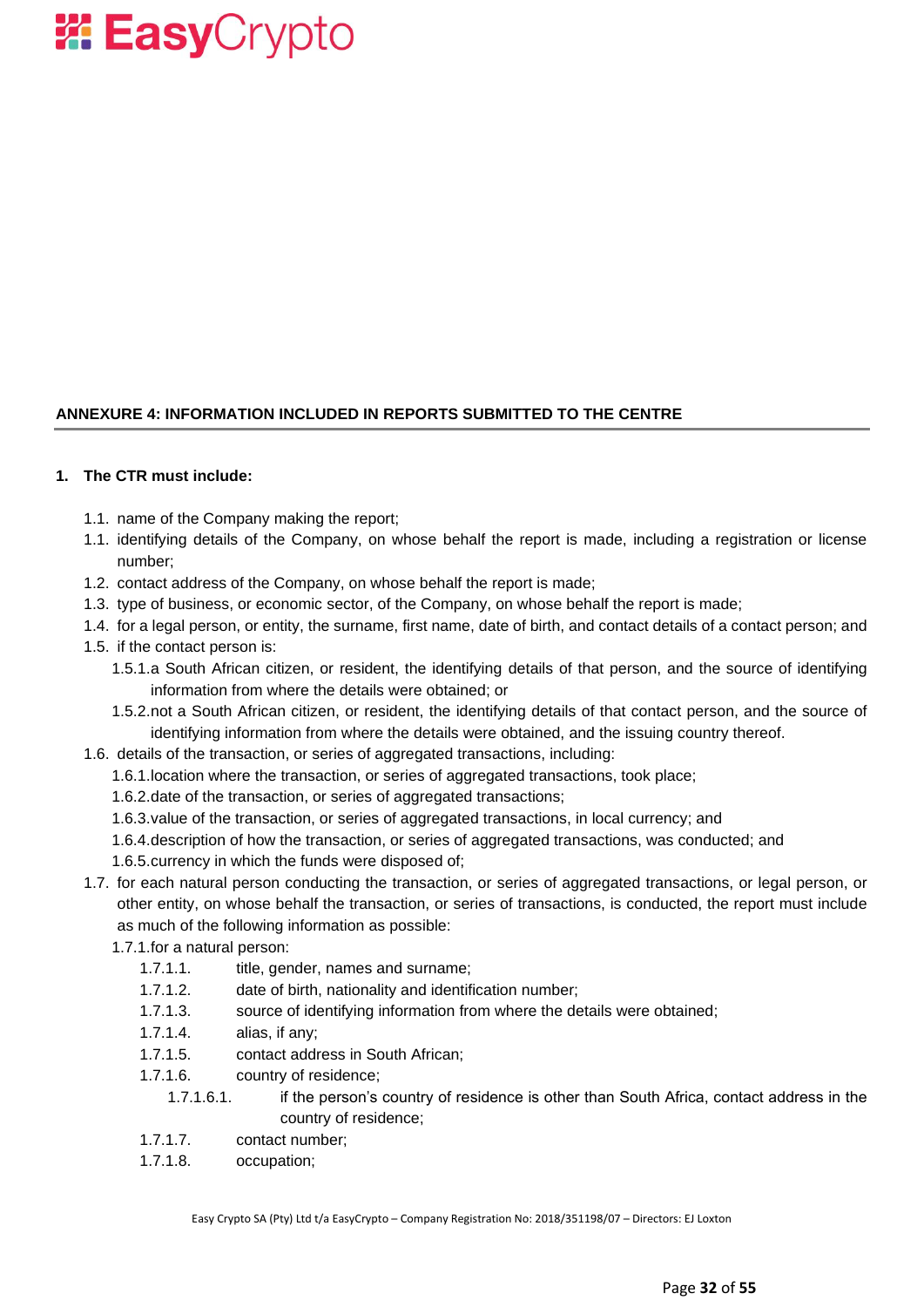

- 1.7.1.9. source of funds;
- 1.7.1.10. income tax number; and
- 1.7.1.11. employer's name, contact address and contact details;

1.7.2.for a legal person, or other entity:

- 1.7.2.1. name;
- 1.7.2.2. identifying number, if it has a number;
	- 1.7.2.2.1. detailed information of the natural person with authority to conduct the transaction on behalf of the person, or entity; and
- 1.7.2.3. for a company, detailed information of at least one director of that company, and the role of that person in that company; or
- 1.7.2.4. for another entity, any information that is readily available.
- 1.8. a full description of the amount of cash, in excess of the prescribed limit, which is paid out by the Company;
- 1.9. an indicator, or indicators, of the circumstances that gave rise to the submission of the report.

#### **2. The TPR must include:**

- 2.1. name of the Company making the report;
- 2.2. identifying details of the Company, on whose behalf the report is made, including a registration or license number;
- 2.3. contact address of the Company, on whose behalf the report is made;
- 2.4. type of business, or economic sector, of the Company, on whose behalf the report is made;
- 2.5. surname, first name, date of birth, and contact details of a contact person; and
- 2.6. if the contact person is:
	- 2.6.1.a South African citizen, or resident, the identifying details of that person, and the source of identifying information from where the details were obtained; or
	- 2.6.2.not a South African citizen, or resident, the identifying details of that contact person, and the source of identifying information from where the details were obtained, and the issuing country thereof.
- 2.7. details of the property, including:
	- 2.7.1.type of property;
	- 2.7.2.description of the property;
	- 2.7.3.physical address where the property is located;
	- 2.7.4.identifying details of the property;
	- 2.7.5.estimated value of the property; and
	- 2.7.6.if the property was disposed of, the value of the disposition;
- 2.8. for each person, or entity, exercising control over the property, on behalf of the Company making a TPR, the report must include:
	- 2.8.1.name;
	- 2.8.2.identifying details, including an identity number, or a registration or licence number;
	- 2.8.3.contact address;
	- 2.8.4.for a natural person, contact details;
	- 2.8.5.for a legal person, or an entity, the surname, first name, and contact details of a contact person; and
	- 2.8.6.if the contact person is:
		- 2.8.6.1. a South African citizen, or resident, the identifying details of that person, and the source of identifying information from where the details were obtained; or
		- 2.8.6.2. not a South African citizen, or resident, the identifying details of that contact person, and the source of identifying information from where the details were obtained, and the issuing country thereof.
- 2.9. For every person who, according to the knowledge of the Company making a TPR, may have an interest in the property, the report must include as much of the following information as possible:
	- 2.9.1.for a natural person:
		- 2.9.1.1. title, gender, names and surname;
		- 2.9.1.2. date of birth of the person, nationality and identification number;
		- 2.9.1.3. source of identifying information from where the details were obtained;<br>2.9.1.4. alias. if anv:
		- alias, if any;
		- 2.9.1.5. contact address in South African;
		- 2.9.1.6. country of residence;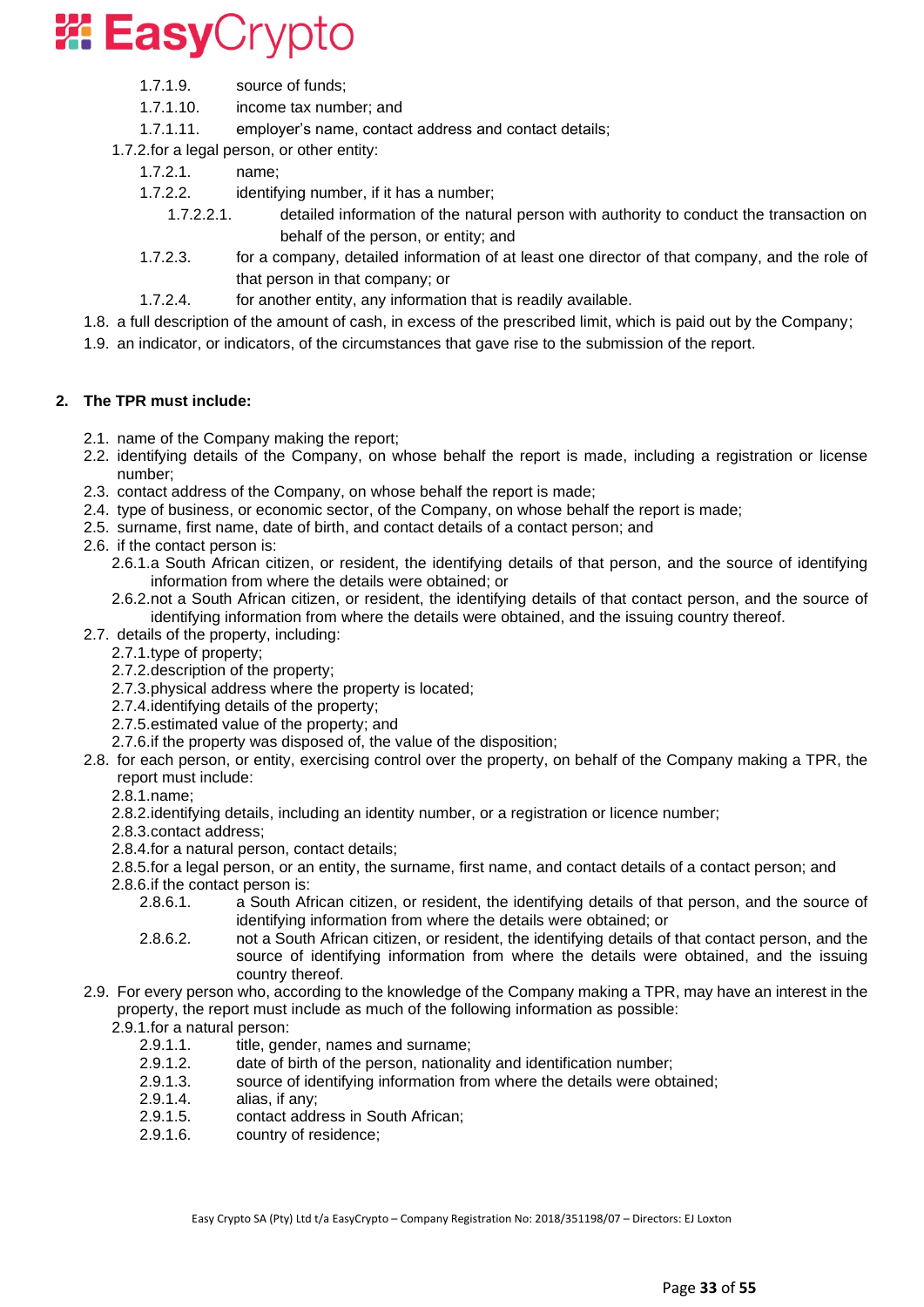

- 2.9.1.7. if the person's country of residence is other than South Africa, contact address in the country of residence;
- 2.9.1.8. contact number;
- 2.9.1.9. occupation;
- 2.9.1.10. source of funds with which the person acquired the interest in the property;
- 2.9.1.11. income tax number; and
- 2.9.1.12. employer's name, contact address and contact details;
- 2.9.2.for a legal person, or other entity:
	- 2.9.2.1. name;
	- 2.9.2.2. identifying number, if it has a number;
	- 2.9.2.3. contact address in South Africa;
	- 2.9.2.4. type of business conducted by the person, or entity;
	- 2.9.2.5. country of origin;
	- 2.9.2.6. if the country of origin is other than South Africa, the person's, contact address in the country of origin; and
	- 2.9.2.7. source of the funds with which the person, or entity, acquired the interest in the property; and
	- 2.9.2.8. for a company, detailed information of at least one director of that company, and the role of
		- that person in that company; or
- 2.9.2.9. for another entity, any information that is readily available.
- 2.10. A TPR must include a description of the grounds on which the Company has reached the conclusion that the entity that owns, or controls, the property, or on whose behalf, or at whose direction, the property is owned, or controlled, is an entity mentioned in the consolidated list.
- 2.11. A TPR must include an indicator, or indicators, of the circumstances that gave rise to the submission of the TPR.

### **3. The SAR, STR, TFTR, or TFAR, must include:**

- 3.1. name of the Company making the report;
- 3.2. identifying details of the Company, on whose behalf the report is made, including a registration or license number;
- 3.3. contact address of the Company, on whose behalf the report is made;
- 3.4. type of business, or economic sector, of the Company, on whose behalf the report is made;
- 3.5. for a natural person making the report, the person's surname, first name, date of birth, and contact details;
- 3.6. for a legal person, or entity, the surname, first name, date of birth, and contact details of a contact person; and 3.7. if the contact person is:
	- 3.7.1.a South African citizen, or resident, the identifying details of that person, and the source of identifying information from where the details were obtained; or
	- 3.7.2.not a South African citizen, or resident, the identifying details of that contact person, and the source of identifying information from where the details were obtained, and the issuing country thereof.
- 3.8. details of the activity/transaction, or series of activities/transactions, including:
	- 3.8.1. location where the activity/transaction, or series of activities/transactions, took place;
	- 3.8.2. date and time of the activity/transaction, or series of activities/transactions;
	- 3.8.3. if the activity/transaction, or series of activities/transactions, involved property comprising money, the amount in local currency;
	- 3.8.4. if the activity/transaction, or series of activities/transactions, involved property other than money, a description of the type of property and all identifying characteristics of the property;
	- 3.8.5. description of how the activity/transaction, or series of activities/transactions, was conducted; and
	- 3.8.6. if the activity/transaction, or series of activities/transactions, involved property, the estimated value of the property;
	- 3.8.7. if the property involved in the activity/transaction, or series of activities/transactions, was disposed of: 3.8.7.1. way it was disposed of;
		-
		- 3.8.7.2. amount of the disposition, for property comprising money;
		- 3.8.7.3. value for which the property was disposed of, for property other than money;
		- 3.8.7.4. currency used in the disposition of the property, for property other than money;
	- 3.8.8. if another institution, or person, was involved in the activity/transaction, or series of activities/transactions:
		- 3.8.8.1. name of the other institution, or person; and
		- 3.8.8.2. number of any account at the other institution involved in the activity/transaction, or series of activities/transactions;
	- 3.8.9. name and identifying details of the branch, or office, where the activity/transaction, or series of activities/transactions, was conducted;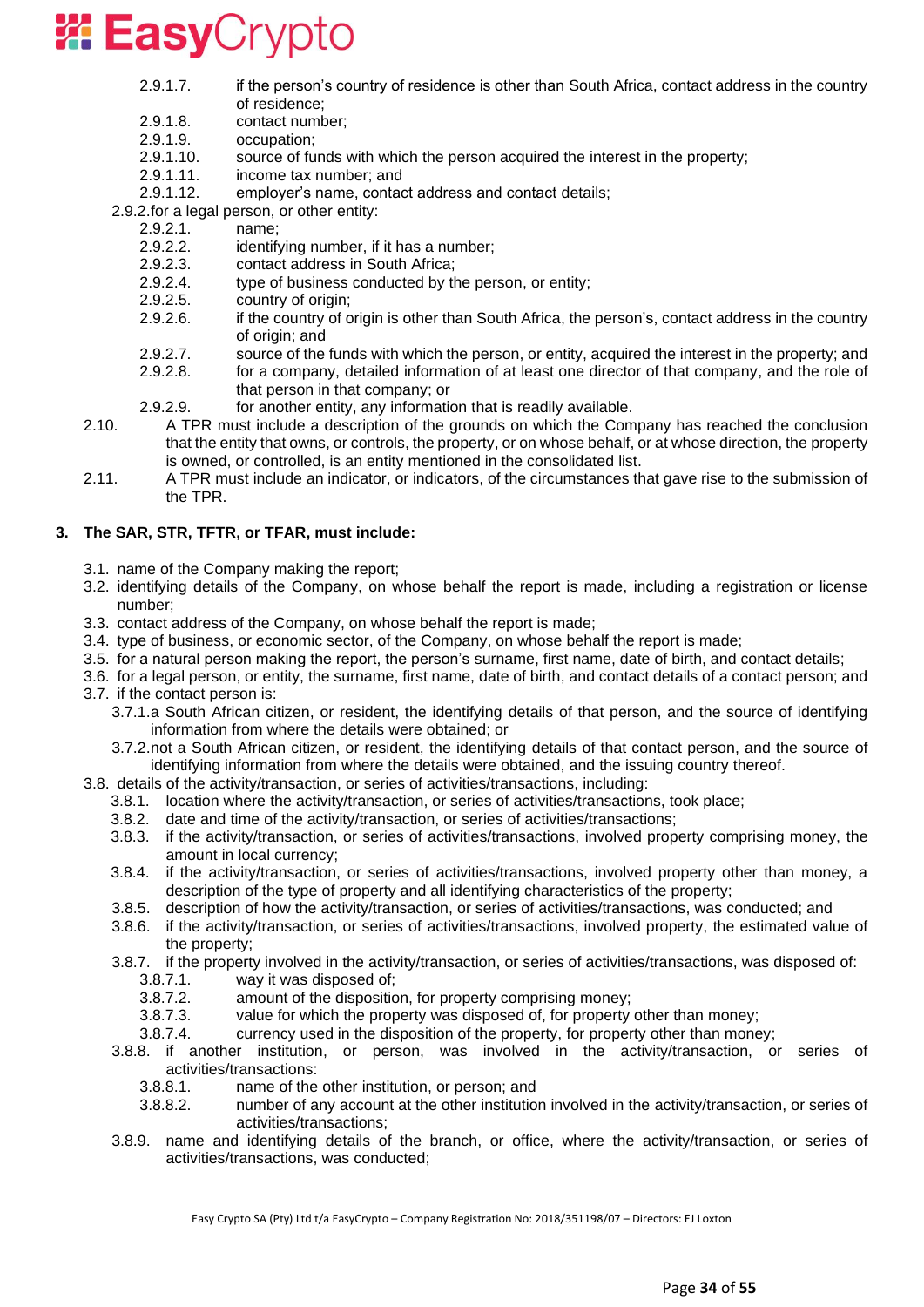- 3.8.10. remarks, comments, reasons, or explanations, which the person conducting the activity/transaction, or series of activities/transactions, may have made, or given;
- 3.9. If any account held at the Company was involved in the activity/transaction, or series of activity/transactions, the report must include full details of each account, including:
	- 3.9.1. account number;
	- 3.9.2. name and identifying details of the branch, or office, where each account is held;
	- 3.9.3. type of account;
	- 3.9.4. currency in which the account is denominated;
	- 3.9.5. date on which the account was opened;
	- 3.9.6. reference numbers allocated by the Centre, and the Company, to any previous reports made, relating to the account;
	- 3.9.7. balance in the account on the date on which the report is made;
	- 3.9.8. status of the account immediately before the reported activity/transaction, or series of activities/transactions, was carried out; and
	- 3.9.9. if the account was closed, the date on which the account was closed;
	- 3.9.10. balance in the account immediately before the activity/transaction, or series of activities/transactions, was carried out;
- 3.10. for each signatory on the account:
	- 3.10.1. title, gender, names and surname;
	- 3.10.2. identifying number, nationality and date of birth;
	- 3.10.3. source of identifying information from where the details were obtained;
	- 3.10.4. alias, if any;
	- 3.10.5. contact address in South Africa;
	- 3.10.6. country of residence;
	- 3.10.7. if the person's country of residence is other than South Africa, the contact address in the country of residence;
	- 3.10.8. contact number;
	- 3.10.9. occupation;
	- 3.10.10.source of funds of the person;
	- 3.10.11.income tax number;
	- 3.10.12.employer's name, contact address and contact details.
- 3.11. for each holder of each account:
	- 3.11.1. for a natural person:
		- 3.11.1.1. names and surname;
		- 3.11.1.2. identifying number and date of birth;
		- 3.11.1.3. title, gender, nationality, and alias, if any;
		- 3.11.1.4. contact address in South Africa;
		- 3.11.1.5. country of residence;
		- 3.11.1.6. country of residence is other than South Africa, contact address in the country of residence;
		- 3.11.1.7. contact number;
		- 3.11.1.8. occupation;
		- 3.11.1.9. source of funds;
		- 3.11.1.10. income tax number; and
		- 3.11.1.11. employer's name, contact address and contact details; or
	- 3.11.2. for a legal person, or other entity:
		- 3.11.2.1. name;
		- 3.11.2.2. identifying number, if it has a number;
		- 3.11.2.3. contact address in South Africa;
		- 3.11.2.4. type of business conducted by the person, or entity;
		- 3.11.2.5. country of incorporation, or origin;
		- 3.11.2.6. if the country of incorporation, or origin, is other than South Africa, the person's, contact address in the country of incorporation, or origin;
		- 3.11.2.7. for a company, the surname, first name, date of birth, and contact details, of at least one director of that company, and the role of the person in that company;
		- 3.11.2.8. if the person, or entity, has been closed, the date when it was closed; and
		- 3.11.2.9. tax number of the person, or entity.
- 3.12. for each client of the Company, the report must include:
- 3.12.1. for a natural person:
	- 3.12.1.1. names and surname;
	- 3.12.1.2. date of birth and identification number;
	- 3.12.1.3. alias, if any;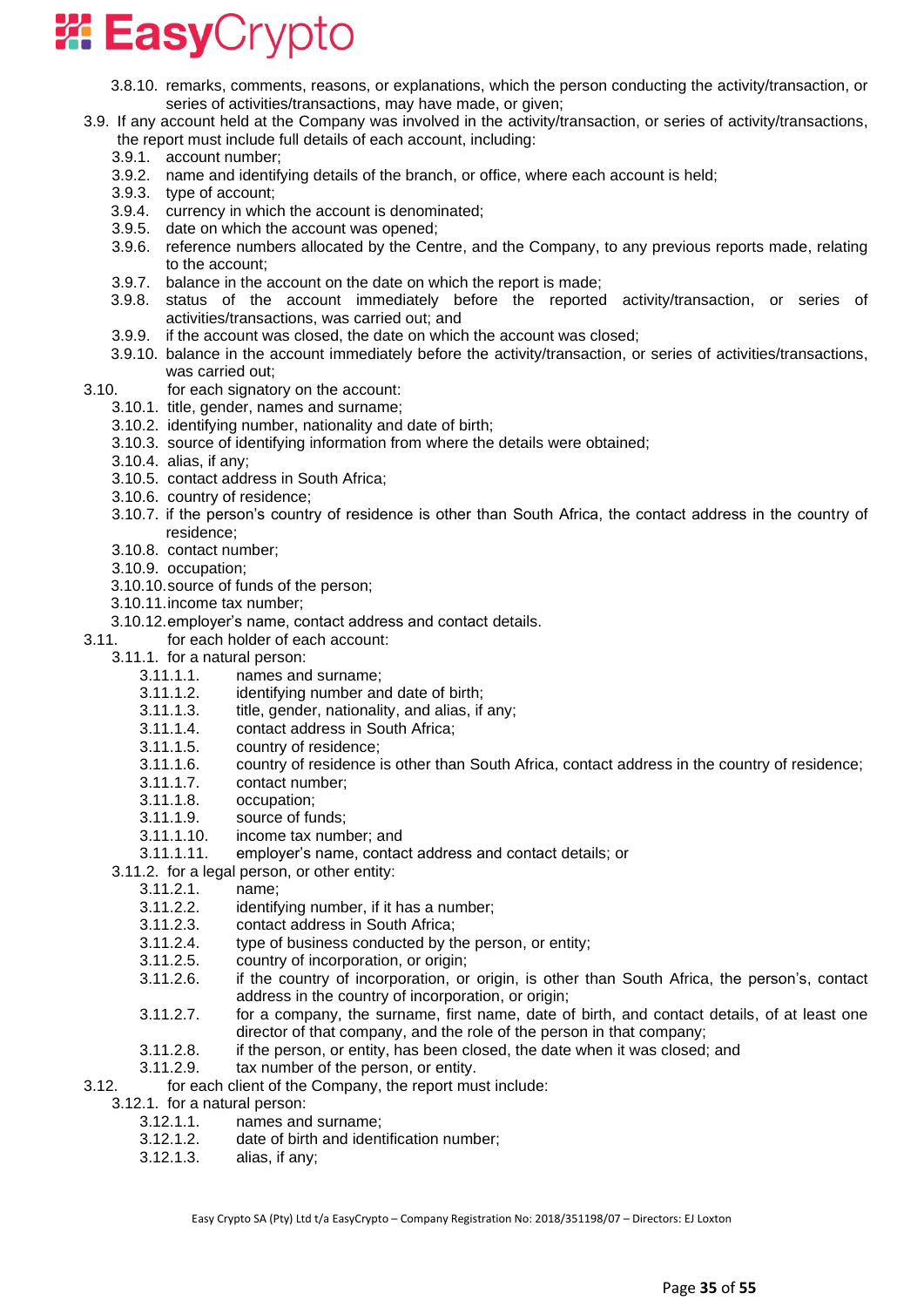

- 3.12.1.4. contact address in South African;
- 3.12.1.5. country of residence;
- 3.12.1.6. country of residence is other than South Africa, contact address in the country of residence;
- 3.12.1.7. contact number;
- 3.12.1.8. occupation;
- 3.12.1.9. source of funds;
- 3.12.1.10. income tax number; and
- 3.12.1.11. employer's name, contact address and contact details;
- 3.12.2. for a legal person, or other entity:
	- 3.12.2.1. name;
	- 3.12.2.2. identifying number, if it has a number;
	- 3.12.2.3. type of business conducted by the person, or entity;
	- 3.12.2.4. detailed information of the natural person with authority to conduct the activity/transaction on behalf of the person, or entity;
	- 3.12.2.5. country of incorporation or origin and contact address;
	- 3.12.2.6. if the country of incorporation, or origin, is other than South Africa, contact address in the country of incorporation, or origin;
	- 3.12.2.7. for a company, detailed information of at least one director of that company, and the role of that person in that company.
- 3.12.3. for a natural person transacting on behalf of another natural person, legal person, or other entity:
	- 3.12.3.1. title, gender, names and surname;
	- 3.12.3.2. date of birth, nationality, and identification number;
	- 3.12.3.3. source of identifying information from where the details were obtained;
	- 3.12.3.4. alias, if any;
	- 3.12.3.5. contact address in South African;
	- 3.12.3.6. country of residence;
	- 3.12.3.7. country of residence is other than South Africa, contact address in the country of residence;
	- 3.12.3.8. contact number;
	- 3.12.3.9. occupation;
	- 3.12.3.10. source of funds;
	- 3.12.3.11. income tax number; and
	- 3.12.3.12. employer's name, contact address and contact details;
- 3.13. An SAR, STR, TFTR, or TFAR, must include a full description of the suspicious, or unusual, activity/transaction, or series of activities/transactions, including the reason why it is deemed to be suspicious, or unusual.
- 3.14. An SAR, STR, TFTR, or TFAR, must state what action the natural, or legal person, making the report, or other entity, on whose behalf the report is made, has taken, relating to the activity/transaction, or series of activities/transactions.
- 3.15. An SAR, STR, TFTR, or TFAR, must include an indicator, or indicators, of the circumstances that gave rise to the submission of the report.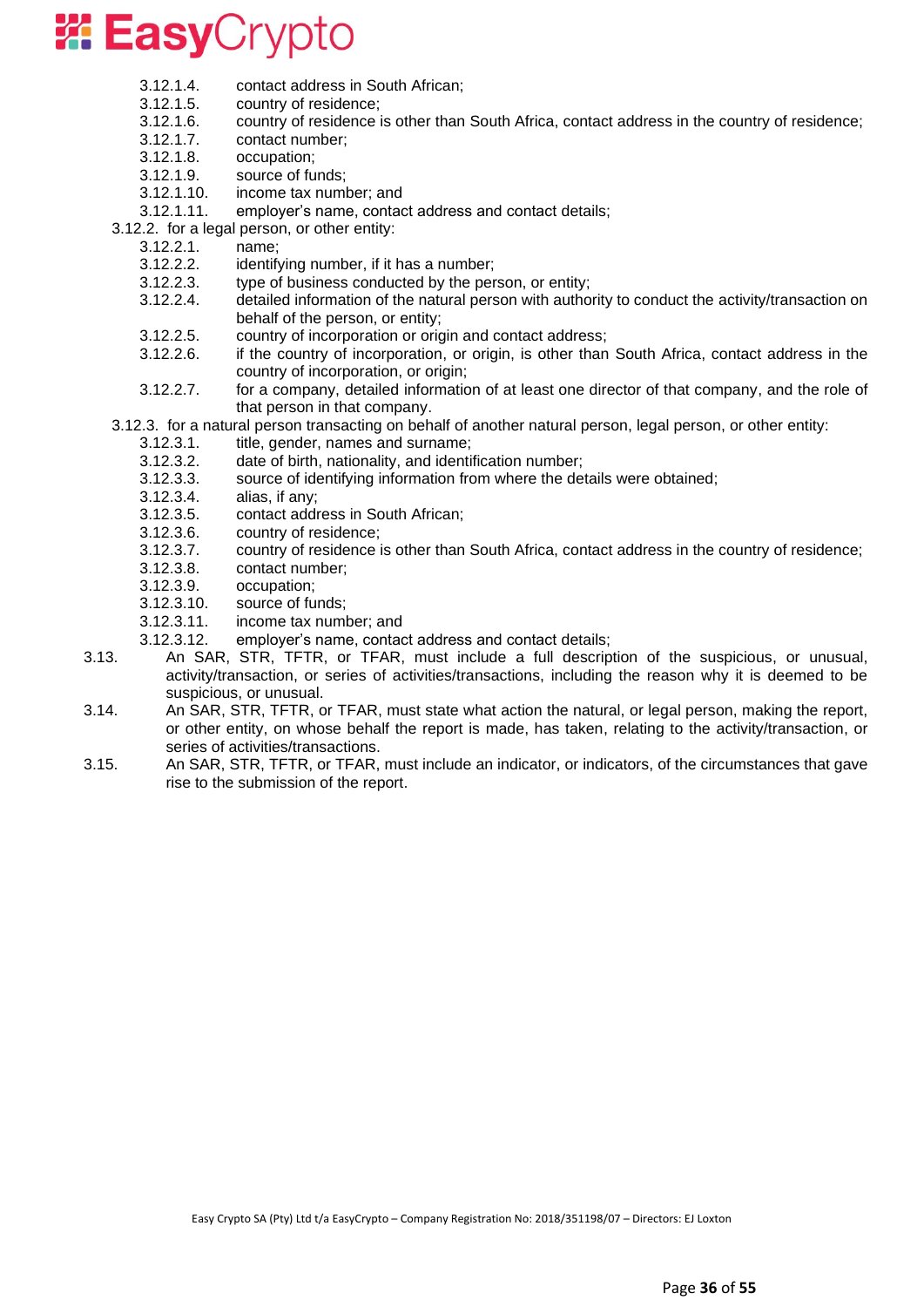### **ANNEXURE 5: EXAMPLES OF ACTIVITIES THAT MAY BE RELATED TO TERRORIST AND RELATED ACTIVITIES, OR MAY BE SUSPICIOUS OR UNUSUAL TRANSACTIONS**

### **A. Examples of suspicious or unusual transactions**

- Client is reluctant to provide complete information regarding their activities
- Deposits and withdrawals that are predominantly cash-based (not aligned with business)
- Significant changes in account balances
- Sudden or inconsistent change in transaction patterns
- Transaction differs from the normal financial activity of the client
- Frequent address changes
- Frequent bank account changes
- Refuses to provide KYC documents
- Provides potentially false KYC documents
- Reluctant to complete all fields on application forms
- Application for investment from a potential client in a distant location, where a comparable investment could be provided closer to home
- Application for business is outside the client's normal pattern of business
- Introduction by agent/intermediary in an unregulated or loosely regulated jurisdiction
- Introduction by agent/intermediary in a jurisdiction where organised criminal activities or corruption are prevalent
- Delay or refusal in the provision of verification information
- Atypical incident of the pre-payment of insurance premiums
- Client accepts unfavourable conditions unrelated to his/her health or age
- Transaction involves wire transfers (cross-border transactions)

#### **B. Examples involving accounts**

- Accounts that receive relevant periodic deposits and are dormant at other periods
- Dormant account containing a minimal value, suddenly received a deposit or series of deposits, followed by daily cash withdrawals, until the amounts are removed
- When opening an account, the customer refuses to provide information, attempts to reduce the level of information provided, or provides false or misleading information
- Account has several authorised signatories, but the parties appear to have no relation among each other (e.g. family or business relationship)
- Accounts held by legal entities have the same address and/or the same authorised signatories, but there is no apparent economic or legal reason
- Account opened in the name of a recently formed legal entity, has a higher than expected level of deposits, compared to the income of the founders of the account
- Opening of multiple accounts by the same person, with numerous small deposits spread across all accounts
- Accounts opened in the name of entities linked to terrorist organisations

### **C. Examples involving deposits and withdrawals**

- Deposits for a business entity, in combinations of monetary instruments, that are atypical of the activity normally associated with the business
- Large cash withdrawals from a business account that is not normally associated with cash
- Large cash deposits, when the apparent activity is not normally associated with cash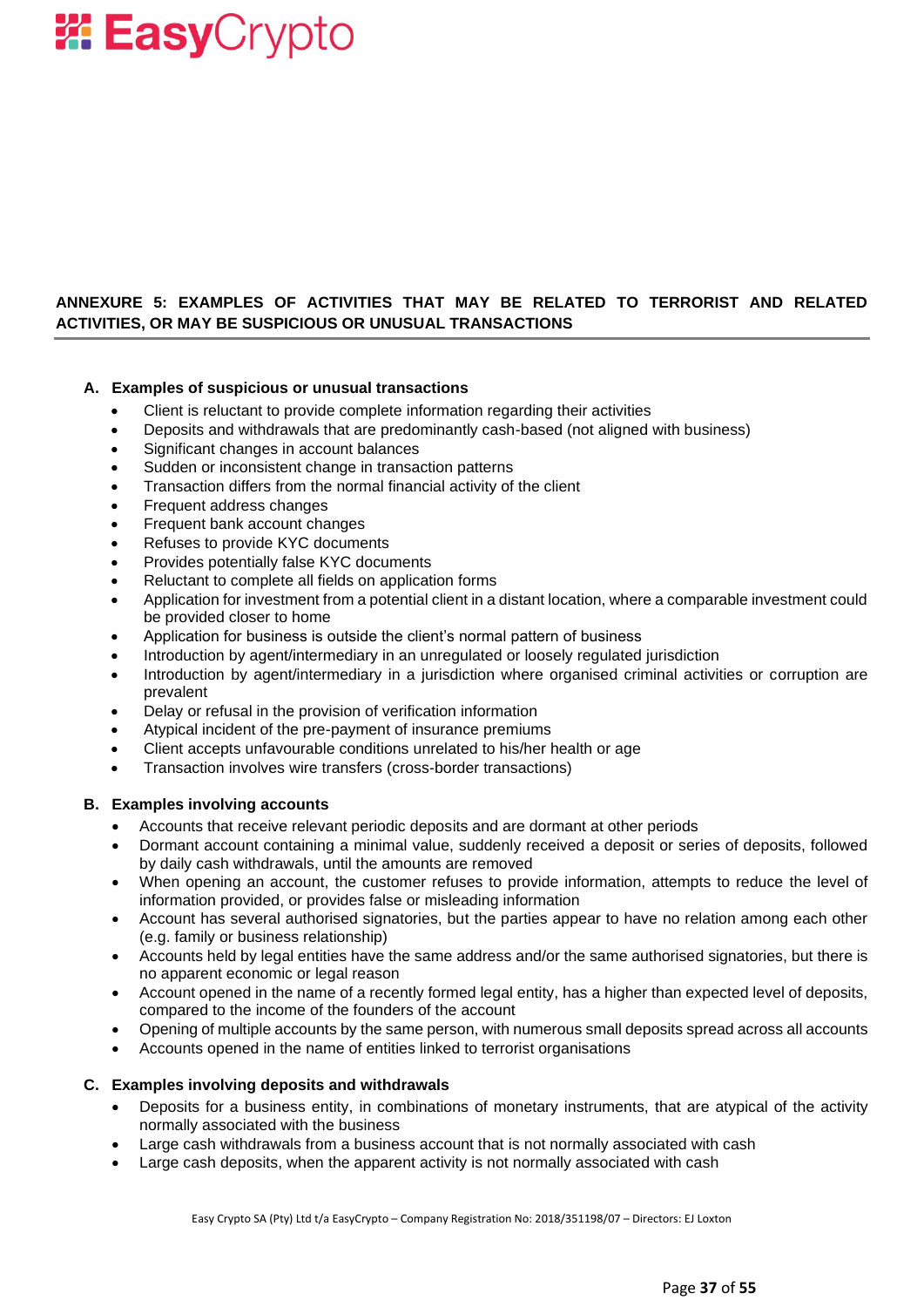- Mixing of cash deposits and monetary instruments in an account, where this doesn't appear to be normal
- Multiple transactions on the same day, at the same branch, using different tellers
- Structuring of deposits across multiple branches, of multiple people entering the same branch
- Deposits or withdrawals of cash, consistently just below thresholds
- Presentation of un-counted cash, once counted, the amount to be deposited is reduced to just below the threshold

### **D. Examples involving wire transfers**

- Wire transfers ordered in small amounts, in an apparent effort to avoid triggering reporting
- Wire transfer to or from an individual, where the information has not been provided, but would be expected
- Use of multiple personal and business accounts, or accounts of non-profit organisations or charities, to collect and funnel funds, immediately or after a short time, to foreign beneficiaries
- Foreign exchange transactions performed on behalf of a customer, by a 3rd party, followed by wire transfers of funds to locations with no apparent connection to the client

### **E. Examples involving the characteristics of a client**

- Funds generated by a business owned by individuals of the same origin, which is a country of concern
- Shared address for individuals involved in cash transactions, especially if the address is a business location and/or doesn't correspond to the stated occupation
- Stated occupation of the client isn't commensurate with the level/type of activity
- Non-profit or charitable organisations, where there appears to be no logical economic purpose, or no link to the stated activity of the organisation
- Safe deposit box opened by the client, where the business activity is unknown or unjustified
- Unexplained inconsistencies arising from identifying and verifying the client

### **F. Examples involving transactions linked to locations**

- Transaction involving foreign currency exchanges, followed, within a short time, by wire transfers to locations of concern
- Deposits, followed, within a short time, by wire transfers, especially to or through locations of concern
- Business account with many incoming or outgoing wire transfers, which appear to have no economic or logical business purpose
- Use of multiple accounts to collect and funnel funds to a small number of foreign beneficiaries, especially in locations of concern
- Client obtains a credit instrument or engages in commercial financial transactions, involving the movement of funds to or from locations of concern, where there appears to be no logical business reasons for dealing in those locations
- Opening of accounts of financial institutions from locations of concern
- Sending or receiving funds by international transfers from and/or to locations of concern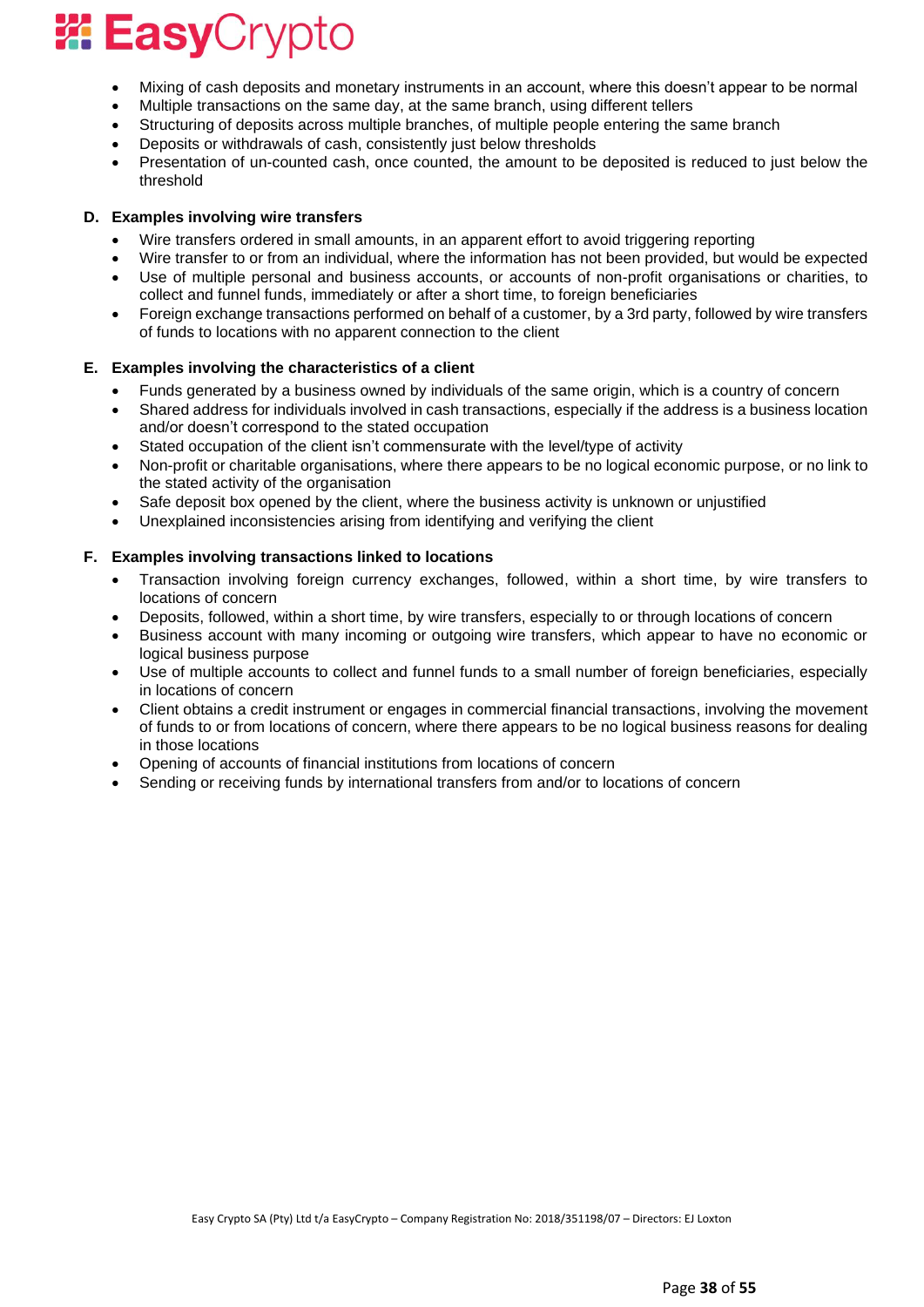### **ANNEXURE 6: EXAMPLES OF FACTORS THAT HAVE BEEN CONSIDERED, TO DETERMINE THE RISK RATINGS**

#### **A. Financial products (and products that are not defined as financial products)**

- Does the product enable third parties, who are not known to the Company, to make use of it?
- Does the product allow for third party payments?
- Is another AI involved in the usage of the product?
- Can the product be funded with cash, or must it be funded only by way of a transfer to, or from, another financial institution?
- How easily and quickly can funds be converted to cash?
- Does the product facilitate the cross-border transfer of funds?
- Is the offering of the product subject to regulatory approval and/or reporting?
- What does the product enablement processes entail, and to what extent does it include additional checks, such as credit approvals, disclosure of information, legal agreements, licensing, regulatory approvals, registration, involvement of legal professionals?
- To what extent is the usage of the product subject to parameters set by the Company, for example, value limits, duration limits, transaction limits, or to what extent is the usage of the product subject to penalties, when certain conditions are not adhered to?
- Is the usage of the product subject to reporting to regulators and/or to the market?
- Does historic transaction monitoring information indicate a lower, or higher, prevalence of abuse of the product for money laundering, or terrorist financing purposes?
- What is the intended target market segment for the product, for example, general public, high net worth individuals, larger corporates, state owned entities, minors?
- Is the usage of the product subject to additional scrutiny from a market abuse, or consumer protection, perspective?
- What is the time duration for the conversion of funds, or property, through the usage of the product?
- Is the product an industry regulated product?
- Does the product allow for the flow of physical cash?
- Are there specific conditions that must be met, or events that must happen, for clients to have access to funds, or property?
- Does the usage of the product entail structured transactions, such as periodic payments at fixed intervals, or does it facilitate an unstructured flow of funds?
- What is the transaction volume facilitated by the product?
- Does the product have a cooling off period, which allows for a contract to be cancelled without much formality and a refund of moneys paid?
- Is the product offered, a short term, or longer-term, contractual relationship?
- Does the product require a payment from a same name account/facility, to facilitate the opening of the product?

### **B. Delivery channels**

- Is the product offered to prospective clients directly, or through intermediaries?
- Are prospective clients on-boarded through direct interaction, or through intermediaries?
- Do clients transact by engaging with the Company directly, or through intermediaries?
- Where clients interact through intermediaries, are the intermediaries subject to licencing and/or other regulatory requirements?
- Are products and services acquired, or transactions performed, via an exchange?
- Are products and services traded in secondary markets?
- To what extent does the usage of the product require the participation of the Company, or the application of the Company's systems and transaction platforms?
- What are the payment systems, or other technological platforms, that support the functioning of the product?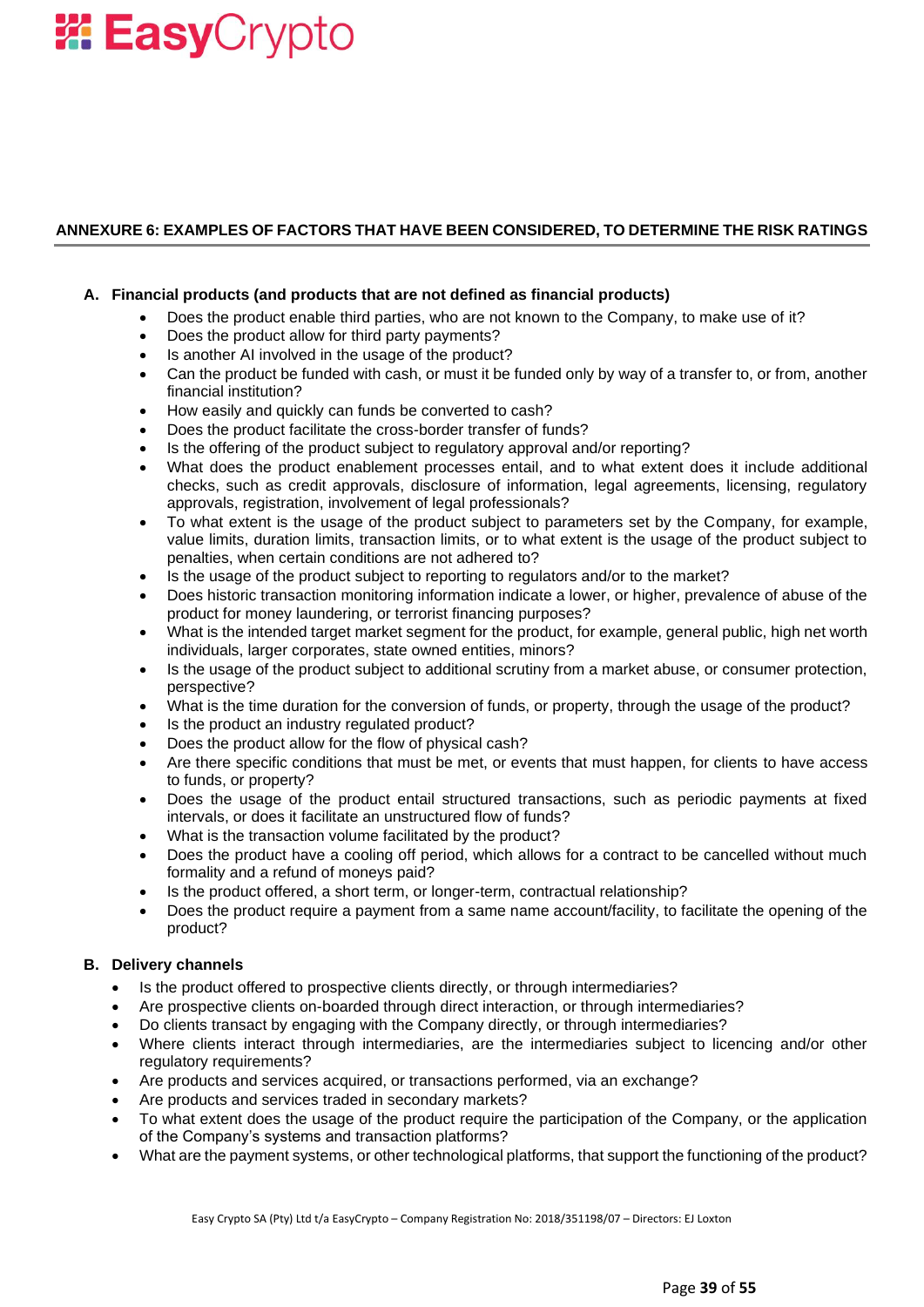• Are prospective clients on-boarded through non-face-to-face processes and/or do they use the Company's products and services through non-face-to-face transactions?

### **C. Clients**

- Is the client an individual, or legal person?
- If the client is a legal person, is it part of a complex, or multi layered, structure of ownership, or control?
- What information does the client provide concerning their source(s) of income?
- What is the nature of the client's business activity, for example, does the activity involve transacting in large amounts of cash, cross-border movements of funds, trading in sensitive, controlled, or sanctioned, commodities?
- What is the nature of the type of the products and services offered by the client?
- Does the client operate solely within South Africa, or does it have cross-border operations?
- Is the client's product selection rational, with a view to support their business, or personal needs?
- Does the client occupy a prominent public position, or perform a public function, at a senior level, or does it have such individuals within its ownership and control structure?
- Is there adverse information about the client available from public, or commercial sources?
- Is the client known to be subject to financial sanctions?
- Does the client operate in a sector, or industry, that is subject to specific standards, market entry, or market conduct, requirements, other regulatory requirements (especially AML/CFT measures)?
- Is the client supervised for compliance with AML/CFT measures?
- Has the client been penalised, or subjected to adverse findings, relating to failures to implement AML/CFT measures?
- Has the client been in a long-term business relationship with the Company?
- What has been the patterns of transaction behaviour of a client, who has a history of a business relationship with the Company, for example, speed, frequency, size, volume?
- Has the Company previously observed suspicious, or unusual, activities, or transactions, on the part of the client?

### **D. Geographic locations**

- Is the client domiciled in South Africa, or in another country, or does the client operate in another country?
- Is the client's country of domicile a FATF member?
- Do clients who are domiciled outside of South Africa, or operate outside South Africa, engage with the Company in South Africa, or through branches, subsidiaries, or intermediaries, outside South Africa?
- Have credible sources identified geographic locations from where clients engage with the Company, as high-risk jurisdictions?
- Are the geographic locations from where clients engage with the Company subject to sanctions regimes?
- If the client is a legal person, has it been incorporated in a country that has been identified by credible sources as a high-risk jurisdiction, or in a country that is the subject of a sanctions' regime, or does it operate in such a country?
- Has an international body, a domestic regulator, or supervisory body, or other credible source, expressed concern with weak regulatory measures against money laundering and terrorist financing, weak transparency requirements for beneficial ownership of corporate structures, or weak institutional frameworks, such as supervisory, law enforcement and prosecuting agencies, in relation to a geographic location from where clients engage with the Company?
- Are the geographic locations from where clients engage with the Company known to applying excessive client confidentiality?

### **E. Other**

- The demographics of a society, its social and economic circumstances, trade dependencies, GDP.
- Financial inclusion objectives and how particular products and services contribute to this.
- The impact of the Company's business strategy on its ML/TF risk profile.
- The ML/TF impact on the Company, as a result of having operations in jurisdictions (i.e. jurisdictional risk associated with the Company itself, and not its clients).
- The communication of risk factors by authorities, based on their understanding of ML/TF risks, at a national, or sectoral level.
- Trends and typologies identified by the FATF and other international bodies, which indicate jurisdictions, structures, products and services, favoured by money launderers and terrorist financiers.
- Anti-fraud measures that may be in place in the Company.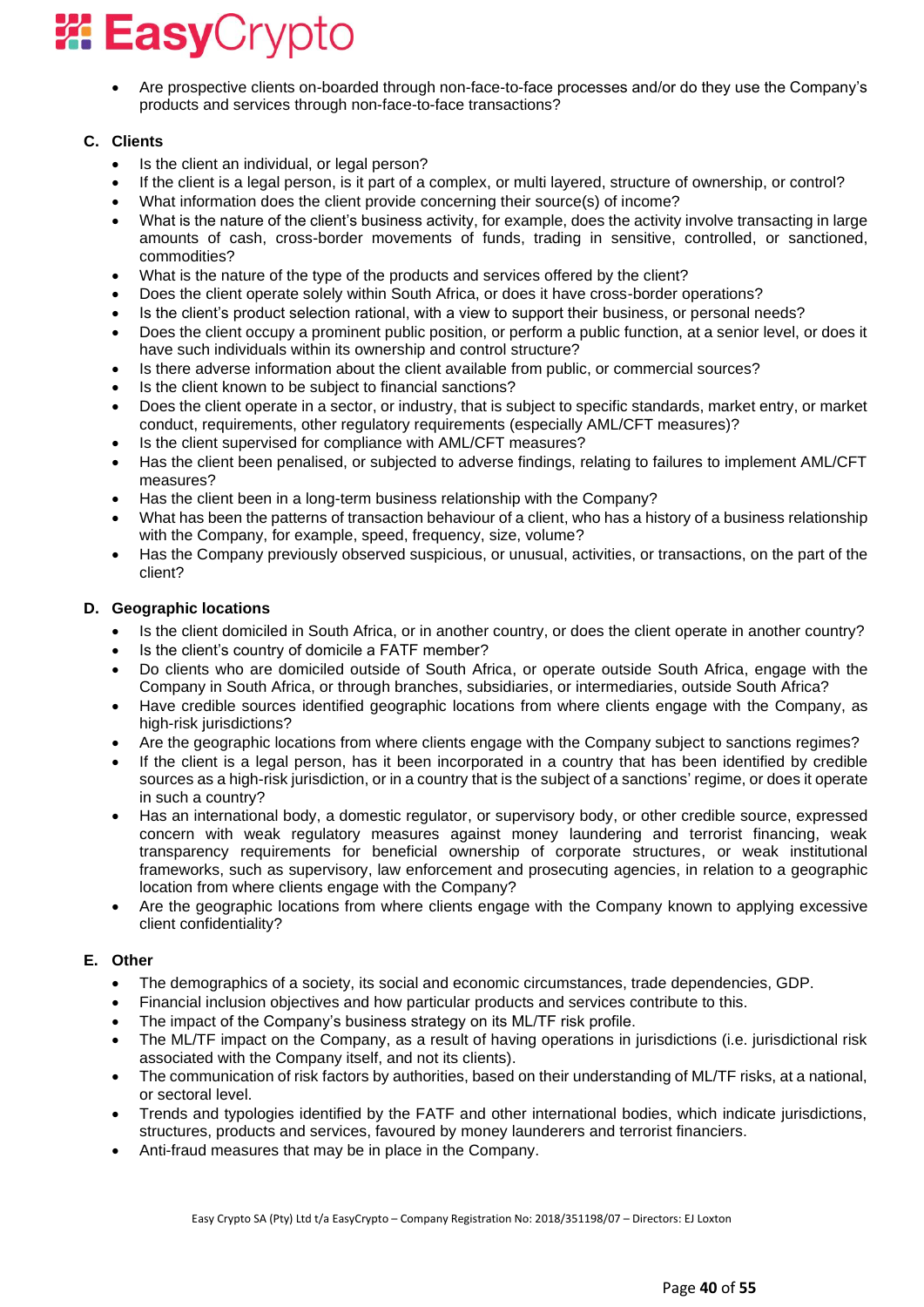- Consideration of previous regulatory fines.
- Frequency of internal audit findings and the outcomes thereof.

### **ANNEXURE 7: CUSTOMER DUE DILIGENCE FORM (MANUAL)**

|                                                                                | <b>Customer due diligence form</b>                                                                                  |  |  |  |
|--------------------------------------------------------------------------------|---------------------------------------------------------------------------------------------------------------------|--|--|--|
| <b>Client</b>                                                                  |                                                                                                                     |  |  |  |
| Part 1: Information (Financial adviser/intermediary/administrator to complete) |                                                                                                                     |  |  |  |
| <b>Business relationship/single transaction information</b>                    |                                                                                                                     |  |  |  |
| <b>Financial product/service</b>                                               | Crypto asset trading platform: intermediary services for the buying, and selling, of crypto assets                  |  |  |  |
| client is investing                                                            | Crypto asset trading platform: trading, conversion, or exchange, of crypto assets, into fiat                        |  |  |  |
| into/purchasing                                                                | currency, or other value                                                                                            |  |  |  |
|                                                                                | Crypto asset trading platform: trading, conversion, or exchange, of crypto assets, into other                       |  |  |  |
|                                                                                | crypto assets<br>Crypto asset trading platform: trading, conversion, or exchange, of fiat currency, or other value, |  |  |  |
|                                                                                | into crypto assets                                                                                                  |  |  |  |
| <b>Business relationship or</b>                                                | Business relationship (new)                                                                                         |  |  |  |
| single transaction                                                             |                                                                                                                     |  |  |  |
|                                                                                |                                                                                                                     |  |  |  |
| Nature of entering into                                                        | Medium-term to long-term investment horizon                                                                         |  |  |  |
| this business relationship                                                     |                                                                                                                     |  |  |  |
|                                                                                |                                                                                                                     |  |  |  |
| <b>Purpose of entering into</b>                                                | Investment-seeking protection from fiat currency depreciation                                                       |  |  |  |
| this business relationship                                                     |                                                                                                                     |  |  |  |
|                                                                                |                                                                                                                     |  |  |  |
| <b>Client information</b>                                                      |                                                                                                                     |  |  |  |
| <b>Source of funds</b>                                                         | Disposable income                                                                                                   |  |  |  |
| (activity that generated                                                       |                                                                                                                     |  |  |  |
| funds for this investment)                                                     |                                                                                                                     |  |  |  |
|                                                                                |                                                                                                                     |  |  |  |
| Details of source of funds                                                     | Disposable income                                                                                                   |  |  |  |
| (including investment<br>value & how funds were                                |                                                                                                                     |  |  |  |
| transferred)                                                                   |                                                                                                                     |  |  |  |
|                                                                                |                                                                                                                     |  |  |  |
|                                                                                |                                                                                                                     |  |  |  |
|                                                                                |                                                                                                                     |  |  |  |
| <b>Source of funds (expected</b>                                               | Disposable income                                                                                                   |  |  |  |
| activity that generates                                                        |                                                                                                                     |  |  |  |
| funds for transacting<br>during this business                                  |                                                                                                                     |  |  |  |
| relationship)                                                                  |                                                                                                                     |  |  |  |
|                                                                                |                                                                                                                     |  |  |  |
|                                                                                |                                                                                                                     |  |  |  |
| Details of source of funds                                                     | Disposable income                                                                                                   |  |  |  |
| (including expected<br>frequency of transacting                                |                                                                                                                     |  |  |  |
| during this business                                                           |                                                                                                                     |  |  |  |
| relationship)                                                                  |                                                                                                                     |  |  |  |
|                                                                                |                                                                                                                     |  |  |  |
|                                                                                |                                                                                                                     |  |  |  |
| Source of wealth<br>(activities that generated                                 | Salary plus bonuses                                                                                                 |  |  |  |
| total net worth, produced                                                      |                                                                                                                     |  |  |  |
| funds & property)                                                              |                                                                                                                     |  |  |  |
|                                                                                |                                                                                                                     |  |  |  |
|                                                                                |                                                                                                                     |  |  |  |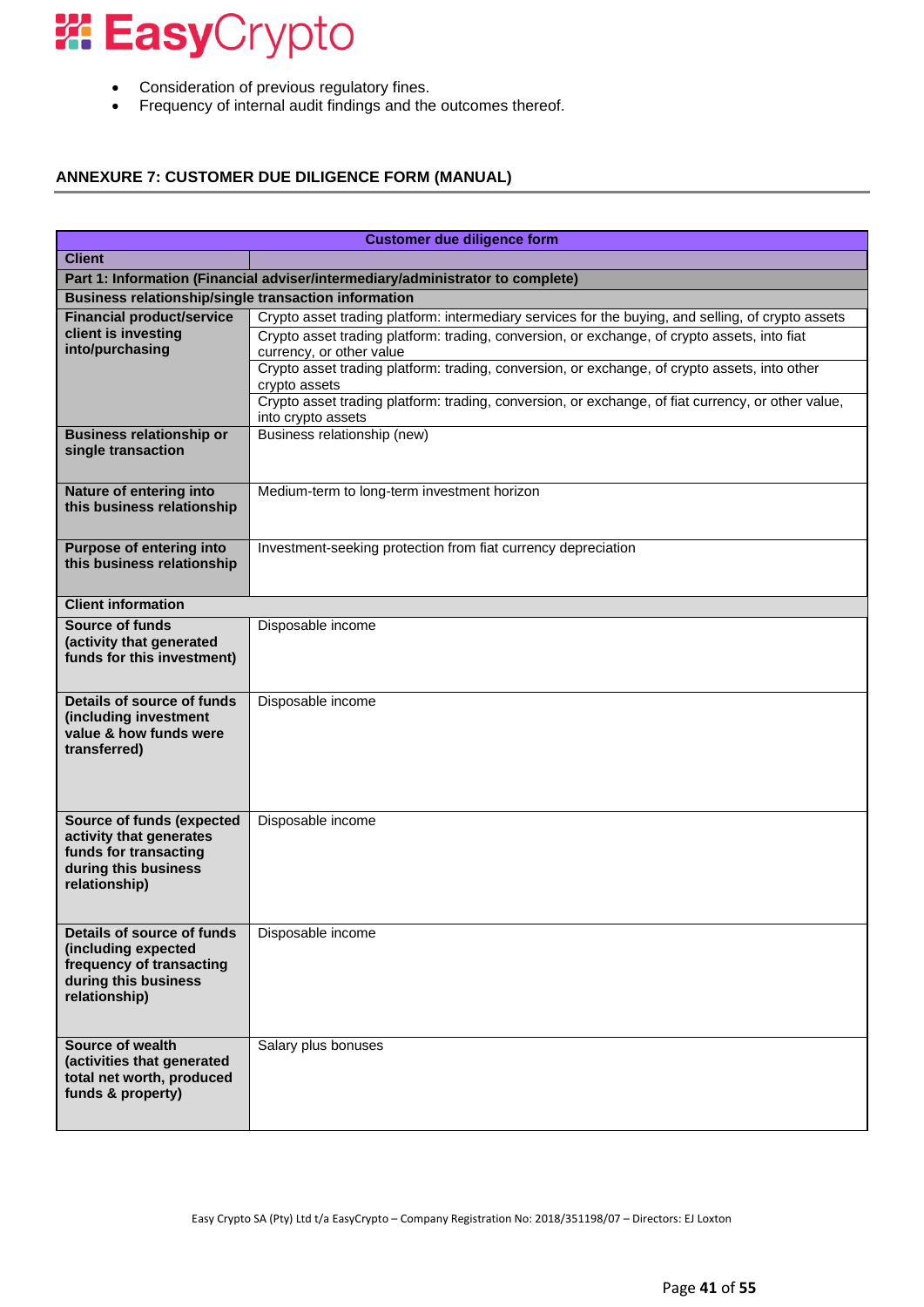| Nature of client's<br>business/partnership/trust                                                                                        | N/A                                   |                                    |                                              |                                                                                 |                           |
|-----------------------------------------------------------------------------------------------------------------------------------------|---------------------------------------|------------------------------------|----------------------------------------------|---------------------------------------------------------------------------------|---------------------------|
| How beneficiaries are<br>determined (as per trust<br>deed)                                                                              | N/A                                   |                                    |                                              |                                                                                 |                           |
| <b>Ownership &amp; control</b><br>structure (full details)                                                                              | N/A                                   |                                    |                                              |                                                                                 |                           |
| <b>Client and involved persons information</b>                                                                                          |                                       |                                    |                                              |                                                                                 |                           |
| <b>Information</b>                                                                                                                      | <b>Client (each</b><br>person)        | <b>Acting for</b><br>(each person) | <b>Beneficial</b><br>owners (each<br>person) | <b>Trust parties</b><br>(each person)                                           | Partners (each<br>person) |
| <b>Type</b>                                                                                                                             | SA individual-<br>adult (not retired) | N/A                                | N/A                                          | N/A                                                                             | N/A                       |
| <b>Full name</b>                                                                                                                        | $\Omega$                              | N/A                                | N/A                                          | N/A                                                                             | N/A                       |
| <b>Trading name</b>                                                                                                                     | N/A                                   | N/A                                | N/A                                          | N/A                                                                             | N/A                       |
| <b>Identity number</b><br>(ID/passport/registration)                                                                                    |                                       | N/A                                | N/A                                          | N/A                                                                             | N/A                       |
| <b>Birth date</b>                                                                                                                       |                                       | N/A                                | N/A                                          | N/A                                                                             | N/A                       |
| <b>Birth place</b>                                                                                                                      |                                       | N/A                                | N/A                                          | N/A                                                                             | N/A                       |
| <b>Nationalities</b>                                                                                                                    | South African                         | N/A                                | N/A                                          | N/A                                                                             | N/A                       |
| <b>Incorporation country</b>                                                                                                            | N/A                                   | N/A                                | N/A                                          | N/A                                                                             | N/A                       |
| <b>Incorporation date</b>                                                                                                               | N/A                                   | N/A                                | N/A                                          | N/A                                                                             | N/A                       |
| <b>Telephone numbers</b>                                                                                                                |                                       | N/A                                | N/A                                          | N/A                                                                             | N/A                       |
| <b>Email address</b>                                                                                                                    | $\blacksquare$                        | N/A                                | N/A                                          | N/A                                                                             | N/A                       |
| <b>Physical address in South</b><br><b>Africa</b>                                                                                       |                                       | N/A                                | N/A                                          | N/A                                                                             | N/A                       |
| <b>Physical address outside</b><br><b>South Africa</b>                                                                                  |                                       | N/A                                | N/A                                          | N/A                                                                             | N/A                       |
| <b>Postal address</b>                                                                                                                   |                                       | N/A                                | N/A                                          | N/A                                                                             | N/A                       |
| South African income tax<br>number                                                                                                      |                                       | N/A                                | N/A                                          | N/A                                                                             | N/A                       |
| <b>South African VAT</b><br>number                                                                                                      | N/A                                   | N/A                                | N/A                                          | N/A                                                                             | N/A                       |
| Foreign income tax<br>numbers and countries                                                                                             |                                       | N/A                                | N/A                                          | N/A                                                                             | N/A                       |
| <b>Profession/Occupation</b>                                                                                                            |                                       | N/A                                | N/A                                          | N/A                                                                             | N/A                       |
| Employer                                                                                                                                |                                       | N/A                                | N/A                                          | N/A                                                                             | N/A                       |
| <b>Banking details</b>                                                                                                                  |                                       | N/A                                | N/A                                          | N/A                                                                             | N/A                       |
| <b>Risk rating (before</b><br>screening)                                                                                                | Moderate risk                         |                                    |                                              |                                                                                 |                           |
| Notes by financial<br>adviser/intermediary<br>(including whether the<br>individual acted<br>suspiciously)                               |                                       |                                    |                                              |                                                                                 |                           |
| Documents to be provided by client (and other people involved in business relationship or single transaction), to verify<br>information |                                       |                                    |                                              |                                                                                 |                           |
| Very low risk                                                                                                                           |                                       |                                    |                                              | Click on + sign in left margin, to view verification documents per client type. |                           |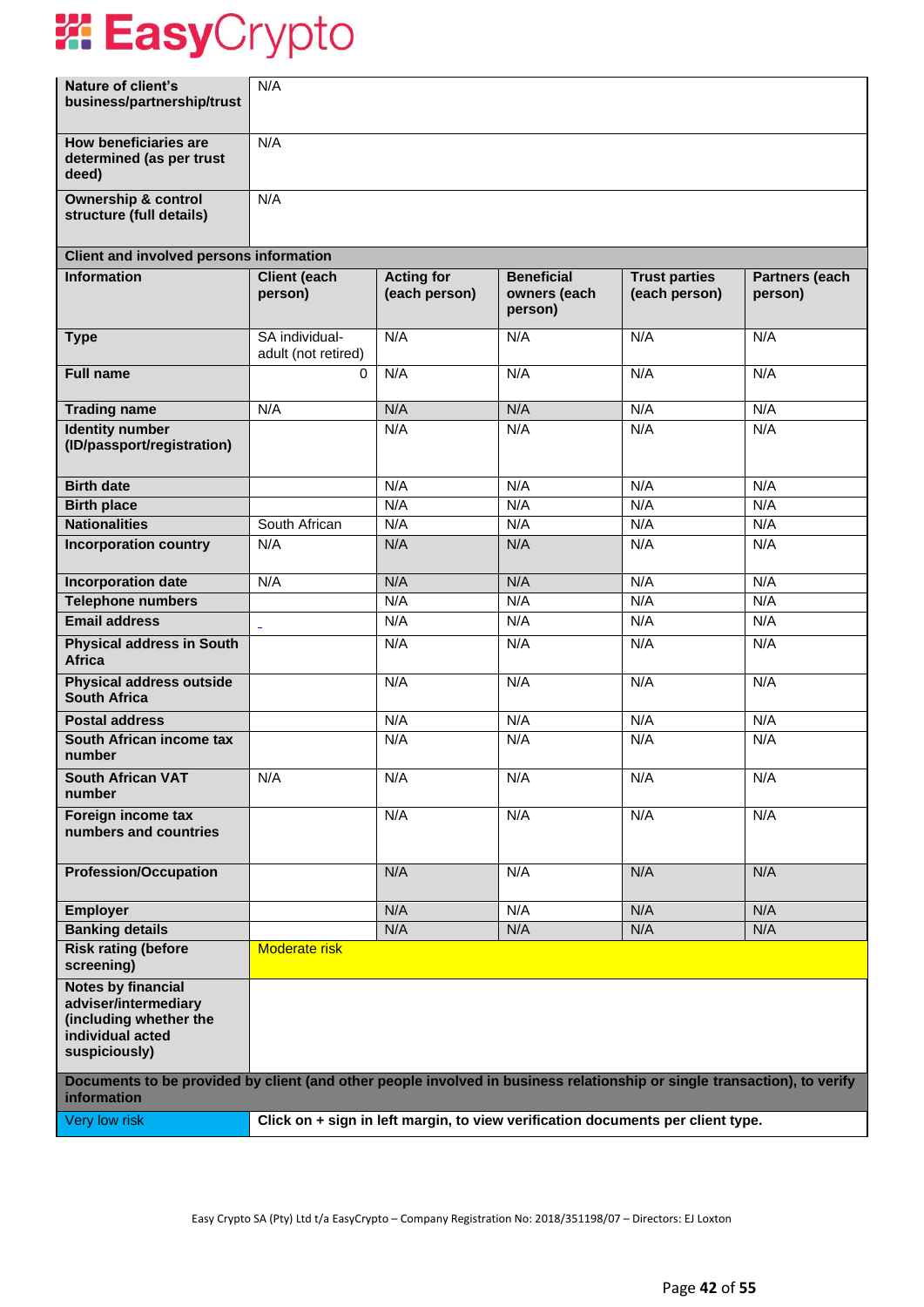| Very low risk: ALL clients<br>(PLUS relevant documents<br>for client type)                                          | ALL clients (PLUS relevant documents for client type)<br>Ø Proof of banking details (bank issued document)<br>Ø Agreement/application form/policy (and supporting documents), for establishing business<br>relationship<br>Ø Proof of authority to act, IF person(s) is/are acting on behalf of client or person(s) whom client<br>is/are acting on behalf of) (e.g. power of attorney, affidavit, court order)<br>Ø FSCA FAIS License Certificate (including Annexures), IF client is an FSP                                                                                                                                                                                                                                                                                                                                                                                                 |
|---------------------------------------------------------------------------------------------------------------------|-----------------------------------------------------------------------------------------------------------------------------------------------------------------------------------------------------------------------------------------------------------------------------------------------------------------------------------------------------------------------------------------------------------------------------------------------------------------------------------------------------------------------------------------------------------------------------------------------------------------------------------------------------------------------------------------------------------------------------------------------------------------------------------------------------------------------------------------------------------------------------------------------|
| Very low risk: South African<br>citizens or residents (PLUS<br>documents required for ALL<br>very low risk clients) | South African citizens or residents (PLUS documents for ALL very low risk clients)<br>Ø Identity documents issued by the South African governement (e.g. green bar-coded identity<br>document, smart card, passport, driver's license, birth certificate (for minors) (note: copy of the<br>smart card must include the front and back)                                                                                                                                                                                                                                                                                                                                                                                                                                                                                                                                                       |
| Low risk                                                                                                            | Click on + sign in left margin, to view verification documents per client type.                                                                                                                                                                                                                                                                                                                                                                                                                                                                                                                                                                                                                                                                                                                                                                                                               |
| Low risk: ALL clients (PLUS<br>relevant documents for<br>client type)                                               | ALL clients (PLUS relevant documents for client type)<br>Ø Proof of banking details (bank issued document)<br>Ø Agreement/application form/policy (and supporting documents), for establishing business<br>relationship<br>Ø Proof of authority to act, IF person(s) is/are acting on behalf of client or person(s) whom client<br>is/are acting on behalf of) (e.g. power of attorney, affidavit, court order,<br>directors'/members'/trustees' resolution)<br>Ø FSCA FAIS License Certificate (including Annexures), IF client is an FSP                                                                                                                                                                                                                                                                                                                                                    |
| Low risk: South African<br>citizens or residents (PLUS<br>documents required for ALL<br>low risk clients)           | South African citizens or residents (PLUS documents stated above, for ALL low risk<br>clients)<br>Ø Identity documents issued by the South African governement (e.g. green bar-coded identity<br>document, smart card, passport, driver's license, birth certificate (for minors) (note: copy of the<br>smart card must include the front and back)<br>ØProof of physical residential addresses (document from independent third party, with issue date<br>not older than 3 months) (e.g. utility bill, telephone bill (landline or mobile), retail invoice,<br>insurance policy, lease or rental agreement)                                                                                                                                                                                                                                                                                  |
| Low risk: Foreign nationals<br>(PLUS documents required<br>for ALL low risk clients)                                | Foreign nationals (PLUS documents stated above, for ALL low risk clients)<br>Ø Passport<br>ØProof of physical residential addresses (document from independent third party, with issue date<br>not older than 3 months) (e.g. utility bill, telephone bill (landline or mobile), retail invoice,<br>insurance policy, lease or rental agreement)                                                                                                                                                                                                                                                                                                                                                                                                                                                                                                                                              |
| Low risk: Companies/close<br>corporations (PLUS<br>documents required for ALL<br>low risk clients)                  | <b>Companies/close corporations (PLUS documents stated above, for ALL low risk clients)</b><br>Ø Founding documents (registration certificate, amended registration certificate, notice of<br>incorporation, amendment to company information, name change certificate)<br>ØSARS issued document (to verify Trading Name, if applicable)<br>Ø Proof of physical business addresses (document from independent third party, with issue date<br>not older than 3 months)<br>Ø Share register (reflecting current shareholders and ownership details)<br>Ø Shareholding structure (e.g. organogram) and founding documents of majority shareholders<br>(according to person type)<br>ØFor each individual who is a beneficial owner, director/member, person authorised to act,<br>documents required for South African citizens or residents OR Foreign nationals (according to<br>person type) |
| Low risk: Trusts (PLUS<br>documents required for ALL<br>low risk clients)                                           | Trusts (PLUS documents stated above, for ALL low risk clients)<br>Ø Founding documents (trust deed, amendments to trust deed)<br>Ø Authorisation letter from the Master of the High Court (latest letter, which reflects list of current<br>trustees)<br>ØFor each founder/doner, trustee, beneficiary, person authorised to act, documents required for<br>South African citizens or residents OR Foreign nationals (according to person type)                                                                                                                                                                                                                                                                                                                                                                                                                                               |
| Low risk: Retirement<br>funds/medical schemes<br>(PLUS documents required<br>for <b>ALL</b> low risk clients)       | Retirement funds/medical schemes (PLUS documents stated above, for ALL low risk<br>clients)<br>Ø Founding documents (registration certificate, amended registration certificate, rules of the<br>fund)<br>ØSARS issued registration document (if applicable)<br>Ø Proof of physical business addresses (document from independent third party, with issue date<br>not older than 3 months)                                                                                                                                                                                                                                                                                                                                                                                                                                                                                                    |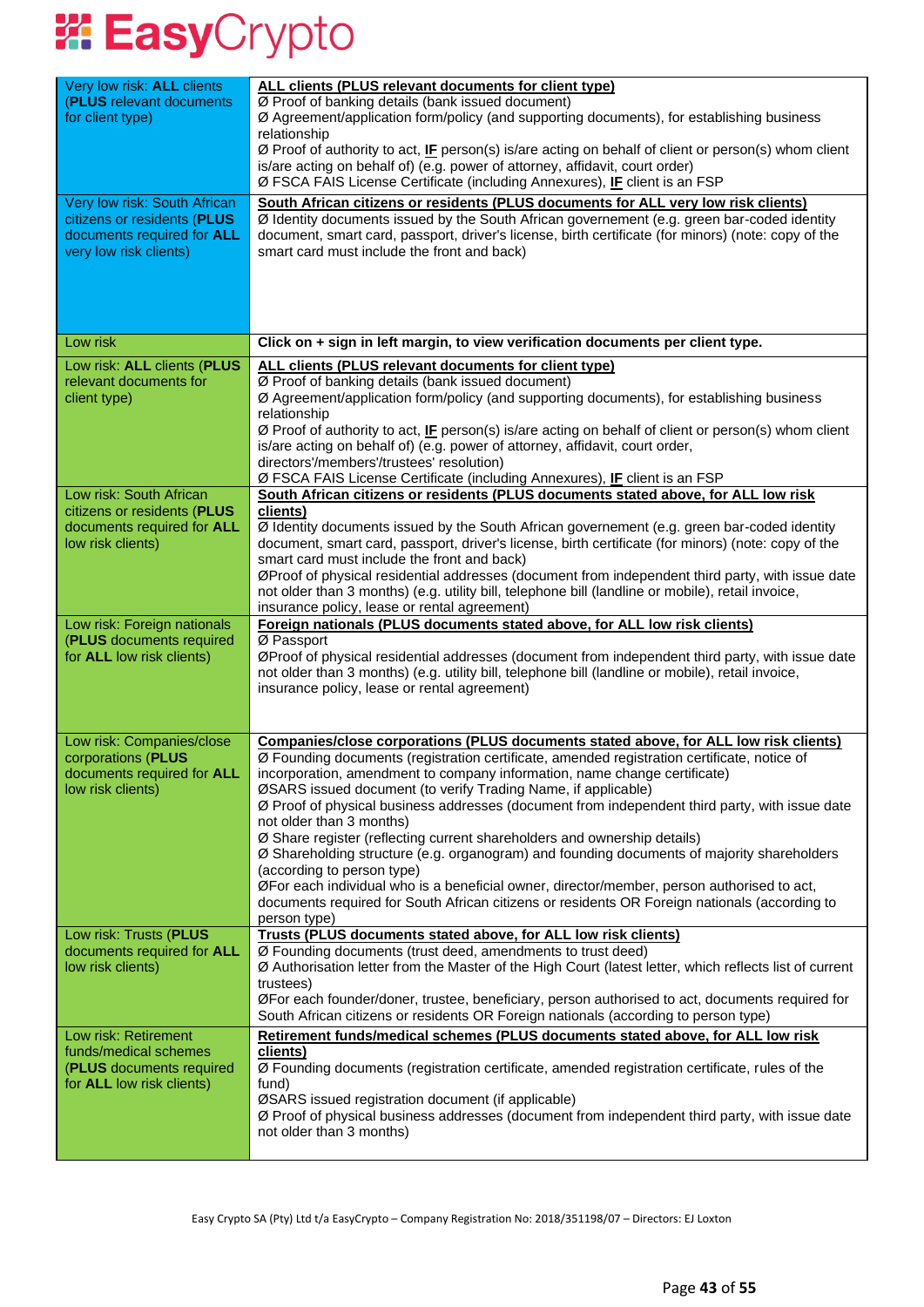|                                                                                                                                      | ØFor each individual who is a trustee, principal officer, person authorised to act, documents<br>required for South African citizens or residents OR Foreign nationals (according to person type)                                                                                                                                                                                                                                                                                                                                                                                                                                                                                                                                                                                                                                                                              |
|--------------------------------------------------------------------------------------------------------------------------------------|--------------------------------------------------------------------------------------------------------------------------------------------------------------------------------------------------------------------------------------------------------------------------------------------------------------------------------------------------------------------------------------------------------------------------------------------------------------------------------------------------------------------------------------------------------------------------------------------------------------------------------------------------------------------------------------------------------------------------------------------------------------------------------------------------------------------------------------------------------------------------------|
| Low risk: Partnerships<br>(PLUS documents required<br>for ALL low risk clients)                                                      | Partnerships (PLUS documents stated above, for ALL low risk clients)<br>Ø Founding documents (partnership agreement)<br>Ø Proof of physical business addresses (document from independent third party, with issue date<br>not older than 3 months)<br>ØFor each individual who is a partner, person exercising control, person authorised to act,<br>documents required for South African citizens or residents OR Foreign nationals (according to<br>person type)                                                                                                                                                                                                                                                                                                                                                                                                             |
| <b>Moderate risk</b>                                                                                                                 | Click on + sign in left margin, to view verification documents per client type.                                                                                                                                                                                                                                                                                                                                                                                                                                                                                                                                                                                                                                                                                                                                                                                                |
| <b>Moderate risk: ALL clients</b><br><b>(PLUS relevant documents)</b><br>for client type)                                            | ALL clients (PLUS relevant documents for client type)<br>Ø Proof of banking details (bank issued document)<br>Ø Agreement/application form/policy (and supporting documents), for establishing business<br>relationship<br>Ø SARS issued document(s) reflecting tax numbers<br>Ø Proof of authority to act, IF person(s) is/are acting on behalf of client or person(s) whom client<br>is/are acting on behalf of) (e.g. power of attorney, affidavit, court order,<br>directors'/members'/trustees' resolution)<br>Ø FSCA FAIS License Certificate (including Annexures), IF client is an FSP                                                                                                                                                                                                                                                                                 |
| <b>Moderate risk: South</b><br>African citizens or residents<br>(PLUS documents required<br>for <b>ALL</b> moderate risk<br>clients) | South African citizens or residents (PLUS documents stated above, for ALL moderate risk<br>clients)<br>$\overline{\emptyset}$ Identity documents issued by the South African governement (e.g. green bar-coded identity<br>document, smart card, passport, driver's license, birth certificate (for minors) (note: copy of the<br>smart card must include the front and back)<br>ØProof of physical residential addresses (document from independent third party, with issue date<br>not older than 3 months) (e.g. utility bill, telephone bill (landline or mobile), retail invoice,<br>insurance policy, lease or rental agreement)                                                                                                                                                                                                                                         |
| <b>Moderate risk: Foreign</b><br>nationals (PLUS documents<br>required for ALL moderate<br>risk clients)                             | <b>Foreign nationals (PLUS documents stated above, for ALL moderate risk clients)</b><br>Ø Passport<br>ØProof of physical residential addresses (document from independent third party, with issue date<br>not older than 3 months) (e.g. utility bill, telephone bill (landline or mobile), retail invoice,<br>insurance policy, lease or rental agreement)                                                                                                                                                                                                                                                                                                                                                                                                                                                                                                                   |
| Moderate risk:<br>Companies/close<br>corporations (PLUS<br>documents required for ALL<br>moderate risk clients)                      | Companies/close corporations (PLUS documents stated above, for ALL moderate risk<br>clients)<br>Ø Founding documents (registration certificate, amended registration certificate, notice of<br>incorporation, amendment to company information, name change certificate)<br>ØSARS issued document (to verify Trading Name, if applicable)<br>Ø Proof of physical business addresses (document from independent third party, with issue date<br>not older than 3 months)<br>Ø Share register (reflecting current shareholders and ownership details)<br>Ø Shareholding structure (e.g. organogram) and founding documents of majority shareholders<br>(according to person type)<br>ØFor each individual who is a beneficial owner, director/member, person authorised to act,<br>documents required for South African citizens or residents OR Foreign nationals (according to |
| <b>Moderate risk: Trusts</b><br><b>(PLUS documents required)</b><br>for <b>ALL</b> moderate risk<br>clients)                         | person type)<br>Trusts (PLUS documents stated above, for ALL moderate risk clients)<br>Ø Founding documents (trust deed, amendments to trust deed)<br>Ø Authorisation letter from the Master of the High Court (latest letter, which reflects list of current<br>trustees)<br>ØFor each founder/doner, trustee, beneficiary, person authorised to act, documents required for<br>South African citizens or residents OR Foreign nationals (according to person type)                                                                                                                                                                                                                                                                                                                                                                                                           |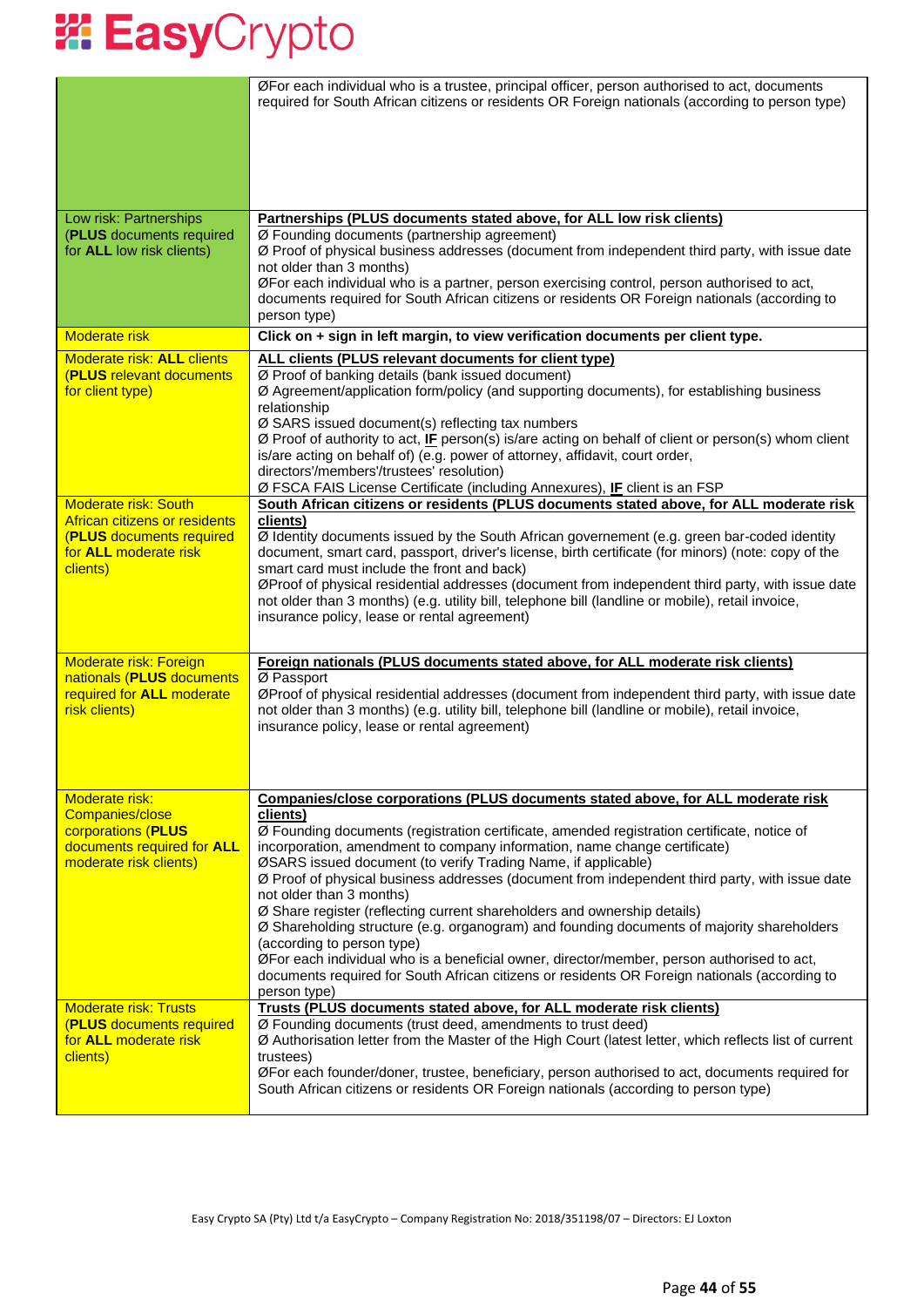| <b>Moderate risk: Retirement</b>                               | Retirement funds/medical schemes (PLUS documents stated above, for ALL moderate risk                                                                                                         |
|----------------------------------------------------------------|----------------------------------------------------------------------------------------------------------------------------------------------------------------------------------------------|
| funds/medical schemes<br>(PLUS documents required              | clients)<br>Ø Founding documents (registration certificate, amended registration certificate, rules of the                                                                                   |
| for ALL moderate risk<br>clients)                              | fund)<br>ØSARS issued registration document (if applicable)                                                                                                                                  |
|                                                                | Ø Proof of physical business addresses (document from independent third party, with issue date                                                                                               |
|                                                                | not older than 3 months)<br>ØFor each individual who is a trustee, principal officer, person authorised to act, documents                                                                    |
|                                                                | required for South African citizens or residents OR Foreign nationals (according to person type)                                                                                             |
| <b>Moderate risk: Partnerships</b>                             | Partnerships (PLUS documents stated above, for ALL moderate risk clients)                                                                                                                    |
| <b>(PLUS documents required)</b><br>for ALL moderate risk      | Ø Founding documents (partnership agreement)<br>Ø Proof of physical business addresses (document from independent third party, with issue date                                               |
| clients)                                                       | not older than 3 months)                                                                                                                                                                     |
|                                                                | ØFor each individual who is a partner, person exercising control, person authorised to act,<br>documents required for South African citizens or residents OR Foreign nationals (according to |
|                                                                | person type)                                                                                                                                                                                 |
| <b>High risk</b>                                               | Click on + sign in left margin, to view verification documents per client type.                                                                                                              |
| High risk: ALL clients<br>(PLUS relevant documents             | ALL clients (PLUS relevant documents for client type)<br>Ø Proof of banking details (bank issued document)                                                                                   |
| for client type)                                               | Ø Agreement/application form/policy (and supporting documents), for establishing business                                                                                                    |
|                                                                | relationship                                                                                                                                                                                 |
|                                                                | $Ø$ SARS issued document(s) reflecting tax numbers<br>Ø Proof of employment, source of funds, source of income and source of wealth                                                          |
|                                                                | Ø Proof of authority to act, IF person(s) is/are acting on behalf of client or person(s) whom client                                                                                         |
|                                                                | is/are acting on behalf of) (e.g. power of attorney, affidavit, court order,<br>directors'/members'/trustees' resolution)                                                                    |
|                                                                | Ø FSCA FAIS License Certificate (including Annexures), IF client is an FSP                                                                                                                   |
| <b>High risk: South African</b><br>citizens or residents (PLUS | South African citizens or residents (PLUS documents stated above, for ALL high risk<br>clients)                                                                                              |
| documents required for ALL                                     | Ø Identity documents issued by the South African governement (e.g. green bar-coded identity                                                                                                  |
| high risk clients)                                             | document, smart card, passport, driver's license, birth certificate (for minors) (note: copy of the<br>smart card must include the front and back)                                           |
|                                                                | ØProof of physical residential addresses (document from independent third party, with issue date                                                                                             |
|                                                                | not older than 3 months) (e.g. utility bill, telephone bill (landline or mobile), retail invoice,<br>insurance policy, lease or rental agreement)                                            |
|                                                                |                                                                                                                                                                                              |
| High risk: Foreign nationals<br>(PLUS documents required       | Foreign nationals (PLUS documents stated above, for ALL high risk clients)<br>Ø Passport                                                                                                     |
| for ALL high risk clients)                                     | ØProof of physical residential addresses (document from independent third party, with issue date                                                                                             |
|                                                                | not older than 3 months) (e.g. utility bill, telephone bill (landline or mobile), retail invoice,<br>insurance policy, lease or rental agreement)                                            |
|                                                                |                                                                                                                                                                                              |
| High risk: Companies/close<br>corporations (PLUS               | <b>Companies/close corporations (PLUS documents stated above, for ALL high risk clients)</b><br>Ø Founding documents (registration certificate, amended registration certificate, notice of  |
| documents required for ALL                                     | incorporation, amendment to company information, name change certificate)                                                                                                                    |
| high risk clients)                                             | ØSARS issued document (to verify Trading Name, if applicable)                                                                                                                                |
|                                                                | Ø Proof of physical business addresses (document from independent third party, with issue date<br>not older than 3 months)                                                                   |
|                                                                | Ø Share register (reflecting current shareholders and ownership details)                                                                                                                     |
|                                                                | Ø Shareholding structure (e.g. organogram) and founding documents of majority shareholders<br>(according to person type)                                                                     |
|                                                                | ØFor each individual who is a beneficial owner, director/member, person authorised to act,                                                                                                   |
|                                                                | documents required for South African citizens or residents OR Foreign nationals (according to<br>person type)                                                                                |
| <b>High risk: Trusts (PLUS</b>                                 | Trusts (PLUS documents stated above, for ALL high risk clients)                                                                                                                              |
| documents required for ALL<br>high risk clients)               | Ø Founding documents (trust deed, amendments to trust deed)<br>Ø Authorisation letter from the Master of the High Court (latest letter, which reflects list of current                       |
|                                                                | trustees)                                                                                                                                                                                    |
|                                                                | ØFor each founder/doner, trustee, beneficiary, person authorised to act, documents required for                                                                                              |
|                                                                | South African citizens or residents OR Foreign nationals (according to person type)                                                                                                          |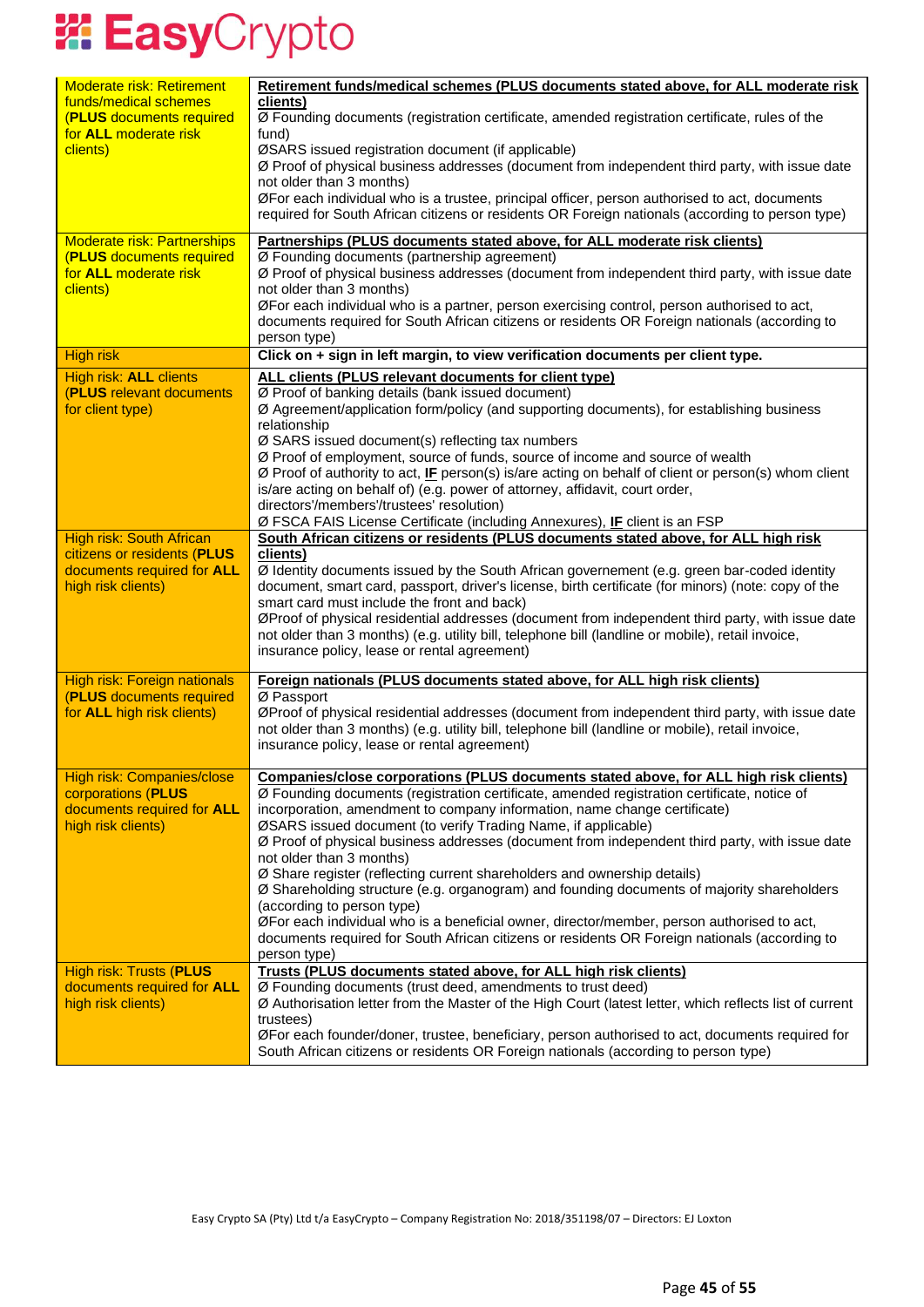| <b>High risk: Retirement</b>       | Retirement funds/medical schemes (PLUS documents stated above, for ALL high risk                        |
|------------------------------------|---------------------------------------------------------------------------------------------------------|
| funds/medical schemes              | clients)                                                                                                |
| (PLUS documents required           | Ø Founding documents (registration certificate, amended registration certificate, rules of the          |
| for ALL high risk clients)         | fund)                                                                                                   |
|                                    | ØSARS issued registration document (if applicable)                                                      |
|                                    | Ø Proof of physical business addresses (document from independent third party, with issue date          |
|                                    |                                                                                                         |
|                                    | not older than 3 months)                                                                                |
|                                    | ØFor each individual who is a trustee, principal officer, person authorised to act, documents           |
|                                    | required for South African citizens or residents OR Foreign nationals (according to person type)        |
| <b>High risk: Partnerships</b>     | Partnerships (PLUS documents stated above, for ALL high risk clients)                                   |
| (PLUS documents required           | Ø Founding documents (partnership agreement)                                                            |
| for ALL high risk clients)         | Ø Proof of physical business addresses (document from independent third party, with issue date          |
|                                    | not older than 3 months)                                                                                |
|                                    | ØFor each individual who is a partner, person exercising control, person authorised to act,             |
|                                    | documents required for South African citizens or residents OR Foreign nationals (according to           |
|                                    | person type)                                                                                            |
| Very high risk                     | Click on + sign in left margin, to view verification documents per client type.                         |
|                                    |                                                                                                         |
| Very high risk: ALL clients        | ALL clients (PLUS relevant documents for client type)                                                   |
| (PLUS relevant documents           | Ø Proof of banking details (bank issued document)                                                       |
| for client type)                   | Ø Agreement/application form/policy (and supporting documents), for establishing business               |
|                                    | relationship                                                                                            |
|                                    | Ø SARS issued document(s) reflecting tax numbers                                                        |
|                                    | Ø Proof of employment, source of funds, source of income and source of wealth                           |
|                                    | Ø Proof of authority to act, IE person(s) is/are acting on behalf of client or person(s) whom client    |
|                                    | is/are acting on behalf of) (e.g. power of attorney, affidavit, court order,                            |
|                                    | directors'/members'/trustees' resolution)                                                               |
|                                    | Ø FSCA FAIS License Certificate (including Annexures), IF client is an FSP                              |
|                                    |                                                                                                         |
| <b>Very high risk: South</b>       | South African citizens or residents (PLUS documents stated above, for ALL very high risk                |
| African citizens or residents      | clients)                                                                                                |
| (PLUS documents required           | Ø Identity documents issued by the South African governement (e.g. green bar-coded identity             |
| for ALL very high risk             | document, smart card, passport, driver's license, birth certificate (for minors) (note: copy of the     |
| clients)                           | smart card must include the front and back)                                                             |
|                                    | ØProof of physical residential addresses (document from independent third party, with issue date        |
|                                    | not older than 3 months) (e.g. utility bill, telephone bill (landline or mobile), retail invoice,       |
|                                    | insurance policy, lease or rental agreement)                                                            |
| Very high risk: Foreign            | <b>Foreign nationals (PLUS documents stated above, for ALL very high risk clients)</b>                  |
| nationals (PLUS documents          | Ø Passport                                                                                              |
| required for ALL very high         | ØProof of physical residential addresses (document from independent third party, with issue date        |
|                                    |                                                                                                         |
| risk clients)                      | not older than 3 months) (e.g. utility bill, telephone bill (landline or mobile), retail invoice,       |
|                                    | insurance policy, lease or rental agreement)                                                            |
|                                    |                                                                                                         |
| Very high risk:<br>Companies/close | Companies/close corporations (PLUS documents stated above, for ALL very high risk<br>clients)           |
|                                    |                                                                                                         |
| corporations (PLUS                 | Ø Founding documents (registration certificate, amended registration certificate, notice of             |
| documents required for ALL         | incorporation, amendment to company information, name change certificate)                               |
| very high risk clients)            | ØSARS issued document (to verify Trading Name, if applicable)                                           |
|                                    | Ø Proof of physical business addresses (document from independent third party, with issue date          |
|                                    | not older than 3 months)                                                                                |
|                                    | Ø Share register (reflecting current shareholders and ownership details)                                |
|                                    | Ø Shareholding structure (e.g. organogram) and founding documents of majority shareholders              |
|                                    | (according to person type)                                                                              |
|                                    | ØFor each individual who is a beneficial owner, director/member, person authorised to act,              |
|                                    | documents required for South African citizens or residents OR Foreign nationals (according to           |
|                                    | person type)                                                                                            |
| <b>Very high risk: Trusts</b>      | Trusts (PLUS documents stated above, for ALL very high risk clients)                                    |
| (PLUS documents required           | Ø Founding documents (trust deed, amendments to trust deed)                                             |
| for ALL very high risk             | Ø Authorisation letter from the Master of the High Court (latest letter, which reflects list of current |
| clients)                           | trustees)                                                                                               |
|                                    | ØFor each founder/doner, trustee, beneficiary, person authorised to act, documents required for         |
|                                    | South African citizens or residents OR Foreign nationals (according to person type)                     |
|                                    |                                                                                                         |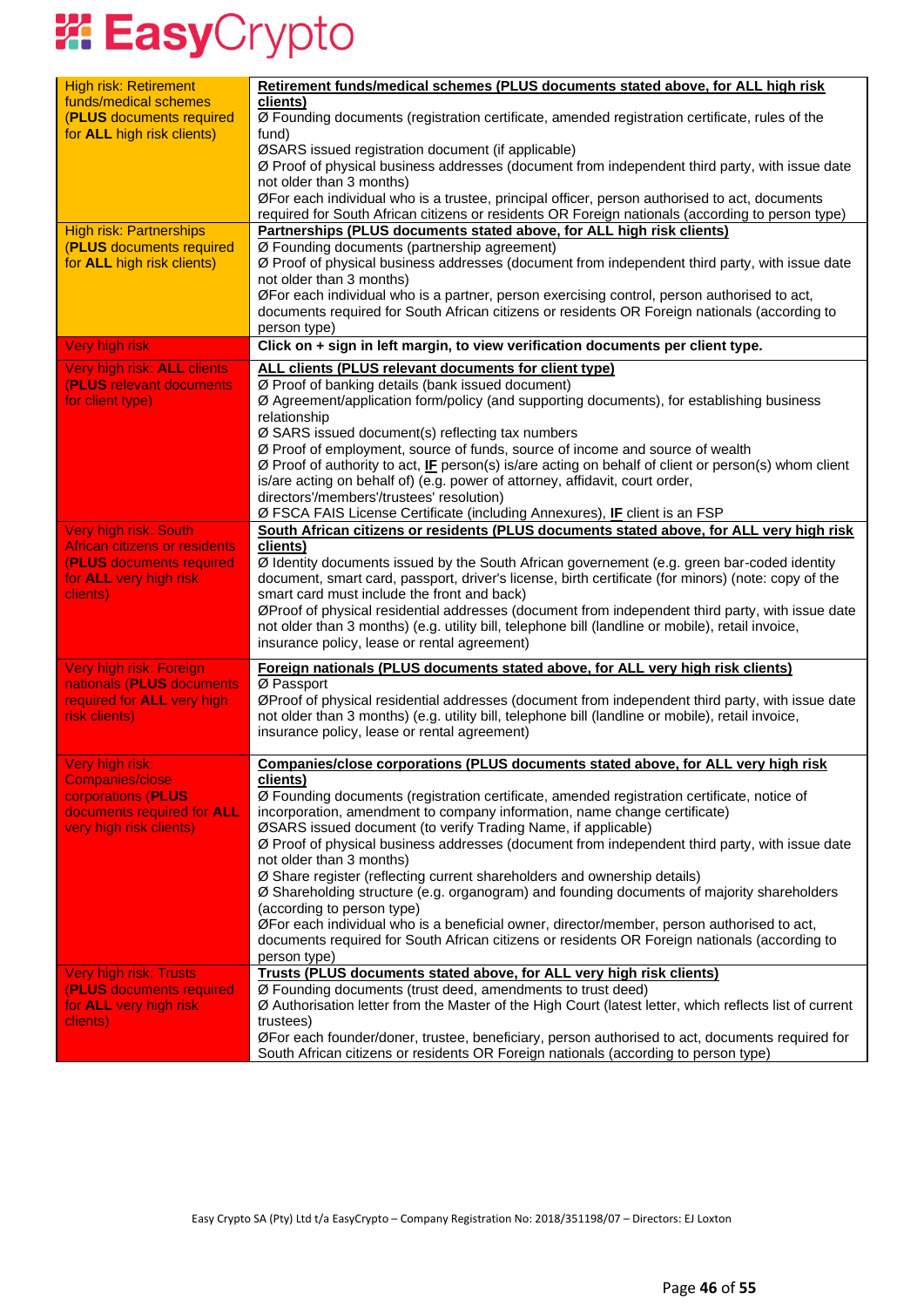| Very high risk: Retirement<br>funds/medical schemes<br>(PLUS documents required<br>for ALL very high risk<br>clients)<br>Very high risk: Partnerships<br>(PLUS documents required<br>for ALL very high risk<br>clients) | Retirement funds/medical schemes (PLUS documents stated above, for ALL very high risk<br>clients)<br>Ø Founding documents (registration certificate, amended registration certificate, rules of the<br>fund)<br>ØSARS issued registration document (if applicable)<br>Ø Proof of physical business addresses (document from independent third party, with issue date<br>not older than 3 months)<br>ØFor each individual who is a trustee, principal officer, person authorised to act, documents<br>required for South African citizens or residents OR Foreign nationals (according to person type)<br>Partnerships (PLUS documents stated above, for ALL very high risk clients)<br>Ø Founding documents (partnership agreement)<br>Ø Proof of physical business addresses (document from independent third party, with issue date<br>not older than 3 months)<br>ØFor each individual who is a partner, person exercising control, person authorised to act,<br>documents required for South African citizens or residents OR Foreign nationals (according to<br>person type) |                                    |                                              |                                       |                           |
|-------------------------------------------------------------------------------------------------------------------------------------------------------------------------------------------------------------------------|-----------------------------------------------------------------------------------------------------------------------------------------------------------------------------------------------------------------------------------------------------------------------------------------------------------------------------------------------------------------------------------------------------------------------------------------------------------------------------------------------------------------------------------------------------------------------------------------------------------------------------------------------------------------------------------------------------------------------------------------------------------------------------------------------------------------------------------------------------------------------------------------------------------------------------------------------------------------------------------------------------------------------------------------------------------------------------------|------------------------------------|----------------------------------------------|---------------------------------------|---------------------------|
| Signed by financial adviser/intermediary to complete (person interacting with client)<br>I confirm that I have accurately and fully completed Part 1 of this form                                                       |                                                                                                                                                                                                                                                                                                                                                                                                                                                                                                                                                                                                                                                                                                                                                                                                                                                                                                                                                                                                                                                                                   |                                    |                                              |                                       |                           |
| <b>Full name</b>                                                                                                                                                                                                        |                                                                                                                                                                                                                                                                                                                                                                                                                                                                                                                                                                                                                                                                                                                                                                                                                                                                                                                                                                                                                                                                                   |                                    |                                              |                                       |                           |
| <b>ID</b> number                                                                                                                                                                                                        |                                                                                                                                                                                                                                                                                                                                                                                                                                                                                                                                                                                                                                                                                                                                                                                                                                                                                                                                                                                                                                                                                   |                                    |                                              |                                       |                           |
| <b>Signature</b>                                                                                                                                                                                                        |                                                                                                                                                                                                                                                                                                                                                                                                                                                                                                                                                                                                                                                                                                                                                                                                                                                                                                                                                                                                                                                                                   |                                    |                                              |                                       |                           |
| <b>Date</b>                                                                                                                                                                                                             |                                                                                                                                                                                                                                                                                                                                                                                                                                                                                                                                                                                                                                                                                                                                                                                                                                                                                                                                                                                                                                                                                   |                                    |                                              |                                       |                           |
|                                                                                                                                                                                                                         |                                                                                                                                                                                                                                                                                                                                                                                                                                                                                                                                                                                                                                                                                                                                                                                                                                                                                                                                                                                                                                                                                   | <b>Customer due diligence form</b> |                                              |                                       |                           |
| <b>Client</b>                                                                                                                                                                                                           | $\bf{0}$                                                                                                                                                                                                                                                                                                                                                                                                                                                                                                                                                                                                                                                                                                                                                                                                                                                                                                                                                                                                                                                                          |                                    |                                              |                                       |                           |
| Part 2: Screening & overall risk rating (to be completed by compliance officer or similar)                                                                                                                              |                                                                                                                                                                                                                                                                                                                                                                                                                                                                                                                                                                                                                                                                                                                                                                                                                                                                                                                                                                                                                                                                                   |                                    |                                              |                                       |                           |
| <b>Information</b>                                                                                                                                                                                                      | <b>Client (each</b><br>person)                                                                                                                                                                                                                                                                                                                                                                                                                                                                                                                                                                                                                                                                                                                                                                                                                                                                                                                                                                                                                                                    | <b>Acting for</b><br>(each person) | <b>Beneficial</b><br>owners (each<br>person) | <b>Trust parties</b><br>(each person) | Partners (each<br>person) |
| <b>UNSC targeted financial</b><br>sanctions list                                                                                                                                                                        | N/A                                                                                                                                                                                                                                                                                                                                                                                                                                                                                                                                                                                                                                                                                                                                                                                                                                                                                                                                                                                                                                                                               | N/A                                | N/A                                          | N/A                                   | N/A                       |
| <b>UNSC terrorist &amp; related</b><br>activities list                                                                                                                                                                  | N/A                                                                                                                                                                                                                                                                                                                                                                                                                                                                                                                                                                                                                                                                                                                                                                                                                                                                                                                                                                                                                                                                               | N/A                                | N/A                                          | N/A                                   | N/A                       |
| <b>Foreign prominent public</b><br>official (or closely<br>associated with FPPO)                                                                                                                                        | N/A                                                                                                                                                                                                                                                                                                                                                                                                                                                                                                                                                                                                                                                                                                                                                                                                                                                                                                                                                                                                                                                                               | N/A                                | N/A                                          | N/A                                   | N/A                       |
| Source of funds of FPPO                                                                                                                                                                                                 | N/A                                                                                                                                                                                                                                                                                                                                                                                                                                                                                                                                                                                                                                                                                                                                                                                                                                                                                                                                                                                                                                                                               | N/A                                | N/A                                          | N/A                                   | N/A                       |
| Source of wealth of FPPO<br>(activities that generated<br>total net worth, produced<br>funds & property)                                                                                                                | N/A                                                                                                                                                                                                                                                                                                                                                                                                                                                                                                                                                                                                                                                                                                                                                                                                                                                                                                                                                                                                                                                                               | N/A                                | N/A                                          | N/A                                   | N/A                       |
| <b>Domestic prominent</b><br>influential person (or<br>closely associated with<br>DPIP)                                                                                                                                 | N/A                                                                                                                                                                                                                                                                                                                                                                                                                                                                                                                                                                                                                                                                                                                                                                                                                                                                                                                                                                                                                                                                               | N/A                                | N/A                                          | N/A                                   | N/A                       |
| <b>Source of funds of DPIP</b>                                                                                                                                                                                          | N/A                                                                                                                                                                                                                                                                                                                                                                                                                                                                                                                                                                                                                                                                                                                                                                                                                                                                                                                                                                                                                                                                               | N/A                                | N/A                                          | N/A                                   | N/A                       |
| Source of wealth of DPIP<br>(activities that generated<br>total net worth, produced<br>funds & property)                                                                                                                | N/A                                                                                                                                                                                                                                                                                                                                                                                                                                                                                                                                                                                                                                                                                                                                                                                                                                                                                                                                                                                                                                                                               | N/A                                | N/A                                          | N/A                                   | N/A                       |
| <b>Risk rating (after</b><br>screening & compliance<br>review)                                                                                                                                                          | <b>Moderate risk</b>                                                                                                                                                                                                                                                                                                                                                                                                                                                                                                                                                                                                                                                                                                                                                                                                                                                                                                                                                                                                                                                              |                                    |                                              |                                       |                           |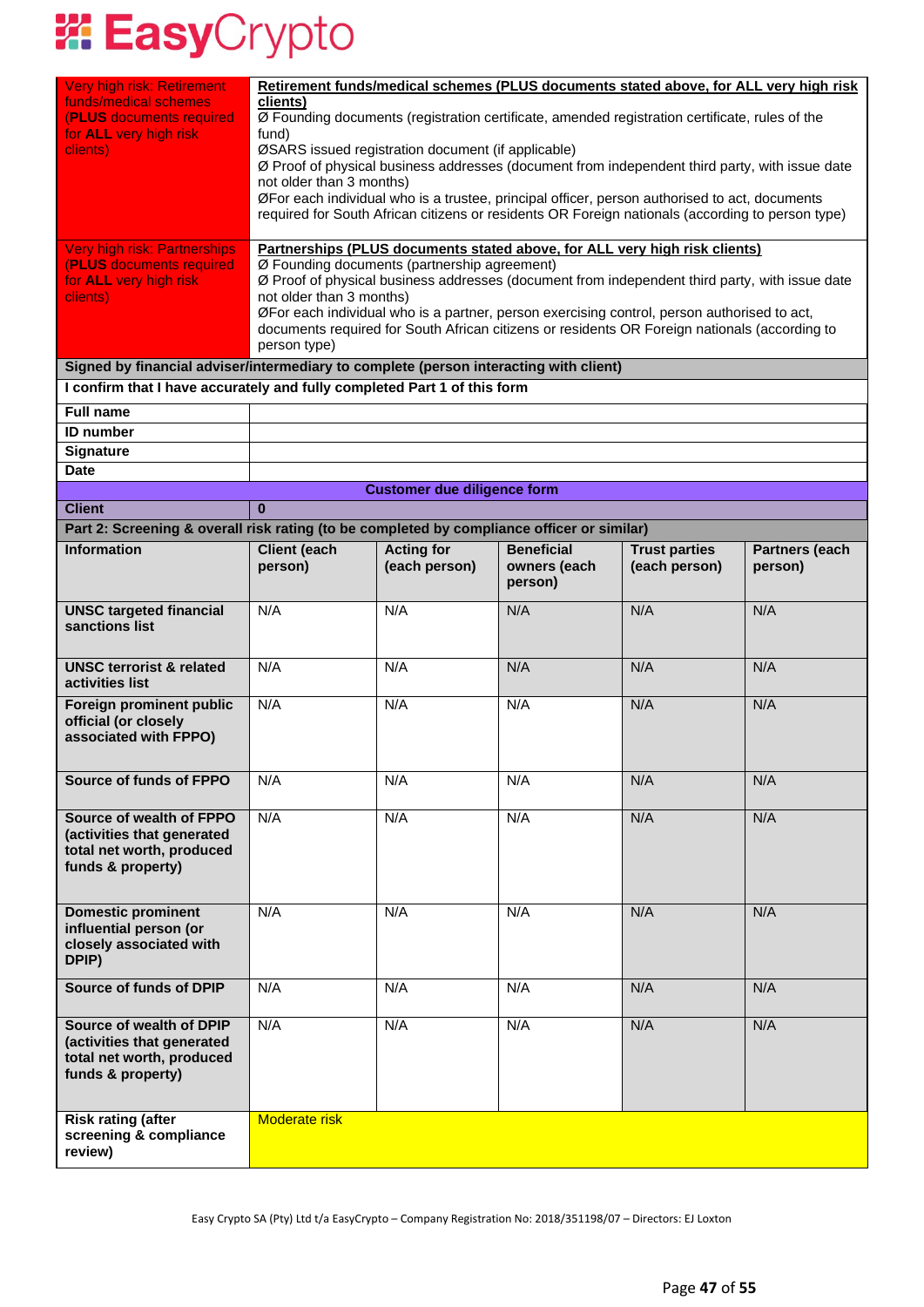| <b>Business</b><br>relationship/single<br>transaction permitted                                                               | <b>YES</b>                                                                                                               |
|-------------------------------------------------------------------------------------------------------------------------------|--------------------------------------------------------------------------------------------------------------------------|
| Signed by compliance officer (or similar)                                                                                     |                                                                                                                          |
| customer due diligence information register                                                                                   | I confirm that Part 1 and Part 2 has been fully completed, reviewed, information has been verified, and populated on the |
| <b>Full name</b>                                                                                                              |                                                                                                                          |
| <b>ID</b> number                                                                                                              |                                                                                                                          |
| <b>Signature</b>                                                                                                              |                                                                                                                          |
| <b>Date</b>                                                                                                                   |                                                                                                                          |
| Senior management<br>approval to establish high<br>risk or very high risk<br>business relationships or<br>single transactions | N/A                                                                                                                      |
| <b>Full name</b>                                                                                                              |                                                                                                                          |
| <b>Designation</b>                                                                                                            |                                                                                                                          |
| <b>Signature</b>                                                                                                              |                                                                                                                          |
| <b>Date</b>                                                                                                                   |                                                                                                                          |

### **ANNEXURE 8: CUSTOMER DUE DILIGENCE PROCESS**

### **1. Application**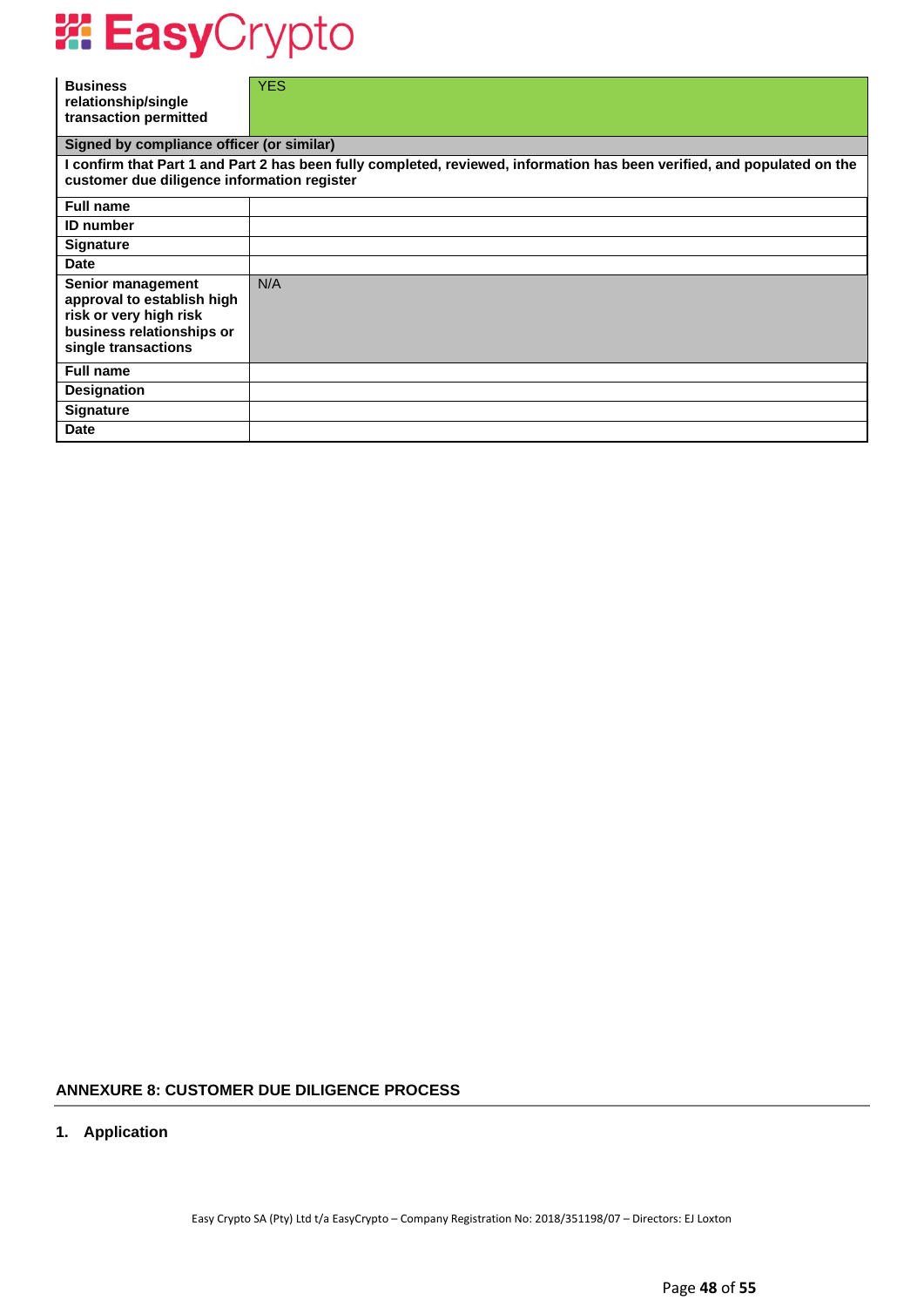- 1.1. The initial customer due diligence process is followed for every prospective client, regardless of whether it relates to a single transaction, or a business relationship.
- 1.2. The ongoing customer due diligence process is followed for every existing client.
- 1.3. **Where possible, the AI will apply automated, or electronic, methods, to make the processes more efficient, and to replace some, or all, of the specified manual methods.**
	- **The manual methods should be used, if the AI is unable to apply automated, or electronic, methods, and if the default methods are not functioning.**

### **2. Risk rating**

- 2.1. The Company determines the **risk rating of the client, the financial product/service, the nature of the business relationship, with the aggregate thereof determining the overall risk rating of the business relationship**, or single transaction.
- 2.2. The Company applies a risk-based approach to determine the risk rating of the client, the financial product/service, the nature of the business relationship, with the aggregate thereof determining the overall risk rating of the business relationship, or single transaction.
- 2.3. The **information and documents required to establish and verify the identity of the client**, and the other people involved in the business relationship, or single transaction**, differs, depending on the overall risk rating of the business relationship, or the single transaction, and the client type**.
- 2.4. **For the alternative manual customer due diligence process**, if automated, or electronic methods are not functioning, Part 1 of the **customer due diligence form** reflects the information and documents required, to be able to know the client (and involved persons), and to determine the risk rating of the client, the financial product/service, and the nature of the business relationship.

#### **3. Initial customer due diligence process**

- 3.1. Employees must perform the customer due diligence process, to establish, and verify, the identity of the client, **and other people involved in the business relationship**, or single transaction, according to the risk-based approach, and **must use the customer due diligence forms, if automated, or electronic, methods have not been created**.
- 3.2. The **alternative manual customer due diligence forms** are used as the business continuity, and disaster recovery, process, if automated, or electronic, methods are not functioning.
- 3.3. A prospective new client **signs up (expresses an interest to invest), either on the AI's website/portal/mobile application, or using manual application forms**. At this point, the prospective new client provides the minimum information that is needed to identify, verify, and contact, the prospective new client, and to determine the risk rating of the prospective new client, namely:
	- Full name
	- Identity number
	- Birth date
	- Nationalities
	- Physical address
	- Telephone numbers
	- Email address
	- Profession/Occupation
	- **Employer**
	- Tax numbers (if applicable)
	- Tax countries (if applicable)
	- Banking details (if applicable, otherwise at the time they are required)
	- Purpose of business relationship
	- Nature of business relationship
	- Source of funds (activity that generated funds for this investment)
	- Source of funds (expected activity that generates funds for transacting during this business relationship)
	- Source of wealth (activities that generated total net worth, produced funds & property)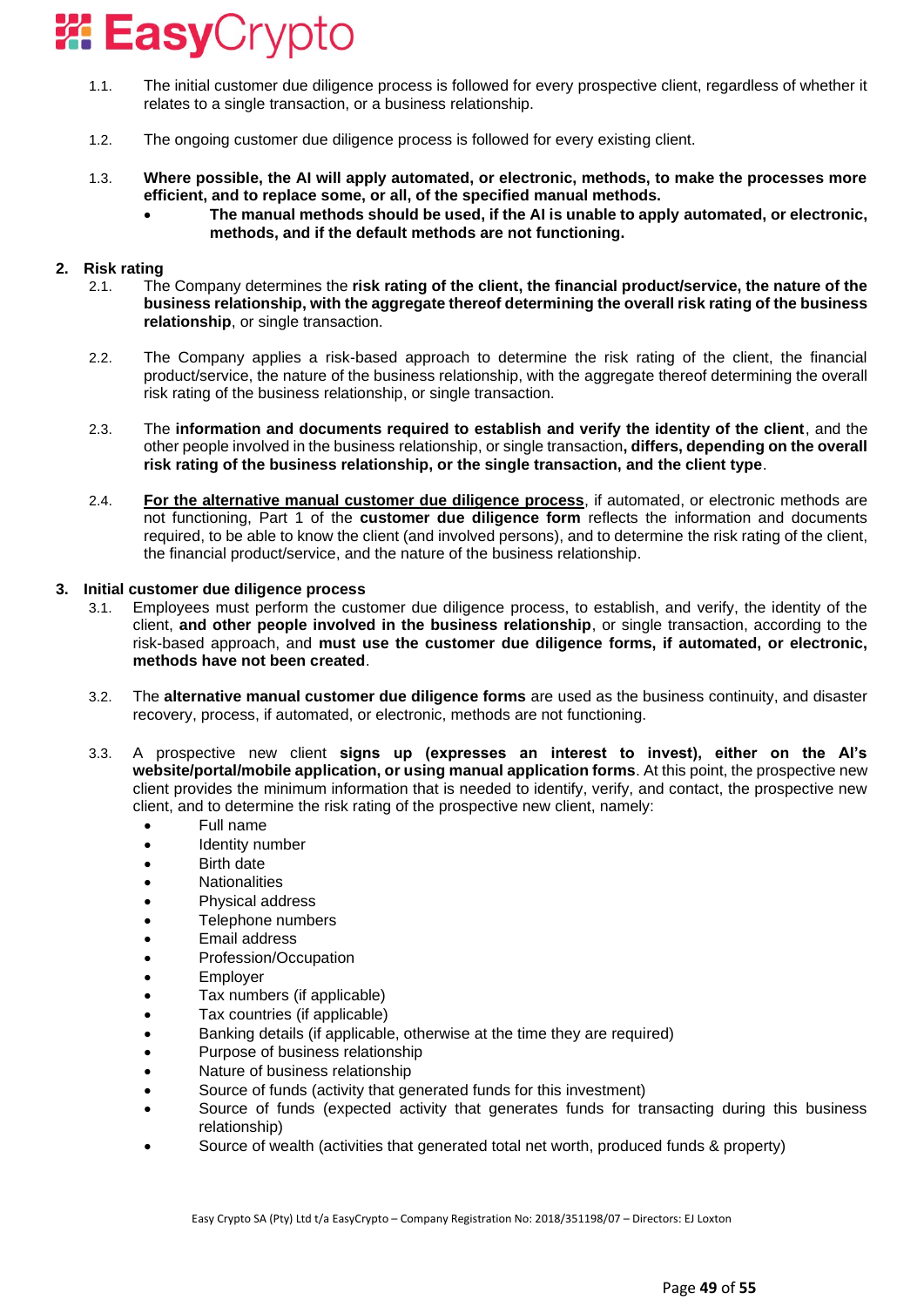

- 3.4. Generally, if clients are natural persons (individuals), there are NO other people involved in the business relationship, or single transaction.
- 3.5. **For the alternative manual customer due diligence process**, if automated, or electronic methods are not functioning, Part 1 of the customer due diligence forms must be completed by the person interacting with the client (i.e. financial adviser/intermediary/administrator).
	- Go to the "FICA customer due diligence form" template (CDD form).
	- Create a version of the CDD form for the proposed new client.
	- Complete all fields in Part 1 of the proposed new client's CDD form.
- 3.6. **For the alternative manual customer due diligence process**, if automated, or electronic methods are not functioning, the person completing Part 1 of the customer due diligence forms **must obtain all the required documents from the client** (i.e. according to the "*Documents to be provided by client (and other people involved in business relationship or single transaction), to verify information*" section of Part 1 of the customer due diligence form), **according to the calculated risk rating (before screening)** of the business relationship, or the single transaction, and the client type.
- 3.7. The proposed new client uploads a copy of their identity document, together with a clear photograph of them holding the identity document.
- 3.8. The proposed new client uploads a proof of residence.
- 3.9. The person interacting with the client **must verify the information provided by the prospective new client**.
- 3.10. Verification may be performed in two ways:
	- **Manual verification**, by comparing the information provided by the prospective new client, with the documents provided by the client.
	- The manual verification process is used as the business continuity, and disaster recovery, process, if automated, or electronic, methods are not functioning.
		- o **For prospective new clients WITHOUT a South African identity number**, the **manual verification process** is performed.
	- **Automated, or electronic, verification**, directly with the relevant regulator (for example, South African Department of Home Affairs (Home Affairs); Companies and Intellectual Properties Commission (CIPC); South African Revenue Service (SARS), or through a recognised third party verification service provider.
	- **For prospective new clients WITH a South African identity number**, **ThisIsMe, Refinitiv, or another similar independent verification service provider**, is used to verify:
		- o Full name
		- o Identity number
		- o Birth date
		- o Nationalities
		- o Physical address
		- o Telephone numbers
		- o Email address
		- o Profession/Occupation
		- o Employer
	- **If the ThisIsMe, Refinitiv, or other similar independent verification service provider, verification process fails, the manual verification process must be performed**.
- 3.11. If the employee suspects that the prospective new client, or other persons associated with the client, in respect of the business relationship, or the single transaction, has provided a false, or fictitious, name, the employee will:
	- not communicate his/her suspicion to the proposed new client, or other people involved in the proposed business relationship, or single transaction
	- try to complete the **relevant customer due diligence forms**, as completely as possible
	- terminate the proposed transaction, and **WILL NOT** establish a business relationship with the proposed new client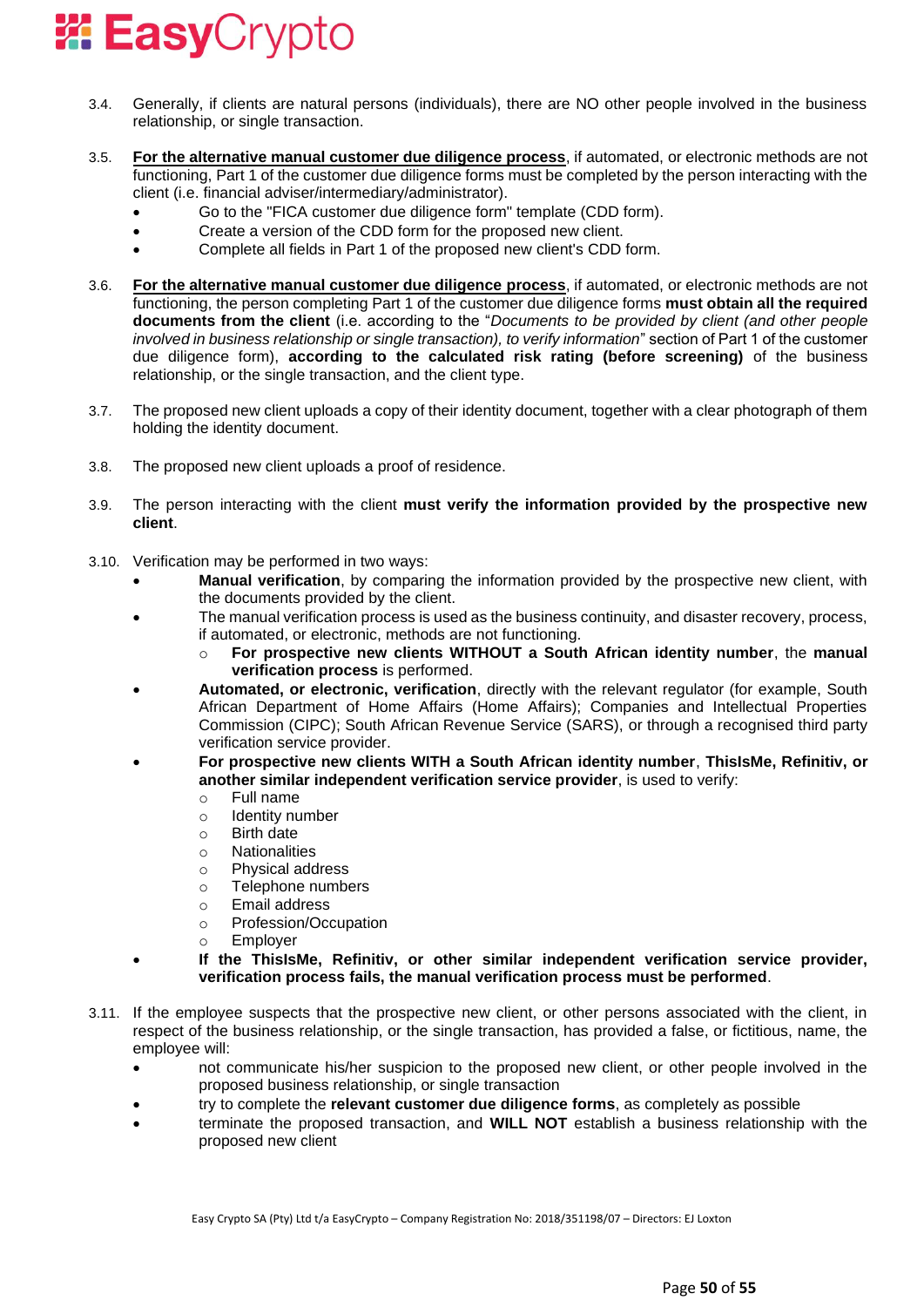- report his/her suspicion **immediately** to the person responsible for reporting to the Centre, or his/her alternatives, if the responsible person is not available.
- The person responsible for reporting to the Centre (or his/her alternatives, if the responsible person is not available) will investigate reports received from employees, and consider **submitting an SAR to the Centre, within 15 days of becoming aware**.
- 3.12. **For the alternative manual customer due diligence process**, if automated, or electronic methods are not functioning, after completing, and signing, Part 1 of the customer due diligence form must be sent to the compliance function, or another similar function, for assessing, finalising, and approving.
	- Part 1 of the customer due diligence form must be assessed by the compliance function, or another similar function.
	- Part 2 of the customer due diligence form must be completed by the compliance function, or another similar function.
- 3.13. **For the alternative manual customer due diligence process**, if automated, or electronic methods are not functioning, the compliance function, or another similar function, must search the terrorist and related activities list (consolidated list), to determine whether the proposed new client (and other people) appears on the list, by using the online search facility provided by the UN, on the UN website [\(https://www.un.org/securitycouncil/content/un-sc-consolidated-list\)](https://www.un.org/securitycouncil/content/un-sc-consolidated-list). Search for the surname, identity number, and date of birth (YYYY/MM/DD), of the person. Assess the results, and indicate whether they are false positives, or real positives.
	- Make screenshots of the searches, as evidence that you performed the searches for the proposed new client, and save the evidence in the proposed new client's file.
	- **Note: The UN consolidated list INCLUDES the information reflected on the targeted financial sanctions list (TFS list), available on the FIC website [\(https://www.fic.gov.za/International/sanctions/Pages/search.aspx\)](https://www.fic.gov.za/International/sanctions/Pages/search.aspx). Therefore, separate searches against the TFS list should NOT be necessary.**
- 3.14. **For the alternative manual customer due diligence process**, if automated, or electronic methods are not functioning, the compliance function, or another similar function, must go back to the proposed new client's CDD form, to the "UNSC targeted financial sanctions list", and the "UNSC terrorist & related activities list", sections. If the proposed new client (or other person) DOES appear on the consolidated list, for being sanctioned, select "UNSC targeted financial sanctions list" from the drop-down list. If the proposed new client DOES NOT appear on the consolidated list, for being sanctioned, select "N/A" from the drop-down list. If the proposed new client DOES appear on the consolidated list, for terrorist & related activities, select "UNSC terrorist & related activities list" from the drop-down list. If the proposed new client DOES NOT appear on the consolidated list, for terrorist & related activities, select "N/A" from the drop-down list.
- 3.15. **For the alternative manual customer due diligence process**, if automated, or electronic methods are not functioning, the compliance function, or another similar function, must search the internet (Google searches) for adverse media about the proposed new client (or other person). If results are found, go back to the CDD form, and insert the relevant information into the "Notes by financial adviser/intermediary (including whether the individual acted suspiciously)" section.
- 3.16. **For the alternative manual customer due diligence process**, if automated, or electronic methods are not functioning, the compliance function, or another similar function, must determine whether the proposed new client is a Foreign prominent public official (or is closely associated with an FPPO), by checking whether their "Profession/Occupation", held at their "Employer", is considered to be one of the examples listed on the "FPPO" sheet of the "FICA customer due diligence form" document, or "Annexure 3: Foreign prominent public officials (FPPO)" of the FICA RMCP. **Internet (Google and LinkedIn) searches may be performed, to assist in determining the person's profession/occupation and/or employer**.
- 3.17. **For the alternative manual customer due diligence process**, if automated, or electronic methods are not functioning, the compliance function, or another similar function, must go back to the proposed new client's CDD form, to the "Foreign prominent public official (or closely associated with FPPO)" section. If the existing client IS an FPPO, select "Foreign prominent public official (or closely associated with FPPO)" from the dropdown list. If the proposed new client IS NOT an FPPO, select "N/A" from the drop-down list. **If the proposed new client is an FPPO, then obtain the source of funds, and the source of wealth, from the client, and complete the relevant fields on the CDD form**.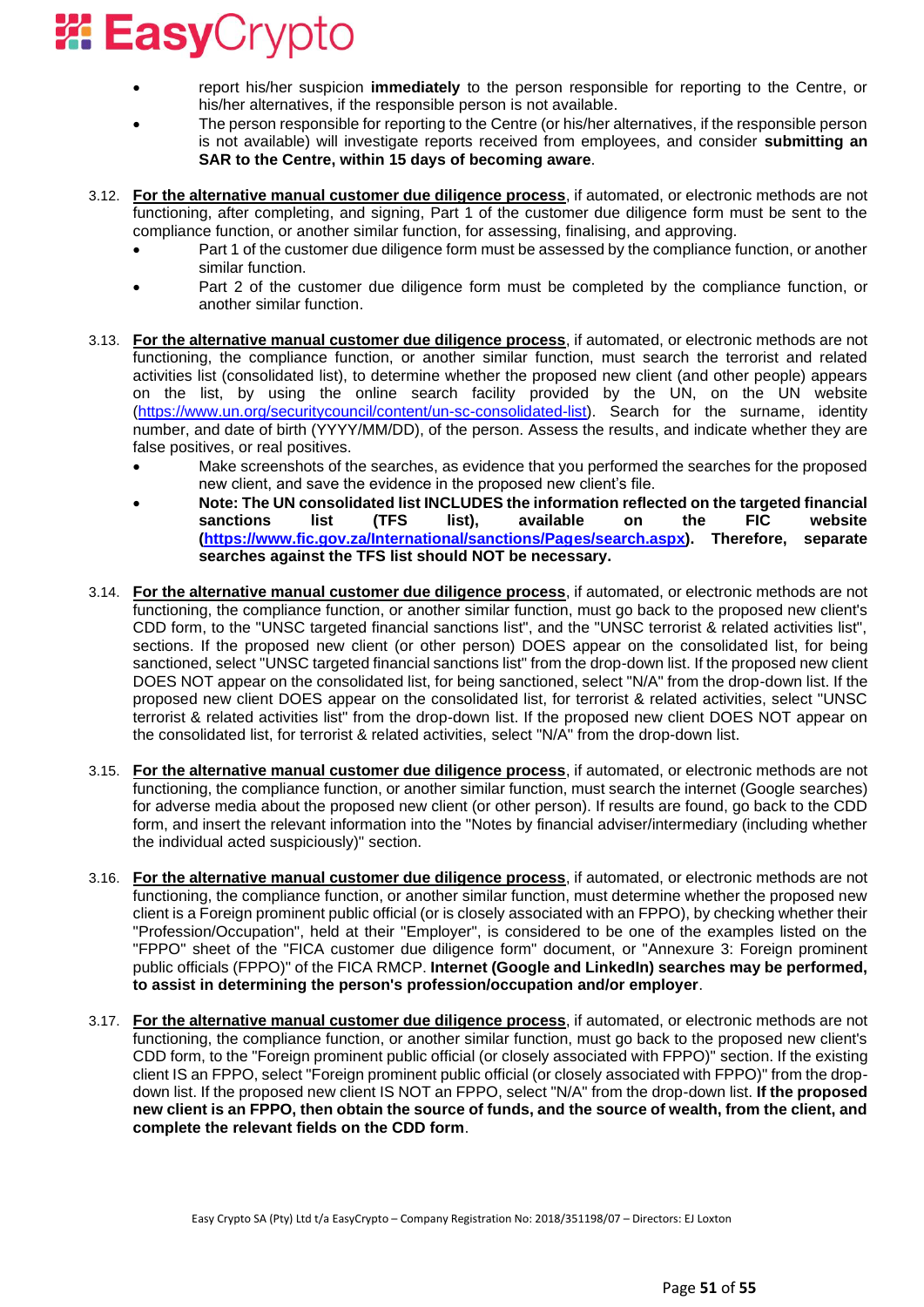- 3.18. The compliance function, or another similar function, must determine whether the proposed new client is a Domestic prominent influential person (or closely associated with DPIP), by checking whether their "Profession/Occupation", held at their "Employer", is considered to be one of the examples listed on the "DPIP" sheet of the "FICA customer due diligence form" document, or "Annexure 2: Domestic prominent influential person" of the FICA RMCP. **Internet (Google and LinkedIn) searches may be performed, to assist in determining the person's profession/occupation and/or employer**.
- 3.19. **For the alternative manual customer due diligence process**, if automated, or electronic methods are not functioning, the compliance function, or another similar function, must go back to the prospective new client's CDD form, to the "Domestic prominent influential person (or closely associated with DPIP)" section. If the prospective new client IS a DPIP, select "Domestic prominent influential person (or closely associated with DPIP)" from the drop-down list. If the prospective new client IS NOT a DPIP, select "N/A" from the dropdown list. **If the proposed new client is a DPIP, then obtain the source of funds, and the source of wealth, from the client, and complete the relevant fields on the CDD form**.
- 3.20. The compliance function, or another similar function, must sign Part 2 of the fully completed CDD form.
- 3.21. **If the "Risk rating (after screening & compliance review)" is calculated to be "High risk", then the compliance function, or another similar function, must send the proposed new client's completed, and signed, CDD form to senior management, who must sign Part 2 of the form, approving, or declining, the risky business relationship. If senior management declines the risky business relationship, the person interacting with the client must notify the client that the AI will be terminating the business relationship.**
- 3.22. All forms, documents, and evidence of searches performed, must be saved in the proposed new client's file.
- 3.23. **For the alternative manual customer due diligence process**, if automated, or electronic methods are not functioning, when assessing Part 1, and completing Part 2, of the customer due diligence forms, the compliance function, or another similar function, must ensure that Part 1, and Part 2, has been fully completed, reviewed, and signed.
- 3.24. The compliance function, or another similar function, must populate all the information of the proposed new client onto the "FICA customer due diligence information register" (master client list), which is the master client list, to assist with determining the timing of performing the ongoing due diligence reviews**, IF the AI enters into a business relationship with the proposed new client**.
- 3.25. **For the alternative manual customer due diligence process**, if automated, or electronic methods are not functioning, whenever information about the client (or other person), or other aspects of the business relationship (for example, financial products/services), the CDD form, and the master client list, must be updated. The customer due diligence information register reflects all the customer due diligence information, and risk ratings, for each business relationship (i.e. customer due diligence information for all existing clients).
- 3.26. **For prospective clients, business relationships, or single transactions, MUST NOT be established until the full customer due diligence process has been completed. NO business relationship, or single transaction, may be established, if the full customer due diligence process has not been completed.**
	- **The FICA customer due diligence process is only finished when all the required documents and information have been received, the customer due diligence form has been fully completed, signed, and dated, the scanning checks have been completed, the business relationship has been risk rated, AND the business relationship has been accepted by the AI.**
	- If the employee cannot fully perform the customer due diligence process, the employee must reflect this information in the comments section of Part 1 of the CDD form, and must clearly state the dates, and related details, of each attempt to obtain the outstanding information from the client, before sending the form to the compliance function, or another similar function.
	- The first attempt to complete the process is made 1 business day after the prospective new client has signed-up, with further attempts being made 4 business days after the 1<sup>st</sup> attempt, and 3 business days after the 2<sup>nd</sup> attempt.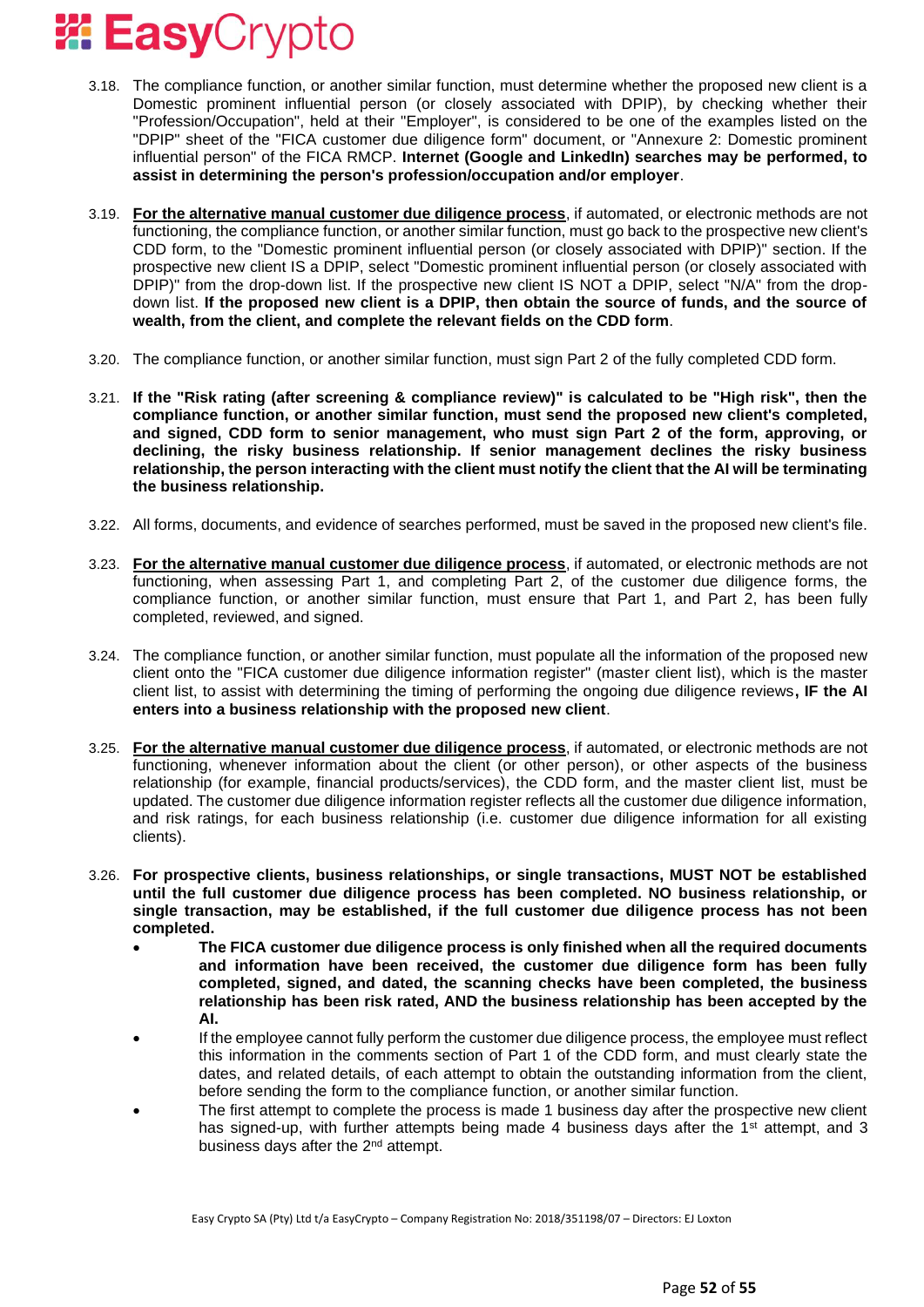- Attempts will be stopped after 2 weeks.
- If unsuccessful, senior management must sign Part 2 of the CDD form, **declining establishing the business relationship**, or single transaction.
- The person interacting with the client must notify the client that the AI will not be proceeding with the proposed business relationship, or single transaction.
	- o **If the customer due diligence process was followed correctly, there would have been no transfer of funds, or assets, to the AI. If there was a transfer of funds, or assets, then the client's account must be frozen, until the client provides the outstanding information, because the AI may not conclude a transaction during a business relationship, or perform any act relating to a single transaction.**
	- o **The employee must consider, through the person responsible for reporting to the Centre (or his/her alternatives, if the responsible person is not available), submitting an SAR, or STR, to the Centre, within 15 days of becoming aware**.
- 3.27. **Flow of funds: ONLY** once the Company has accepted the business relationship, will the client be notified thereof, and the client's online administration account with the Company will be activated, and be flagged as being "KYC verified".
	- As part of this activation process, the client will be provided with their **unique client reference number**, and can view the banking details of the escrow (held in trust) bank account (held at Standard Bank) that is dedicated for funds collected, received, held, or in any other way, dealt with, on behalf of clients, product suppliers, or products.
	- Thereafter, the client may transact, by **making an electronic transfer of ZAR into the dedicated bank account**, and inserting their unique client reference number as the transaction reference. **Cash transactions ARE NOT permitted.**
	- The ZAR deposit is moved into the Luno digital wallet, held by the Company on behalf of it's clients.
	- The Company buys BTC, to the value of the ZAR deposit.
	- If the client is buying the EC10 bundle, the BTC is transferred from Luno, into an international crypto exchange, and the Company buys the other 9 cryptocurrencies comprising the EC10 bundle, in their relevant weightings, according to market capitalisation.
	- The cryptocurrencies are transferred to deep cold storage (custody crypro in industry standard cold storage methods, for example, Ledger and Trezor).
	- When the client requests a withdrawal, the above process is reversed.
	- The **client provides the Company with their banking details, which the Company verifies, using ThisIsMe, or directly with the client's bank**.
	- Withdrawals are only paid into the client's ZAR denominated bank account. **No foreign currency payments, and no third party payments, are permitted**.
	- The client receives ZAR, paid to the client from the escrow (held in trust) bank account (held at Standard Bank).
	- If the client sells the EC10 bundle, they may select to receive BTC, instead of ZAR.
	- Fees earned by the Company, for the services provided, are earned as BTC. For the fees process, the Company has an "Admin" account, which is treated as a client, and earns the fees as BTC. The fees earned BTC is sold on Luno, for ZAR, which is transferred into the Company's bank account (held at Standard Bank) (the expense account).
	- EasyEquities, an authorised financial services provider, is a corporate client of the Company. EasyEquities buys EC10 bundles, and sells them to its underlying clients, via its administrative platform. EasyEquities performs its own FICA customer due diligence process for its underlying clients, in terms of its RMCP.

### **4. Ongoing customer due diligence process**

- 4.1. **For existing clients, no transactions are permitted during the business relationship(s), across all accounts for the client, if the full customer due diligence process has not been completed, i.e. transactions must not be permitted, and systems must indicate that the client is non-compliant.**
- 4.2. The Company must ensure that it has determined the **risk rating of the existing client, the financial product/service, the nature of the business relationship, with the aggregate thereof determining the overall risk rating of the existing business relationship**, or single transaction.
	- The risk rating process for existing clients is performed in the same way as the initial customer due diligence process.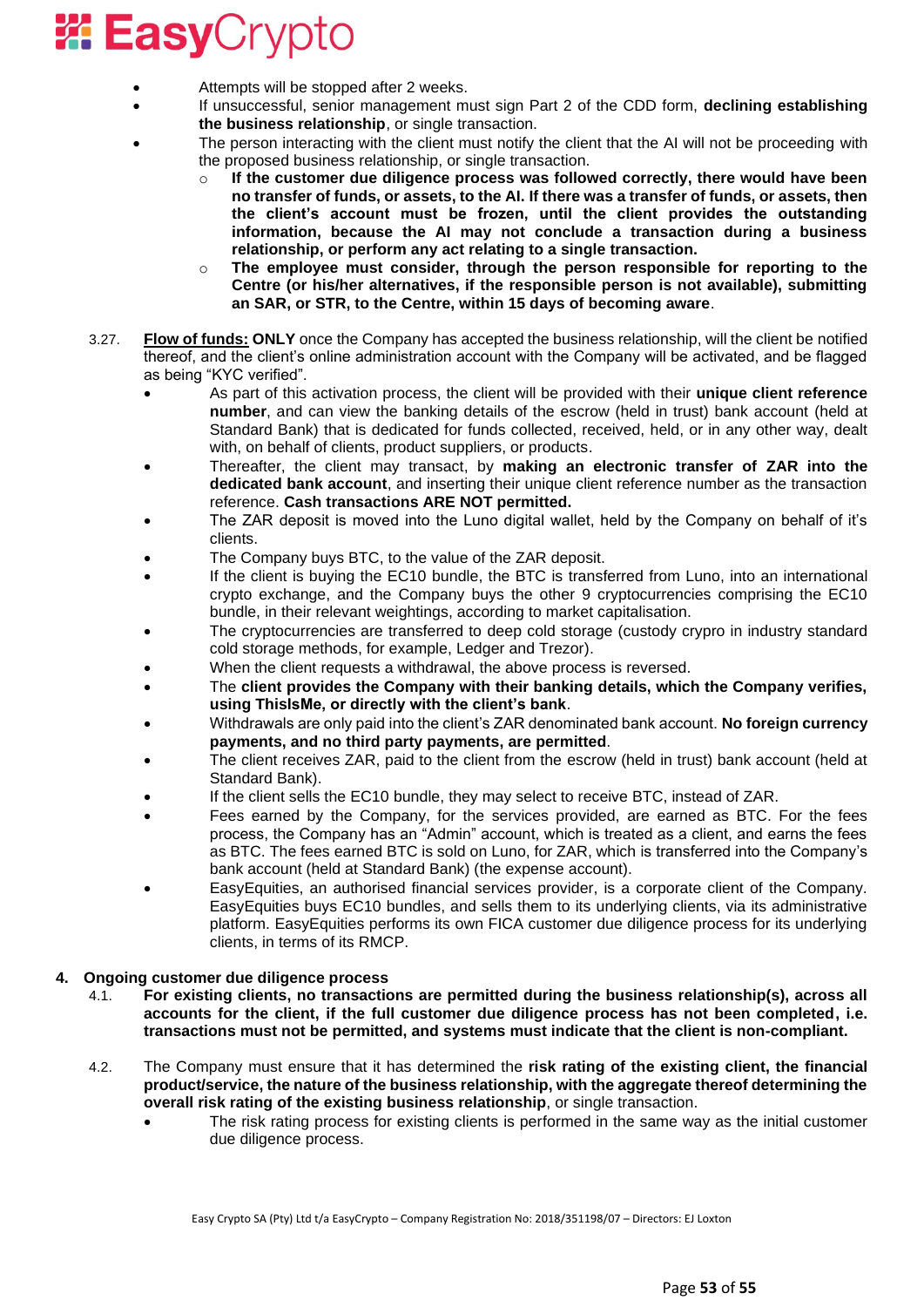- The search of the consolidated list may be performed as a batch/bulk automated search process, by comparing the master client list against a downloaded version of the consolidated list.
- If the employee cannot fully perform the customer due diligence process for an existing client, the process for existing clients is performed in the same way as the initial customer due diligence process.
	- o The business relationship with the existing client must be terminated, **by freezing the client's account**.
	- o Attempts will be stopped 2 weeks after the first attempt has been made.
	- o If unsuccessful, senior management must sign Part 2 of the form, **declining the continuation of the existing business relationship**, or single transaction.
	- $\circ$  The person interacting with the client must notify the client that the Company will be terminating the existing business relationship, or single transaction.
	- o **The client's account must be frozen, until the client provides the outstanding information, because the Company may not conclude a transaction during a business relationship, or perform any act relating to a single transaction**.
- 4.3. The company will perform ongoing due diligence of all existing business relationships with clients, including:
	- monitoring transactions during the business relationship, including (where necessary): o the source of funds, to ensure that the transactions are consistent with the Company's
		- knowledge of the client, the client's business, and risk profile; and
		- o the background, and purpose, of all complex, unusual, large transactions, and all unusual patterns of transactions, which have no apparent business, or lawful, purpose; and
	- keeping information, and documents, updated, which was obtained during the customer due diligence process, to establish, and verify, the identity of the client.
	- **The frequency of performing scheduled ongoing due diligence will differ, according to the overall risk rating of the business relationship. Compliance officers will perform scheduled sample monitoring.**
		- o 1 Very low risk (3-year monitoring cycle)
		- o 2 Low risk (3-year monitoring cycle)
		- o 3 Moderate risk (2-year monitoring cycle)
		- o 4 High risk (1-year monitoring cycle)
		- o 5 Very high risk (1-year monitoring cycle)
- 4.4. While performing scheduled ongoing due diligence, the compliance function must refer to the summary of information about the client and the business relationship, reflected in the relevant **customer due diligence information register** (master client list), to assist them during the ongoing due diligence process.
- 4.5. Additionally, the person interacting with the existing client (i.e. financial adviser/intermediary/administrator), will regularly monitor transactions, and keep information updated, according to the overall risk rating of the business relationship.
- 4.6. During the transaction monitoring process, if the employee, or compliance officer, suspects that the transactions are inconsistent with his/her knowledge of the client, the client's business and/or risk profile, and if complex, unusual, large transactions, seem to have no apparent business, or lawful, purpose, the employee will:
	- not communicate his/her suspicion to the client, or other people involved in the business relationship, or single transaction;
	- report his/her suspicion to the person responsible for reporting to the Centre, of his/her alternatives, if the responsible person is not available.
	- The person responsible for reporting to the Centre (or his/her alternatives, if the responsible person is not available) will investigate reports received from employees, and consider **submitting an STR to the Centre, within 15 days of becoming aware**.

### **5. Reliance agreements**

5.1. The Company has established a reliance agreement with Rexsolom Proprietary Limited (Rexsolom). In the reliance arrangement with Rexsolom, the Company is the first party accountable institution, and Rexsolom